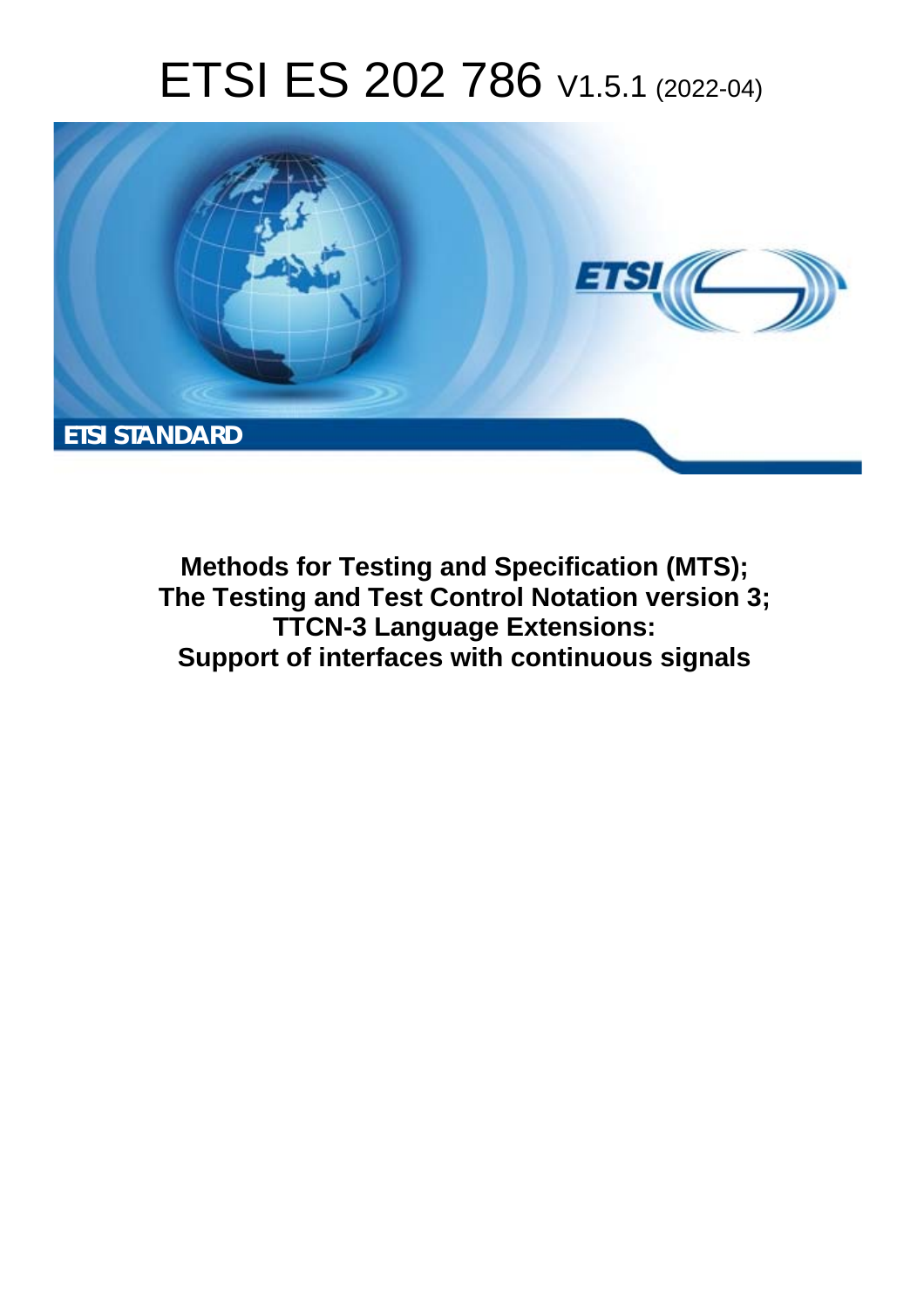Reference RES/MTS-202786ed151

Keywords

interface, testing, TTCN-3

#### *ETSI*

650 Route des Lucioles F-06921 Sophia Antipolis Cedex - FRANCE

Tel.: +33 4 92 94 42 00 Fax: +33 4 93 65 47 16

Siret N° 348 623 562 00017 - APE 7112B Association à but non lucratif enregistrée à la Sous-Préfecture de Grasse (06) N° w061004871

#### *Important notice*

The present document can be downloaded from: <http://www.etsi.org/standards-search>

The present document may be made available in electronic versions and/or in print. The content of any electronic and/or print versions of the present document shall not be modified without the prior written authorization of ETSI. In case of any existing or perceived difference in contents between such versions and/or in print, the prevailing version of an ETSI deliverable is the one made publicly available in PDF format at [www.etsi.org/deliver](http://www.etsi.org/deliver).

Users of the present document should be aware that the document may be subject to revision or change of status. Information on the current status of this and other ETSI documents is available at <https://portal.etsi.org/TB/ETSIDeliverableStatus.aspx>

If you find errors in the present document, please send your comment to one of the following services: <https://portal.etsi.org/People/CommiteeSupportStaff.aspx>

If you find a security vulnerability in the present document, please report it through our Coordinated Vulnerability Disclosure Program: <https://www.etsi.org/standards/coordinated-vulnerability-disclosure>

#### *Notice of disclaimer & limitation of liability*

The information provided in the present deliverable is directed solely to professionals who have the appropriate degree of experience to understand and interpret its content in accordance with generally accepted engineering or other professional standard and applicable regulations.

No recommendation as to products and services or vendors is made or should be implied.

No representation or warranty is made that this deliverable is technically accurate or sufficient or conforms to any law and/or governmental rule and/or regulation and further, no representation or warranty is made of merchantability or fitness for any particular purpose or against infringement of intellectual property rights.

In no event shall ETSI be held liable for loss of profits or any other incidental or consequential damages.

Any software contained in this deliverable is provided "AS IS" with no warranties, express or implied, including but not limited to, the warranties of merchantability, fitness for a particular purpose and non-infringement of intellectual property rights and ETSI shall not be held liable in any event for any damages whatsoever (including, without limitation, damages for loss of profits, business interruption, loss of information, or any other pecuniary loss) arising out of or related to the use of or inability to use the software.

#### *Copyright Notification*

No part may be reproduced or utilized in any form or by any means, electronic or mechanical, including photocopying and microfilm except as authorized by written permission of ETSI.

> The content of the PDF version shall not be modified without the written authorization of ETSI. The copyright and the foregoing restriction extend to reproduction in all media.

> > © ETSI 2022.

All rights reserved.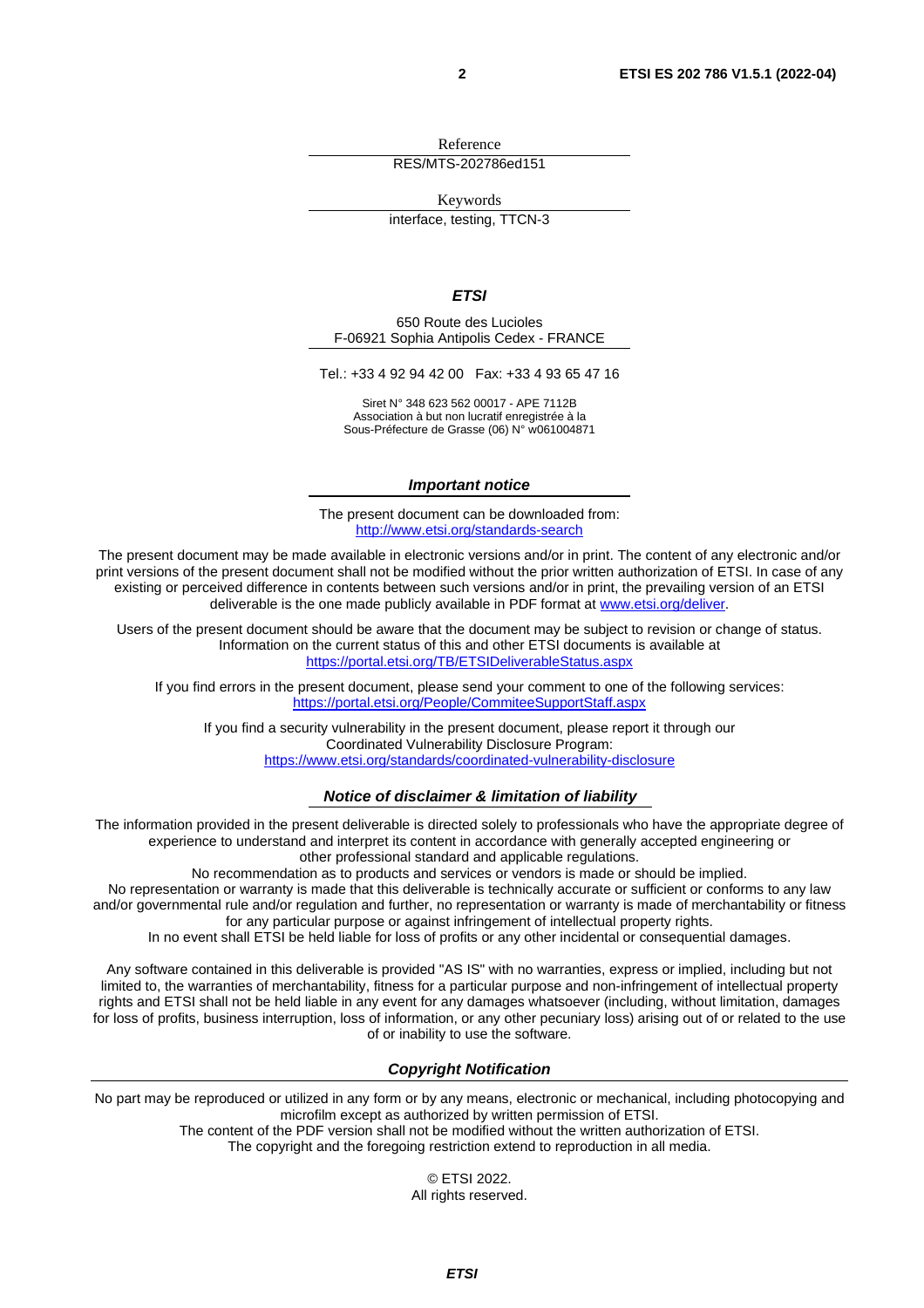# Contents

| 1          |  |
|------------|--|
| 2<br>2.1   |  |
| 2.2<br>3   |  |
| 3.1        |  |
| 3.2<br>3.3 |  |
| 4          |  |
| 5          |  |
| 5.0        |  |
| 5.1        |  |
| 5.1.0      |  |
| 5.1.1      |  |
| 5.1.2      |  |
| 5.2        |  |
| 5.2.0      |  |
| 5.2.1      |  |
| 5.2.2      |  |
| 5.2.2.0    |  |
| 5.2.2.1    |  |
| 5.2.2.2    |  |
| 5.2.2.3    |  |
| 5.2.3      |  |
| 5.2.3.0    |  |
| 5.2.3.1    |  |
| 5.2.3.2    |  |
| 5.2.3.3    |  |
| 5.2.4      |  |
| 5.2.4.0    |  |
| 5.2.4.1    |  |
| 5.2.4.2    |  |
| 5.2.5      |  |
| 5.2.5.0    |  |
| 5.2.5.1    |  |
| 5.2.5.2    |  |
| 5.2.5.3    |  |
| 5.2.6      |  |
| 5.2.7      |  |
| 5.3        |  |
| 5.4        |  |
| 5.4.0      |  |
| 5.4.1      |  |
| 5.4.1.0    |  |
| 5.4.1.1    |  |
| 5.4.1.1.0  |  |
| 5.4.1.1.1  |  |
| 5.4.1.1.2  |  |
| 5.4.1.1.3  |  |
| 5.4.1.1.4  |  |
| 5.4.1.2    |  |
|            |  |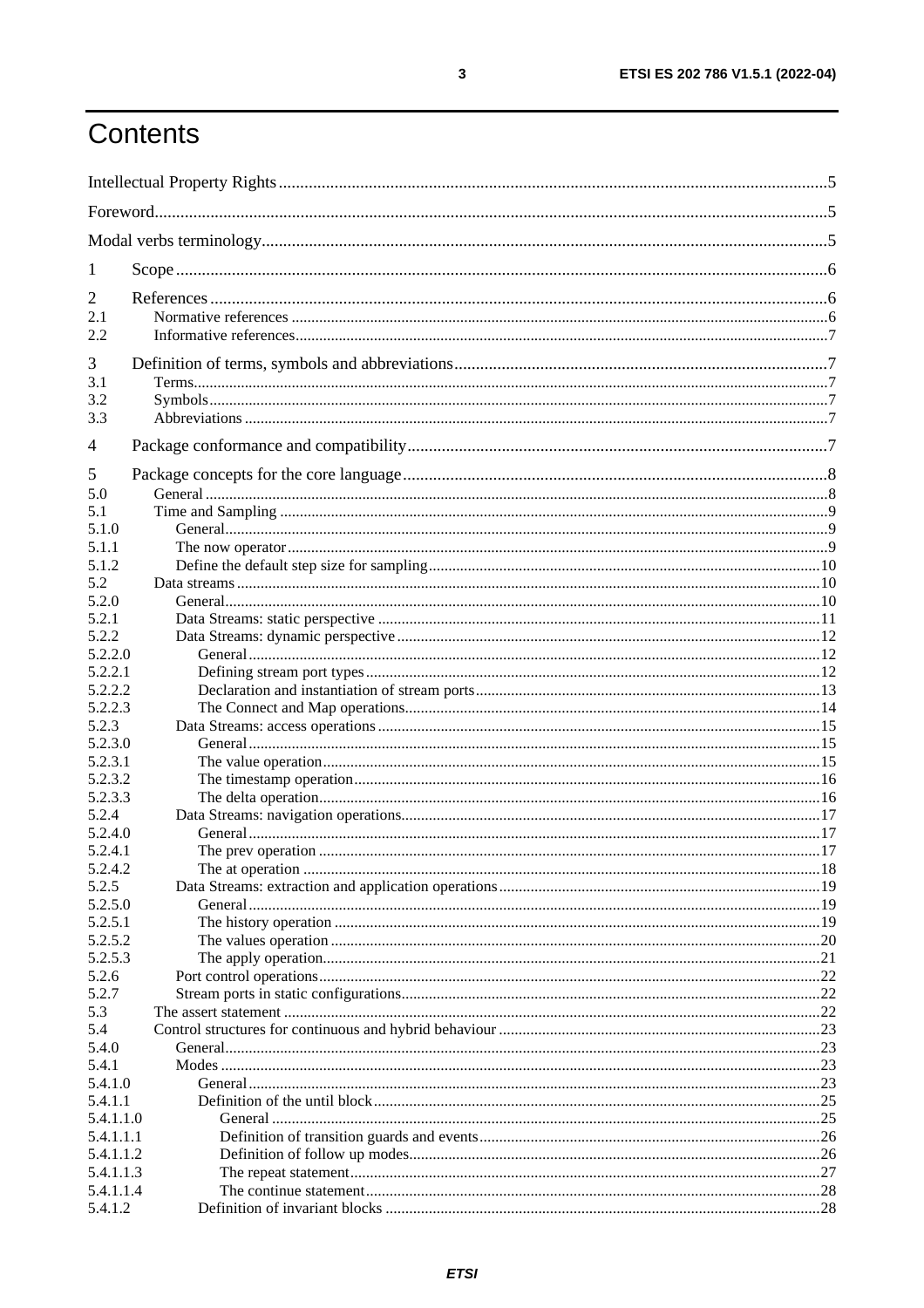| 5.4.1.3          |                                                                                     |  |
|------------------|-------------------------------------------------------------------------------------|--|
| 5.4.1.4          |                                                                                     |  |
| 5.4.1.5          |                                                                                     |  |
| 5.4.1.6          |                                                                                     |  |
| 5.4.2            |                                                                                     |  |
| 5.4.3            |                                                                                     |  |
| 5.4.4            |                                                                                     |  |
| 5.4.5<br>5.4.5.0 |                                                                                     |  |
| 5.4.5.1          |                                                                                     |  |
| 5.4.5.2          |                                                                                     |  |
| 5.5              |                                                                                     |  |
|                  |                                                                                     |  |
| 6                |                                                                                     |  |
| 6.0              |                                                                                     |  |
| 6.1              | Extensions to clause 5.5 of ETSI ES 201 873-5: Communication interface operations37 |  |
| 6.2              |                                                                                     |  |
| 6.3<br>6.3.1     |                                                                                     |  |
| 6.3.1.0          |                                                                                     |  |
| 6.3.1.1          |                                                                                     |  |
| 6.4              |                                                                                     |  |
| 6.5              |                                                                                     |  |
| 6.6              |                                                                                     |  |
| 6.7              |                                                                                     |  |
| 6.8              |                                                                                     |  |
| 6.9              |                                                                                     |  |
| 6.9.1            |                                                                                     |  |
| 6.9.1.0          |                                                                                     |  |
| 6.9.1.1          |                                                                                     |  |
| 6.10             |                                                                                     |  |
| 6.11             |                                                                                     |  |
| 6.12             |                                                                                     |  |
| 6.13             |                                                                                     |  |
| 6.13.1           |                                                                                     |  |
| 6.13.1.0         |                                                                                     |  |
| 6.13.1.1<br>6.14 |                                                                                     |  |
| 6.15             |                                                                                     |  |
| 6.16             |                                                                                     |  |
|                  |                                                                                     |  |
| $\tau$           |                                                                                     |  |
| 7.1              |                                                                                     |  |
| 7.2              |                                                                                     |  |
| 7.3              |                                                                                     |  |
| 7.4              |                                                                                     |  |
| 7.5              |                                                                                     |  |
| 7.6              |                                                                                     |  |
| 7.7<br>7.8       |                                                                                     |  |
| 7.9              |                                                                                     |  |
| 7.10             |                                                                                     |  |
|                  |                                                                                     |  |
|                  |                                                                                     |  |
| A.1              |                                                                                     |  |
| A.2              |                                                                                     |  |
| A.3              |                                                                                     |  |
|                  |                                                                                     |  |
|                  |                                                                                     |  |
|                  |                                                                                     |  |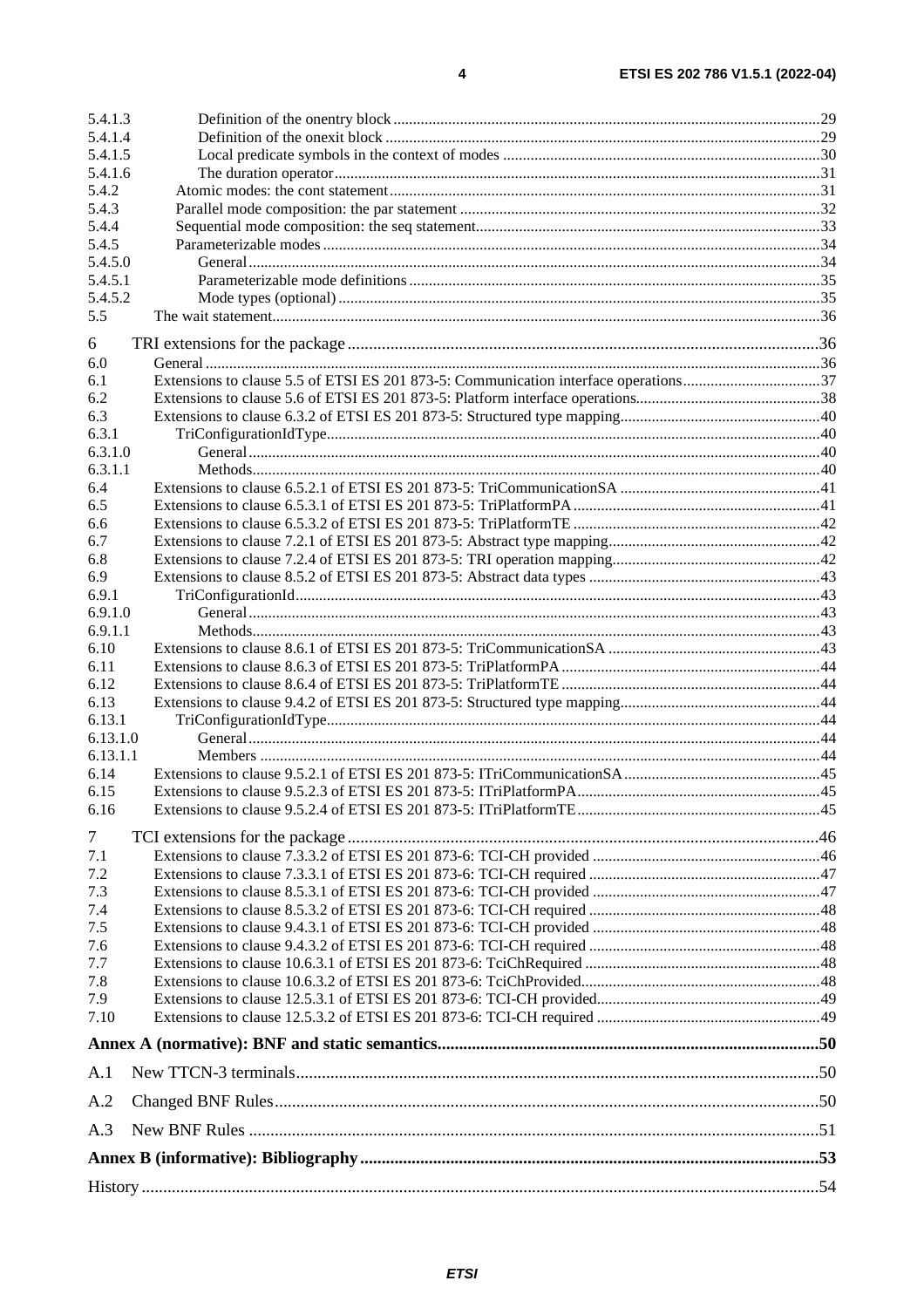# <span id="page-4-0"></span>Intellectual Property Rights

#### Essential patents

IPRs essential or potentially essential to normative deliverables may have been declared to ETSI. The declarations pertaining to these essential IPRs, if any, are publicly available for **ETSI members and non-members**, and can be found in ETSI SR 000 314: *"Intellectual Property Rights (IPRs); Essential, or potentially Essential, IPRs notified to ETSI in respect of ETSI standards"*, which is available from the ETSI Secretariat. Latest updates are available on the ETSI Web server ([https://ipr.etsi.org/\)](https://ipr.etsi.org/).

Pursuant to the ETSI Directives including the ETSI IPR Policy, no investigation regarding the essentiality of IPRs, including IPR searches, has been carried out by ETSI. No guarantee can be given as to the existence of other IPRs not referenced in ETSI SR 000 314 (or the updates on the ETSI Web server) which are, or may be, or may become, essential to the present document.

#### **Trademarks**

The present document may include trademarks and/or tradenames which are asserted and/or registered by their owners. ETSI claims no ownership of these except for any which are indicated as being the property of ETSI, and conveys no right to use or reproduce any trademark and/or tradename. Mention of those trademarks in the present document does not constitute an endorsement by ETSI of products, services or organizations associated with those trademarks.

**DECT™**, **PLUGTESTS™**, **UMTS™** and the ETSI logo are trademarks of ETSI registered for the benefit of its Members. **3GPP™** and **LTE™** are trademarks of ETSI registered for the benefit of its Members and of the 3GPP Organizational Partners. **oneM2M™** logo is a trademark of ETSI registered for the benefit of its Members and of the oneM2M Partners. **GSM**® and the GSM logo are trademarks registered and owned by the GSM Association.

### Foreword

This ETSI Standard (ES) has been produced by ETSI Technical Committee Methods for Testing and Specification (MTS).

#### **The use of underline (additional text) and strike through (deleted text) highlights the differences between base document and extended documents.**

The present document relates to the multi-part standard ETSI ES 201 873 covering the Testing and Test Control Notation version 3, as identified in ETSI ES 201 873-1 [\[1\]](#page-5-0).

## Modal verbs terminology

In the present document "**shall**", "**shall not**", "**should**", "**should not**", "**may**", "**need not**", "**will**", "**will not**", "**can**" and "**cannot**" are to be interpreted as described in clause 3.2 of the [ETSI Drafting Rules](https://portal.etsi.org/Services/editHelp!/Howtostart/ETSIDraftingRules.aspx) (Verbal forms for the expression of provisions).

"**must**" and "**must not**" are **NOT** allowed in ETSI deliverables except when used in direct citation.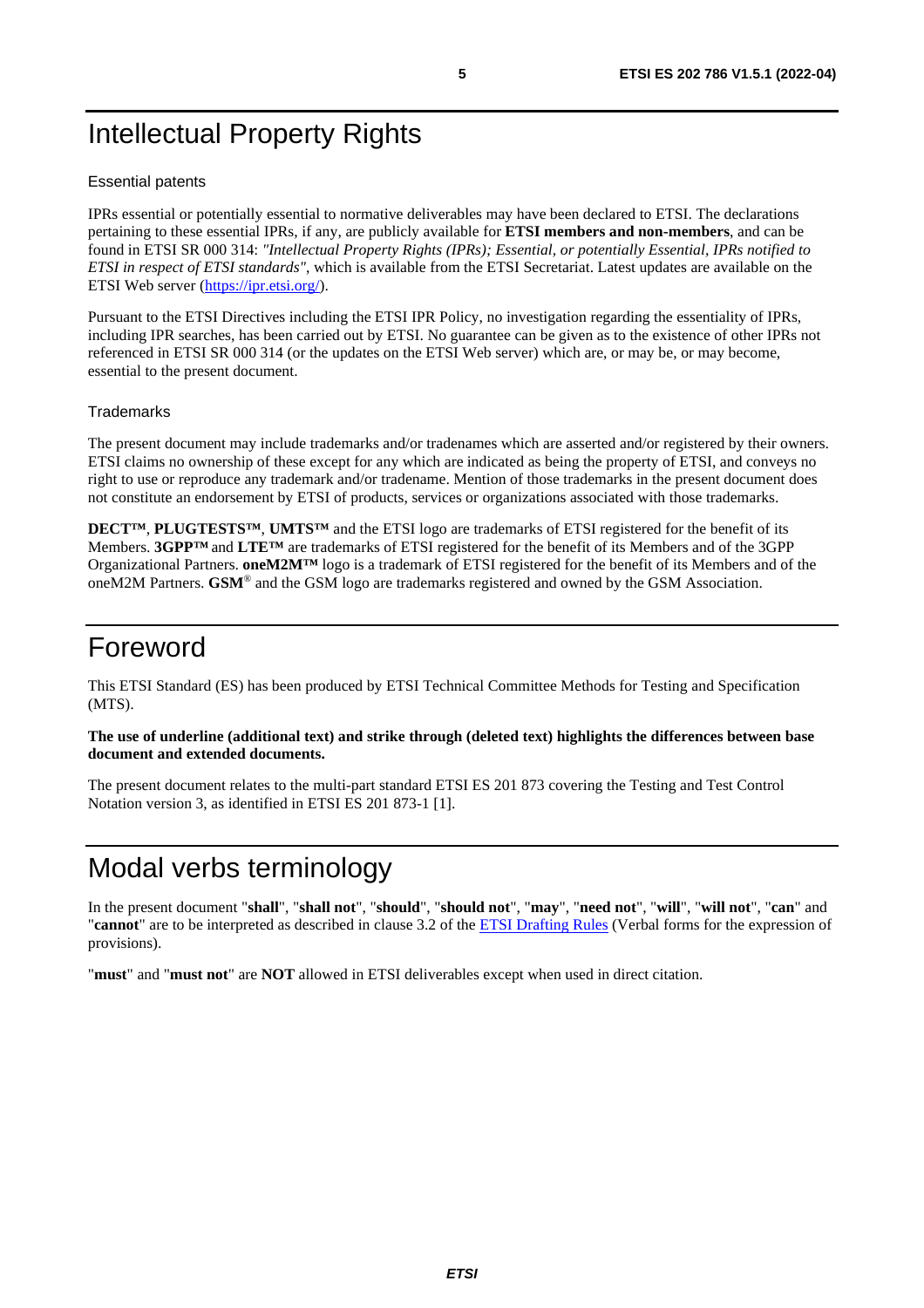### <span id="page-5-0"></span>1 Scope

The present document defines the "Continuous Signal support" package of TTCN-3. TTCN-3 can be used for the specification of all types of reactive system tests over a variety of communication ports. Typical areas of application are protocol testing (including mobile and Internet protocols), service testing (including supplementary services), module testing, testing of APIs, etc. TTCN-3 is not restricted to conformance testing and can be used for many other kinds of testing including interoperability, robustness, regression, system and integration testing. The specification of test suites for physical layer protocols is outside the scope of the present document.

TTCN-3 packages are intended to define additional TTCN-3 concepts, which are not mandatory as concepts in the TTCN-3 core language, but which are optional as part of a package which is suited for dedicated applications and/or usages of TTCN-3.

This package defines concepts for testing systems using continuous signals as opposed to discrete messages and the characterization of the progression of such signals by use of **streams**. For both the production as well as the evaluation of continuous signals the concept of **mode** is introduced. Also, the signals can be processed as **history**-traces. Finally, basic mathematical functions that are useful for analyzing such traces are defined for TTCN-3. It is thus especially useful for testing systems which communicate with the physical world via sensors and actuators.

While the design of TTCN-3 package has taken into account the consistency of a combined usage of the core language with a number of packages, the concrete usages of and guidelines for this package in combination with other packages is outside the scope of the present document.

### 2 References

### 2.1 Normative references

References are either specific (identified by date of publication and/or edition number or version number) or non-specific. For specific references, only the cited version applies. For non-specific references, the latest version of the referenced document (including any amendments) applies.

Referenced documents which are not found to be publicly available in the expected location might be found at <https://docbox.etsi.org/Reference>.

NOTE: While any hyperlinks included in this clause were valid at the time of publication, ETSI cannot guarantee their long term validity.

The following referenced documents are necessary for the application of the present document.

| $[1]$             | ETSI ES 201 873-1 (V4.9.1): "Methods for Testing and Specification (MTS); The Testing and<br>Test Control Notation version 3; Part 1: TTCN-3 Core Language".                                      |
|-------------------|---------------------------------------------------------------------------------------------------------------------------------------------------------------------------------------------------|
| $[2]$             | ETSI ES 201 873-4 (V4.6.1): "Methods for Testing and Specification (MTS); The Testing and<br>Test Control Notation version 3; Part 4: TTCN-3 Operational Semantics".                              |
| $\lceil 3 \rceil$ | ETSI ES 201 873-5 (V4.8.1): "Methods for Testing and Specification (MTS); The Testing and<br>Test Control Notation version 3; Part 5: TTCN-3 Runtime Interface (TRI)".                            |
| [4]               | ETSI ES 201 873-6 (V4.9.1): "Methods for Testing and Specification (MTS); The Testing and<br>Test Control Notation version 3; Part 6: TTCN-3 Control Interface (TCI)".                            |
| $\lceil 5 \rceil$ | ISO/IEC 9646-1: "Information technology -- Open Systems Interconnection -- Conformance<br>testing methodology and framework; Part 1: General concepts".                                           |
| [6]               | ETSI ES 202 785 (V1.3.1): "Methods for Testing and Specification (MTS); The Testing and Test<br>Control Notation version 3; TTCN-3 Language Extensions: Behaviour Types".                         |
| [7]               | ETSI ES 202 781 (V1.3.1): "Methods for Testing and Specification (MTS); The Testing and Test<br>Control Notation version 3; TTCN-3 Language Extensions: Configuration and Deployment<br>Support". |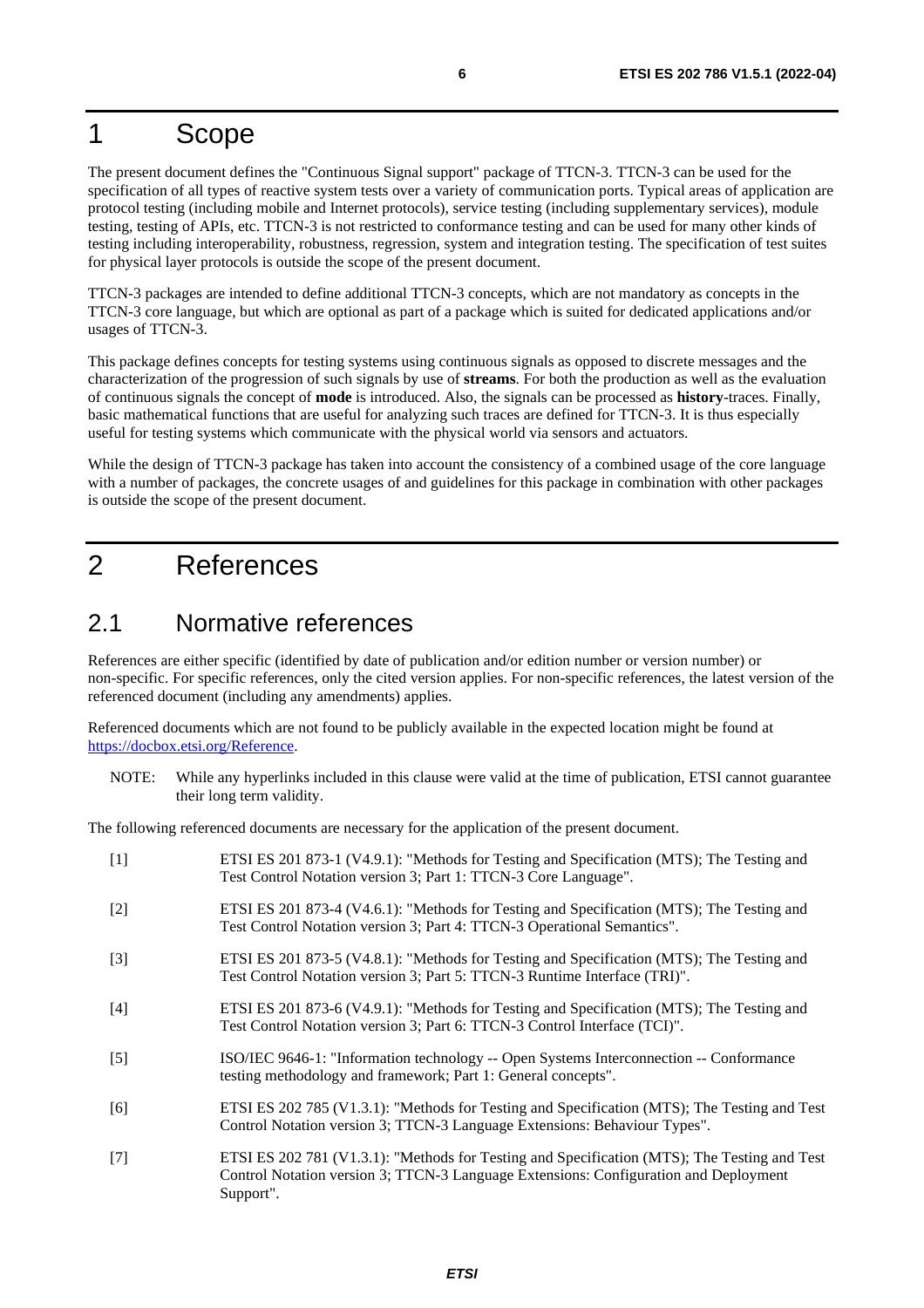### <span id="page-6-0"></span>2.2 Informative references

References are either specific (identified by date of publication and/or edition number or version number) or non-specific. For specific references, only the cited version applies. For non-specific references, the latest version of the referenced document (including any amendments) applies.

NOTE: While any hyperlinks included in this clause were valid at the time of publication, ETSI cannot guarantee their long term validity.

The following referenced documents are not necessary for the application of the present document but they assist the user with regard to a particular subject area.

- [i.1] ETSI ES 201 873-7: "Methods for Testing and Specification (MTS); The Testing and Test Control Notation version 3; Part 7: Using ASN.1 with TTCN-3".
- [i.2] ETSI ES 201 873-8: "Methods for Testing and Specification (MTS); The Testing and Test Control Notation version 3; Part 8: The IDL to TTCN-3 Mapping".
- [i.3] ETSI ES 201 873-9: "Methods for Testing and Specification (MTS); The Testing and Test Control Notation version 3; Part 9: Using XML schema with TTCN-3".
- [i.4] ETSI ES 201 873-10: "Methods for Testing and Specification (MTS); The Testing and Test Control Notation version 3; Part 10: TTCN-3 Documentation Comment Specification".
- [i.5] ETSI ES 202 784: "Methods for Testing and Specification (MTS); The Testing and Test Control Notation version 3; TTCN-3 Language Extensions: Advanced Parameterization".
- [i.6] ETSI ES 202 782: "Methods for Testing and Specification (MTS); The Testing and Test Control Notation version 3; TTCN-3 Language Extensions: TTCN-3 Performance and Real Time Testing".

### 3 Definition of terms, symbols and abbreviations

### 3.1 Terms

For the purposes of the present document, the terms given in ETSI ES 201 873-1 [\[1](#page-5-0)], ETSI ES 201 873-4 [[2](#page-5-0)], ETSI ES 201 873-5 [\[3\]](#page-5-0), ETSI ES 201 873-6 [\[4](#page-5-0)] and ISO/IEC 9646-1 [\[5\]](#page-5-0) apply.

### 3.2 Symbols

Void.

### 3.3 Abbreviations

For the purposes of the present document, the abbreviations given in ETSI ES 201 873-1 [[1](#page-5-0)], ETSI ES 201 873-4 [\[2](#page-5-0)], ETSI ES 201 873-5 [\[3](#page-5-0)], ETSI ES 201 873-6 [[4](#page-5-0)] and ISO/IEC 9646-1 [\[5](#page-5-0)] apply.

### 4 Package conformance and compatibility

The package presented in the present document is identified by the package tag:

• "TTCN-3:2012 Support for Testing Continuous Signals" - to be used with modules complying with the present document*.*

For an implementation claiming to conform to this package version, all features specified in the present document shall be implemented consistently with the requirements given in the present document and in ETSI ES 201 873-1 [[1\]](#page-5-0), ETSI ES 201 873-4 [\[2\]](#page-5-0), ETSI ES 201 873-5 [\[3](#page-5-0)] and ETSI ES 201 873-6 [\[4](#page-5-0)].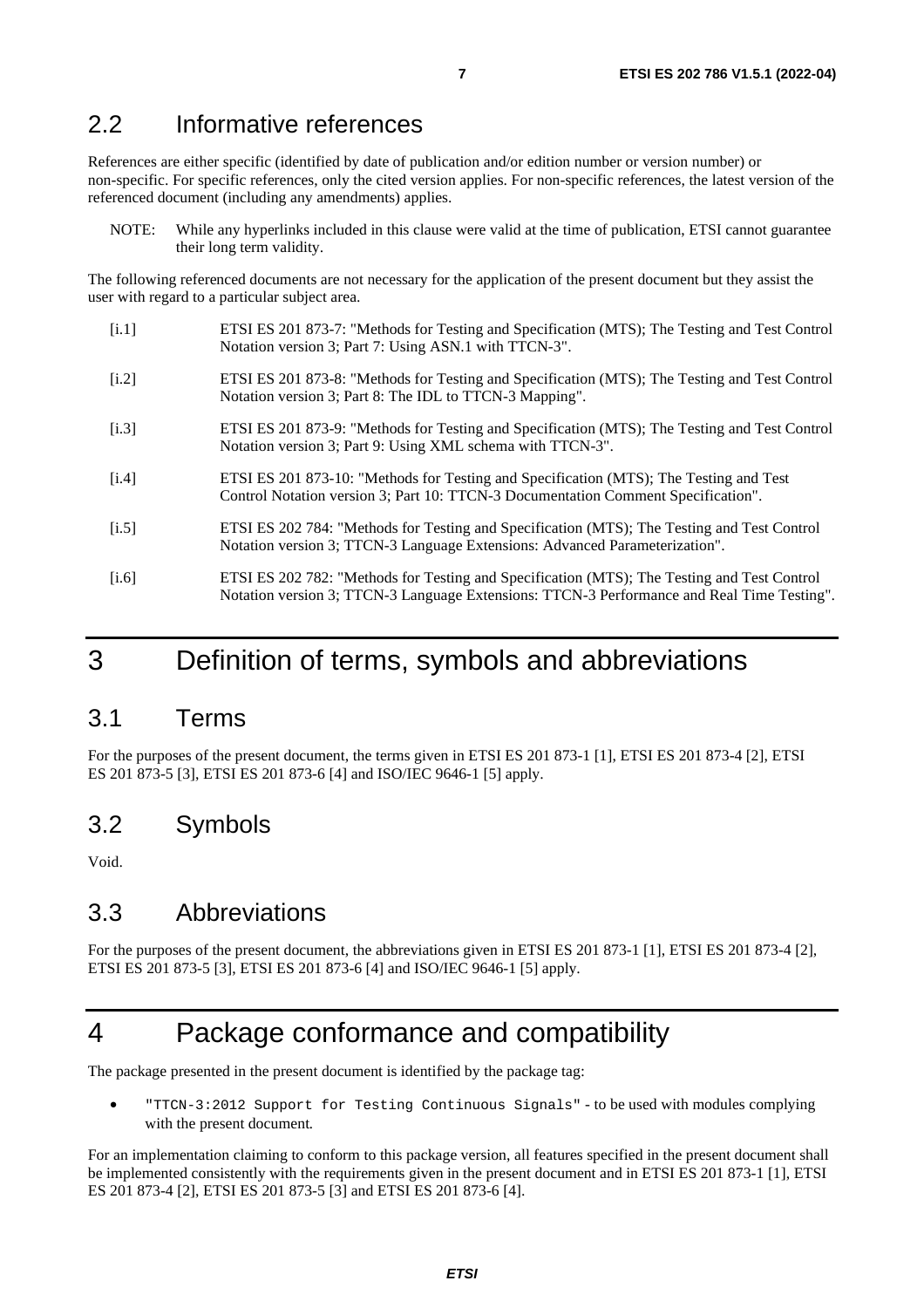<span id="page-7-0"></span>The package presented in the present document is compatible to:

- ETSI ES 201 873-1 (V4.9.1) [\[1](#page-5-0)]
- ETSI ES 201 873-4 (V4.6.1) [\[2](#page-5-0)]
- ETSI ES 201 873-5 (V4.8.1) [\[3](#page-5-0)]
- ETSI ES 201 873-6 (V4.9.1) [\[4](#page-5-0)]
- ETSI ES 202 785 (V1.3.1) [[6](#page-5-0)]
- ETSI ES 202 781 (V1.3.1) [[7](#page-5-0)]
- ETSI ES 201 873-7 [[i.1](#page-6-0)]
- ETSI ES 201 873-8 [[i.2](#page-6-0)]
- ETSI ES 201 873-9 [[i.3](#page-6-0)]
- ETSI ES 201 873-10 [[i.4](#page-6-0)]
- ETSI ES 202 784 [\[i.5\]](#page-6-0)
- ETSI ES 202 782 [\[i.6\]](#page-6-0)

If later versions of those parts are available and should be used instead, the compatibility to the package presented in the present document has to be checked individually.

### 5 Package concepts for the core language

### 5.0 General

Systems can communicate its data or signals, either in discrete form (e.g. as an integer value) or in continuous form (e.g. real values). With respect to this difference signals are classified into four categories. The categories distinguish whether the time and value domain of a signal is of discrete or continuous nature:

- 1) Analogue signals are continuous in the time and value domain. Analogue signals are the most 'natural' signal category, characterized by physical units (e.g. current, voltage, velocity) and measured with sensors. Typical examples of the physical quantities used in the area of embedded system development are the vehicle velocity, the field intensity of a radio station etc. Analogue signals can be described as a piecewise function over time  $(e.g. vx = f(t)).$
- 2) Time quantified signals are discrete signals in the time domain. The signal values are defined only at predetermined time points (sampling points). Typical examples of time quantified signals are the time-value pairs of a recorded signal. A typical representation of a time quantified signal is a series or an array of real numbers. Even if the original signal is a synthetic function it can only be reconstructed from a time quantified signal with considerable mathematical effort.
- 3) Value quantified signals are time-continuous signals with discrete values. Typical examples of a value quantified signal are data that are derived from analogue signals and which are dedicated to further processing, e.g. an A/D converted sensor signal that is provided to an electrical control unit.
- 4) Digital signals are discrete on the time and value domain. If the set of possible signal values includes only two elements, one speaks about binary signals. Typical examples of binary signals are switching positions or flags.

Thus on a theoretical level, continuous and discrete evolution of time and values have to be distinguished. In a discrete system, the changes of states are processed at fixed and finite time steps. In a continuous system state changes occur for infinitesimally small time steps. Important mathematical models for continuous systems are ordinary differential equations. A mixed system, which shows continuous and discrete dynamics, is known as a hybrid system. Hybrid systems can be modelled with hybrid automatons. Examples for systems that show such variable dynamics are often found in the area of embedded control systems e.g. in the automotive and aircraft industry.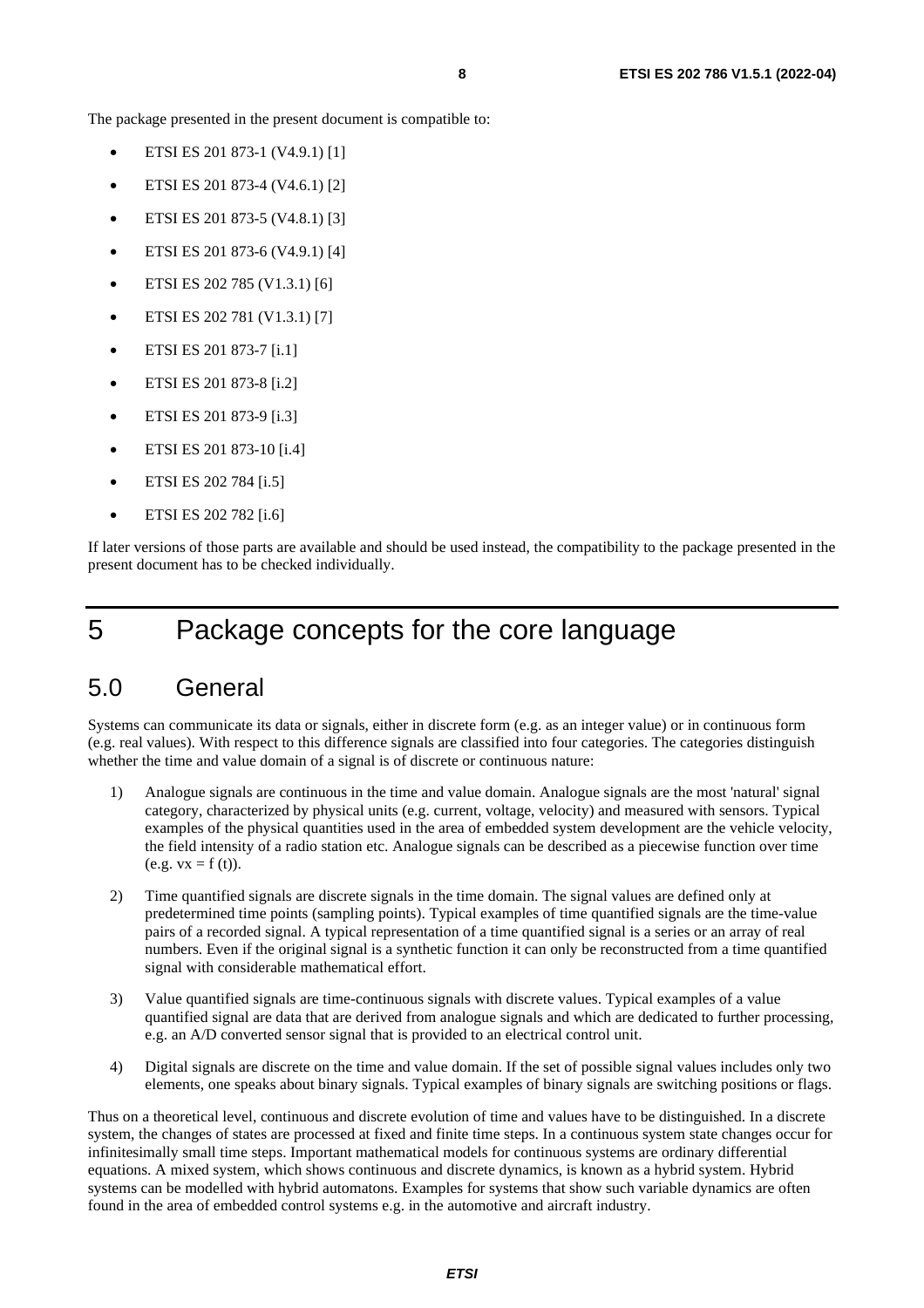<span id="page-8-0"></span>In the general case, a test description notation for embedded software systems shall support all of four categories of signals mentioned above. TTCN-3 currently supports the signal categories 2) and 4). The extension of the language with respect to a support of the signal categories 1) and 3) is the content of the present document.

TTCN-3 is a procedural testing language, thus test behaviour is defined by algorithms that typically send messages to ports and receive messages from ports. For the evaluation of different alternatives of expected messages, or timeout events, the port queues and the timeout queues are frozen when the evaluation starts. This kind of snapshot semantics guarantees a consistent view on the test system input during an individual evaluation step. Whereas the snapshot semantics provides means for a pseudo parallel evaluation of messages from several ports, there is no notion of simultaneous stimulation and time triggered evaluation. To enhance the core language to the requirements of continuous and hybrid behaviour the following are introduced:

- the notions of time and sampling;
- the notions of streams, stream ports and stream variables;
- the definition of an automaton alike control flow structure to support the specification of hybrid behaviour.

### 5.1 Time and Sampling

#### 5.1.0 General

The TTCN-3 extensions defined in this package adopt the concept of a global clock and enhance it with the notion of sampling and sampled time. As in TTCN-3, all time values are denoted as float values and represent time in seconds. For sampling, simple equidistant sampling models as well as dynamic sampling models are supported.

On technical level an equidistant sampling model of the form **t=k\*bdelta,** where **t** describes the time progress, **d** specifies the number of executed sampling steps and, **bdelta** yields the minimal achievable step size for a given test system, is used as an overall basis to model equidistant samplings with larger step size or dynamic sampling.

The basic sampling with its minimal step size **bdelta** is a property of a concrete test system and not intended to be specified as part of the test case specification. However, as a consequence of this underlying model, a test system is able to execute user defined samplings if and only if all specified sampling rates at test specification level provide step sizes that are multiples of **bdelta**.

When using the TTCN-3 extension defined in this package, each reference to time, either used for the definition and evaluation of signals but as well by means of ordinary TTCN-3 timers, is considered to be completely synchronized to the global clock and the base sampling.

### 5.1.1 The now operator

For the specification of time-dependent signal sequences, it is necessary to be able to track the passage of time. The access of time is guaranteed by a globally available clock whose current value can be accessed by means of the **now** operator. Time progress starts at the beginning of each test case execution, thus time values are related to the start of the test case execution.

#### *Syntactical Structure*

**now**

#### *Semantic Description*

Evaluation of the **now** operator yields the current value of the clock which is the duration of time since the start of the currently running test case.

#### *Restrictions*

The **now** operator shall only be applied from within a test case, i.e. by test cases, functions and altsteps executed on test components. The **now** operator shall neither directly nor indirectly be called by TTCN-3 control part.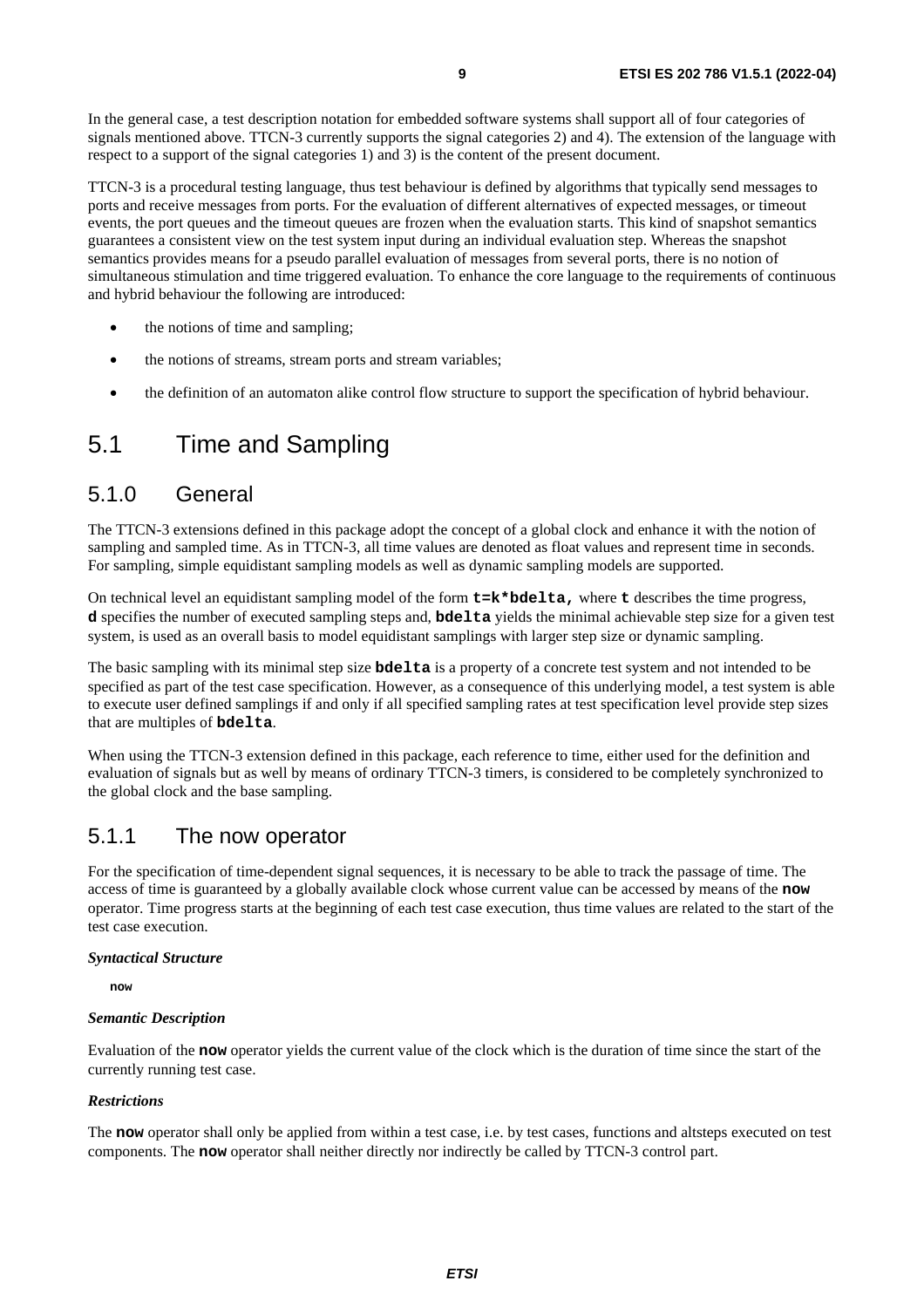#### <span id="page-9-0"></span>*Example*

#### EXAMPLE:

```
 // Use of now to retrieve the actual time since the test case has started 
var float actualTime := now;
```
### 5.1.2 Define the default step size for sampling

For sampling, a globally valid base sampling rate defined by the test system is provided. In addition, sampling rates can be set separately and as part of the test specification by means of **stepsize** attribute.

#### *Syntactic Structure*

**stepsize** *StepSizeValue* 

#### *Semantic Description*

The *StepSizeValue* is a string-literal which shall contain a decimal number. This number interpreted as seconds is used as the default rate of sampling values over the stream ports to which are affected by this **stepsize** attribute. The actual sampling rate of a specific port can be changed dynamically with the **delta** operation.

#### *Restrictions*

A **stepsize** attribute can only appear in a with-annotation. A **stepsize** attribute can be applied to individual modules, test cases, groups, component types and stream port types and effects either the statements that are contained in one of these entities or in case of component types and stream port types the respective instances.

#### *Examples*

#### EXAMPLE 1:

```
// sets the stepsize for a module 
module myModule{ 
…
```

```
} with {stepsize " 0.0001" };
```
#### EXAMPLE  $2$ :

```
// sets the stepsize for a testcase 
testcase myTestcase() runs on myComponent{ 
…
```

```
} with {stepsize " 0.0001" };
```
#### EXAMPLE 3:

*// sets the stepsize for all instances of the port type StreamOut*  **type port** StreamOut **stream { out float} with** {stepsize " 0.0001" };

### 5.2 Data streams

#### 5.2.0 General

In computer science the term data stream is used to describe a continuous or discrete sequence of data. Normally the length of a stream cannot be established in advance. The data rate, i.e. the number of samples per time unit, can vary. Data streams are continuously processed and are particularly suited to represent dynamically evolving variables over a course of time. Thus, streams are an ideal representation of the different discrete and continuous signals mentioned in the beginning of clause 5.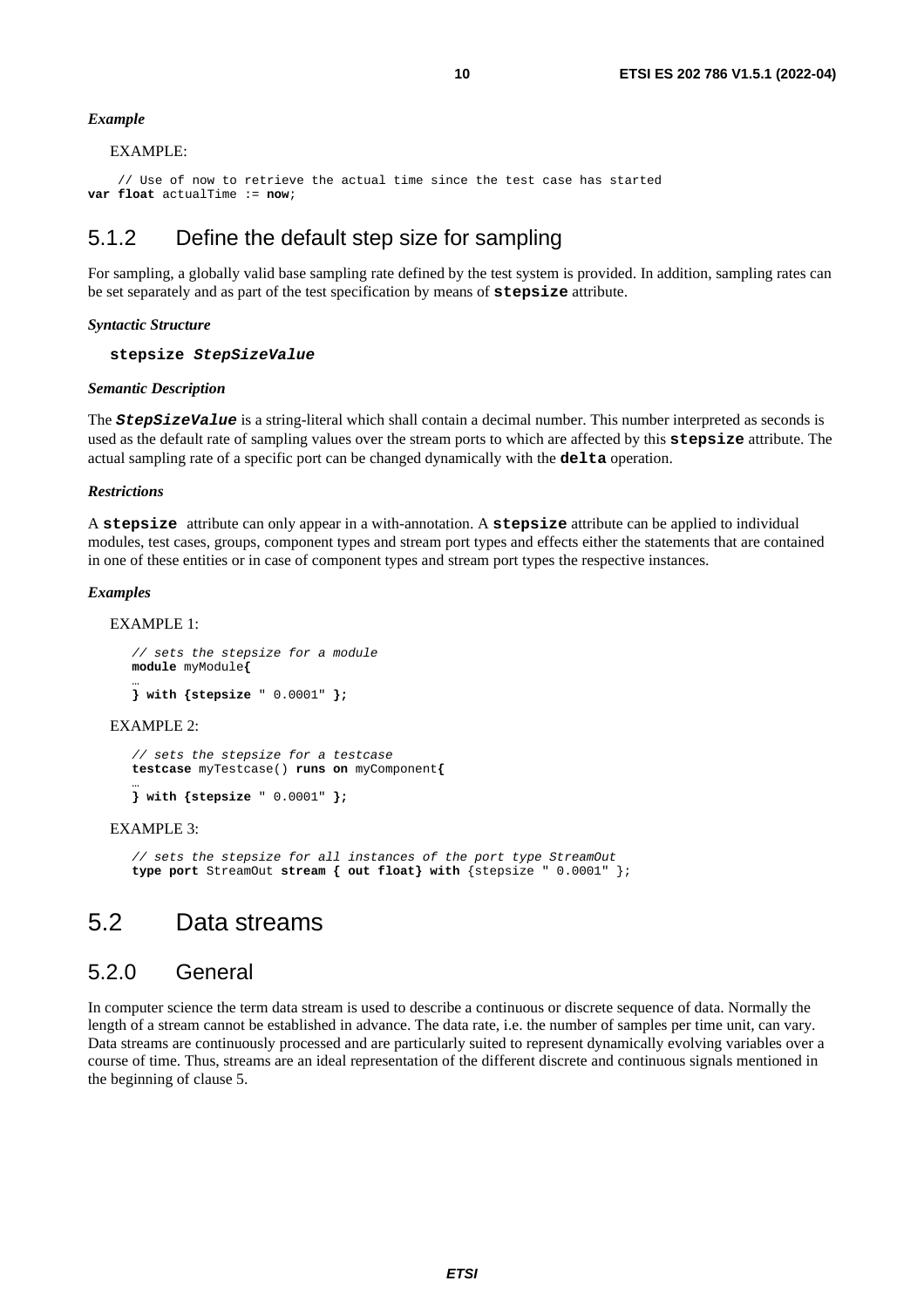<span id="page-10-0"></span>While in standard TTCN-3 interactions between the test components and the SUT are realized by sending and receiving messages through ports, the interaction between continuous systems can be represented by means of so called streams. In contrast to scalar values, a stream represents the whole allocation history applied to a port. In computer science, streams are widely used to describe finite or infinite data flows. To represent the relation to time, so called timed streams are used. Timed streams additionally provide timing information for each stream value and thus enable the traceability of timed behaviour. The TTCN-3 extension defined by this package provides timed streams. In the following, the term measurement (record) to denote the unity of a stream value and the related timing in timed streams will be used. Thus, concerning the recording of continuous data, a measurement record represents an individual measurement, consisting of a stream value that represents the data side and timing information that represents the temporal perspective of such a measurement.

In this TTCN-3 extension, two different but not complementary representations of timed data streams are introduced. The term timed considers the fact that the time and value domain of a signal are of interest. As a consequence, a stream is considered to consist of a sequence of samples. Each sample provides information about the timing and the value perspective of the sample:

- 1) Static perspective: The static perspective provides a direct mapping between a timed stream and the TTCN-3 data structures **record** and **record of**. This kind of mapping is referred to below as the static representation of a data stream and allows random access to all elements of the data stream.
- 2) Dynamic perspective: To provide dynamic online access to data streams, the existing concepts of TTCN-3 port type and port are extended to provide access to data streams and their content. A so called **stream port** references exactly one data stream and provides access to the dynamically changing values of the referenced data stream.
- NOTE: To represent streams in the present document, a tabular notation is used. The table has two rows by which the first one represents the value perspective of a stream and the second represents the temporal perspective. The temporal perspective is defined by means of timestamps that are synchronized with the overall clock. The columns represent the samples of the stream.

#### EXAMPLE:

| Value                   | . | $\mathbf{A}$ |  | -                        | -<br>-<br>. .  |                          |                                                  | $\overline{\phantom{a}}$     | -11<br>$\Delta$              | -<br>. . |  |  |
|-------------------------|---|--------------|--|--------------------------|----------------|--------------------------|--------------------------------------------------|------------------------------|------------------------------|----------|--|--|
| <b>THE</b><br>Timestamp |   | . .          |  | $\overline{\phantom{a}}$ | -<br>10<br>. . | $\overline{0}$<br>$\sim$ | $\overline{\phantom{0}}$<br>$\overline{10}$<br>ັ | $\overline{10}$<br>- 52<br>ັ | $\overline{10}$<br>്ധ<br>. . |          |  |  |

The example shows a stream with the length of 1.4 seconds and float values that change between 1.0 and 1.5.

### 5.2.1 Data Streams: static perspective

A TTCN-3 data stream can be mapped directly to existing TTCN-3 data structures. The mapping considers each stream to be represented by means of a TTCN-3 **record of** data structure. This structure itself consists of individual entities, so called *samples*, each sample representing either a measurement on an incoming stream or stimulus that is dedicated to be applied to an outgoing stream.

A sample itself is represented by means of a TTCN-3 **record** data structure. The record consists of two fields. It has two fields of type **float**. The first field with the name value represents what is called the value of a stream. Its data type should be aligned with the data type of the corresponding stream. The second field denotes the temporal perspective of a sample. It denotes the temporal distance to the preceding sample (the sampling step size delta). The second field is of type **float** and represents time values that have the physical unit second. Example 1 shows the exemplary definition of a data structure to specify individual samples.

EXAMPLE 1:

```
type record Sample{ 
        float value, 
        float delta 
}
```
Given such a structure, a timed data stream of an arbitrary data type is modelled as a record of samples.

#### EXAMPLE 2:

```
type record of Sample MyStreamType;
```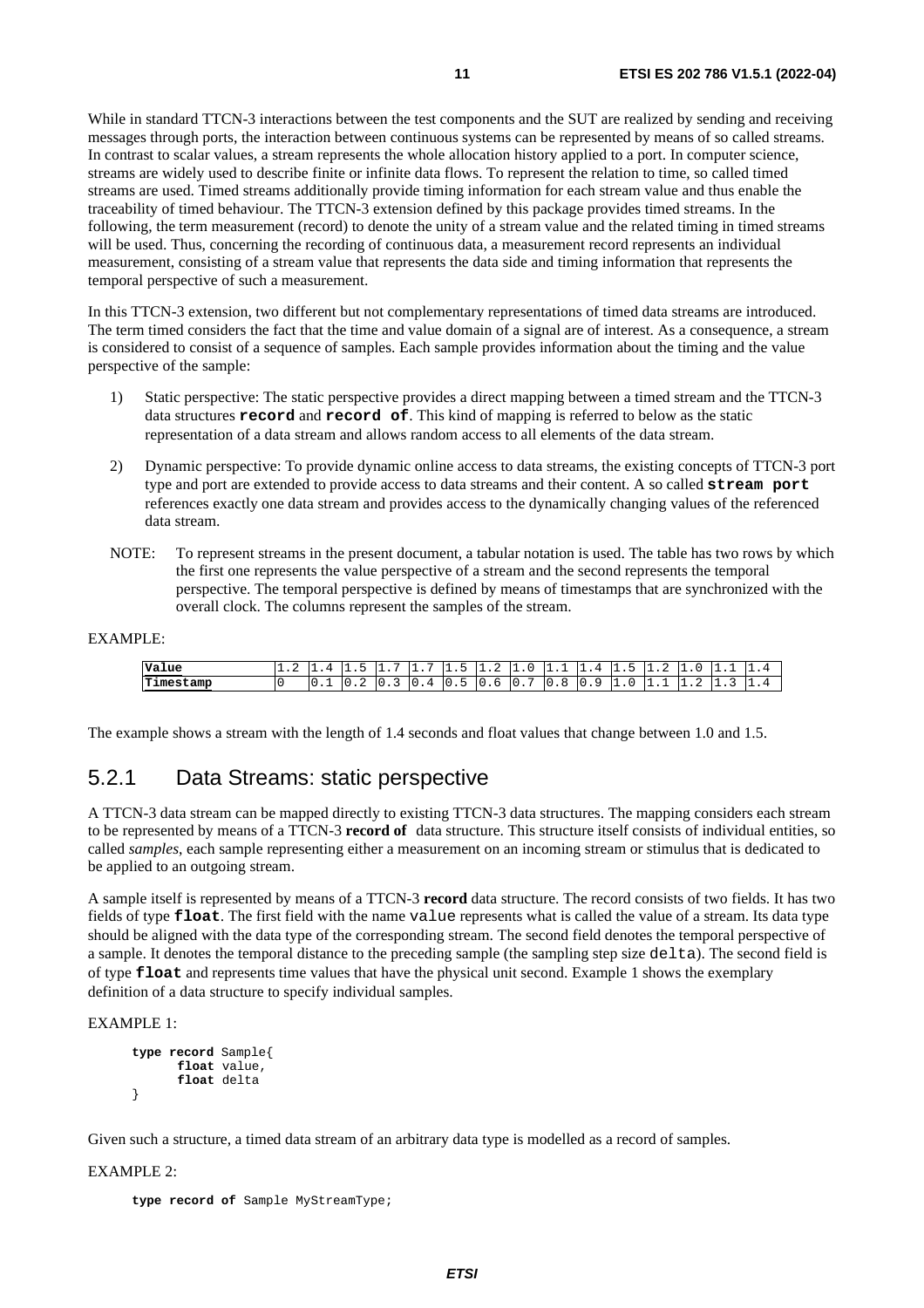<span id="page-11-0"></span>The static representation of data streams can be used for the online and offline evaluation of streams as well as for the piecewise in-memory definition of streams or stream templates, which are to be applied to stream ports in the subsequent test case execution. Thus, the static representation of streams can be used to assess incoming streams and to define outgoing or reference streams and template streams mostly by means of ordinary TTCN-3 operations and control structures and as such provide an ideal interface between ordinary TTCN-3 concepts and the concepts defined in this package. Example 3 shows a short specification of a sampled stream.

EXAMPLE 3:

```
var MyStreamType myStreamVar := { 
       {value: = 0.0, delta: = 0.1},
       {value := 0.2, delta := 0.2},
       {value := 0.1, delta := 0.1},
       {value:=0.0, delta:=0.3}}
```
If the stream definition from above is applied to an outgoing stream port directly with the beginning of a test case, the result will look as follows.

EXAMPLE 4:

|    |  | ◠ |   |     |
|----|--|---|---|-----|
| mp |  |   | Δ | 10. |

Each stream port is initialized with a value that defines the valuation of a stream at time 0.0. Thus the first sample in Example 4 is not defined by the specification in example 3 but by the base initialization of the stream port.

- NOTE 1: In order to create larger streams a manual specification approach is not feasible. In this case, the data processing capabilities of TTCN-3 can be used. This allows to programmatically/algorithmically construct the dedicated record structures.
- NOTE 2: The data structures presented in this clause serve for illustration purposes only. They show how timed data streams can be mapped to standard TTCN-3 data structures and thus can be processed easily by using the existing TTCN-3 language features and operators. The TTCN-3 extensions provided in this package do not include type declarations from above.

### 5.2.2 Data Streams: dynamic perspective

#### 5.2.2.0 General

In standard TTCN-3 ports are used for the communication among test components and between test components and the SUT. To be able to initiate, modify and evaluate a stream based communication between the entities of a test system, this package extends the concepts of standard TTCN-3 port types and ports with the notion of *stream-based communication* and *stream ports.* Stream ports are the endpoints of a stream based communication. Thus stream ports in TTCN-3 embedded are used to provide access to streams, their values and the respective timing information. A stream port references exactly one data stream and thus provides access to the respective stream values and timing information.

#### 5.2.2.1 Defining stream port types

The TTCN-3 port concept of message-based and procedure-based ports is extended with stream-based ports. Stream ports support stream-based communication.

#### *Syntactical Structure*

```
type port PortTypeIdentifier stream "{" 
 { ( ( in | out | inout ) StreamValueType [";"] ) 
 ( map param "(" { FormalValuePar [","] }+ ")" [";"] ) | 
 ( unmap param "(" { FormalValuePar [","] }+ ")" [";"] ) } 
  "}"
```
#### *Semantic Description*

Stream port types shall be declared by using the keyword **stream**. Stream ports are directional. The directions are specified by the keywords **in** (for the in direction), **out** (for the out direction) and **inout** (for both directions).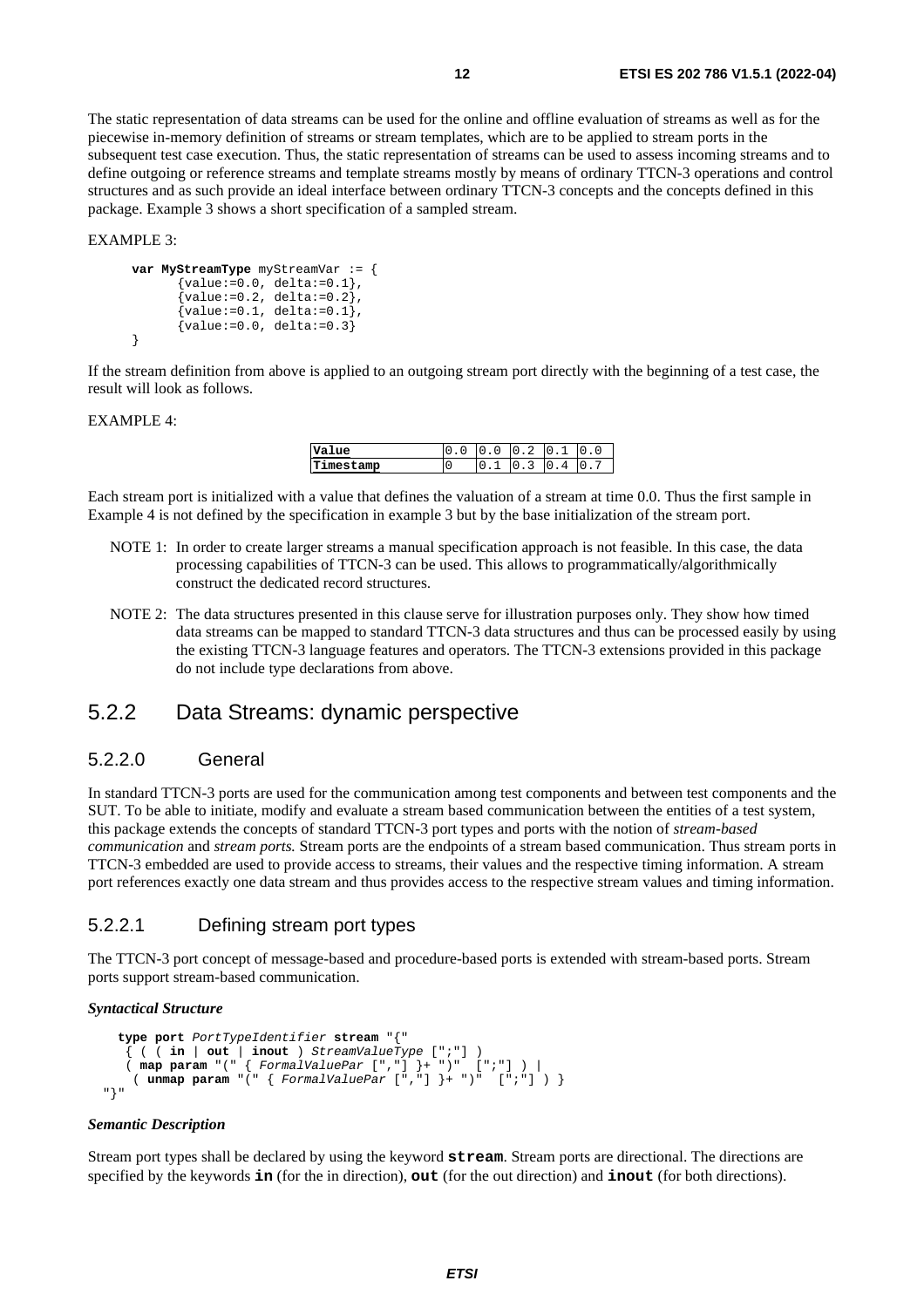<span id="page-12-0"></span>The specified *StreamValueType* references the type of values which can be sent or received (depending on the direction of the port) over ports of the type *PortTypeIdentifier.*

Like message and procedure ports, stream ports can use map and unmap parameters to pass additional information to the system adapter.

#### *Restrictions*

Each stream port type definition shall have one and only one entry indicating the allowed type together with the allowed communication direction:

- a) Stream port type definition shall always contain exactly one stream value definition.
- b) At most one map parameter list should be defined for a port type.
- c) At most one unmap parameter list should be defined for a port type.

#### *Example*

EXAMPLE:

```
 // Stream-based port which allows stream values of type float to be received 
type port StreamIn stream { in float } 
   //Stream-based port which allows stream values of type float to be sent
type port StreamOut stream { out float } 
   //Stream-based port with map and unmap parameter definitions
type port StreamOut stream 
{ 
       in float; 
       map param (integer p_par1, integer p_par2); 
       unmap param (integer p_par1); 
}
```
#### 5.2.2.2 Declaration and instantiation of stream ports

The declaration of stream-based ports is similar to the declaration of message-based and procedure-based ports. The **component** type declares which ports are associated with a component. A component type can have ports with different communication characteristics (e.g. stream-based ports, message-based ports, and procedure based). All ports are instantiated together with the component that owns the port, i.e. when the component is created.

Outgoing stream ports start to emit stream values directly after the component, which contains the respective stream port, has been started. The same applies for incoming stream ports. They start receiving data directly after their component has been started. Both incoming and outgoing stream ports are updated for each sampling step. If no explicit step size is defined by means of step size annotations on module level, test case level, port type level, etc. the port is initially sampled with the test systems' base sampling, which is the smallest available step size.

Outgoing stream ports may already be initialized before its first use, so that their values before the start of their component are defined. The initialization occurs in the context of their declaration.

Outgoing stream ports, when they are not explicitly initialized, are automatically initialized with implicit default values. The implicit default values for the various TTCN-3 basic data types can be found in table 1.

| ۰.<br>×<br>×<br>٩<br>. . |  |
|--------------------------|--|
|--------------------------|--|

|  |       | float   integer   boolean   charstring   bitstring   octetstring |        |
|--|-------|------------------------------------------------------------------|--------|
|  | FALSE |                                                                  | (1111) |

The initial stream port value for outgoing stream port applies to the time point 0.0 and for the following sample steps as long as no other stream value is set. The value initialization for incoming streams is in responsibility of the data provider. Hence either the system adapter or the emitting component (in case of a PTC) is responsible to initialize the streams.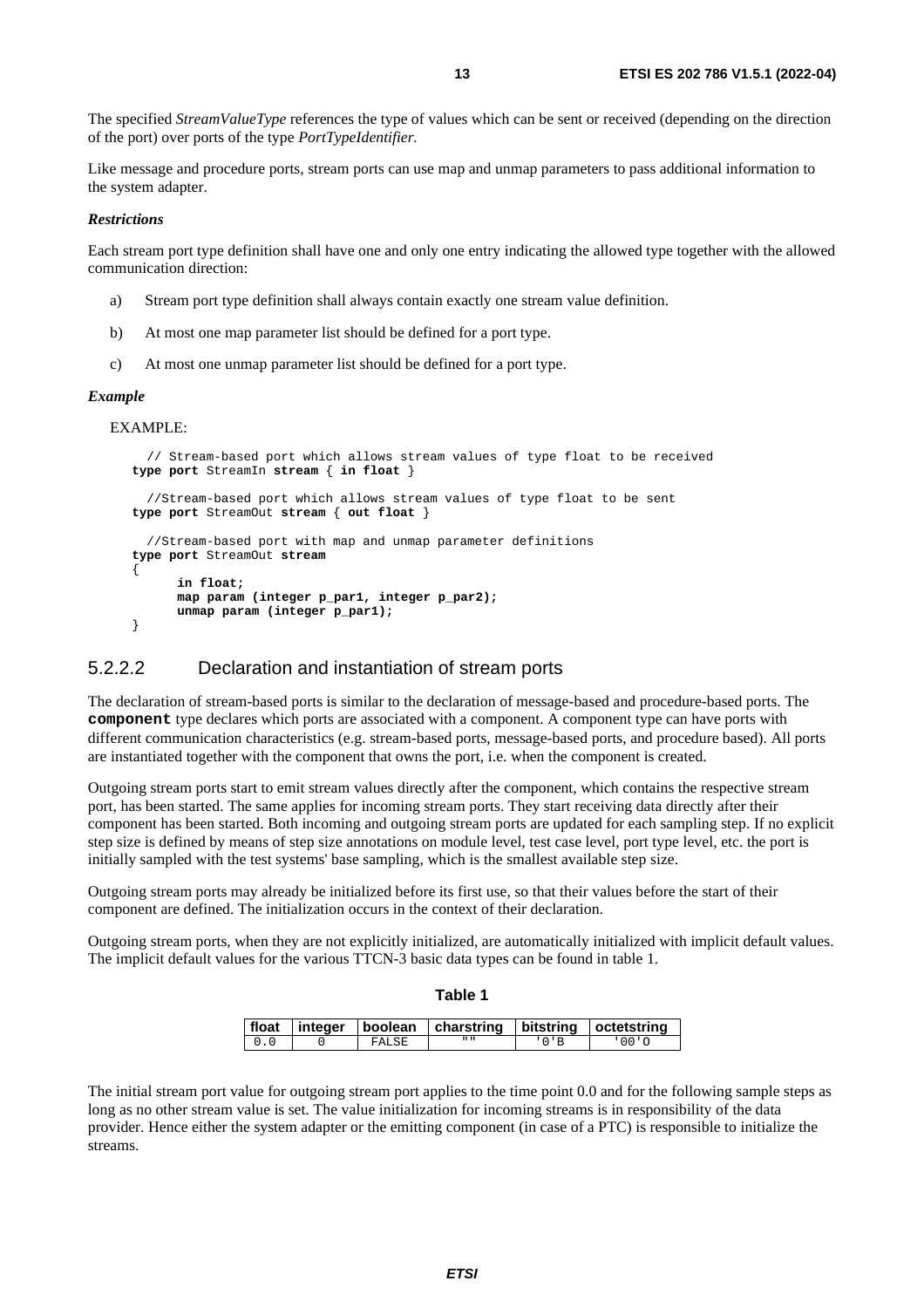#### <span id="page-13-0"></span>*Syntactical Structure*

```
port StreamPortTypeReference 
 { StreamPortIdentifier [ ":=" StreamDefaultValue ] [","] }+ [";"]
```
#### *Semantic Description*

A stream port *PortInstance* named *StreamPortIdentifier* is declared inside a component type definition using a *StreamPortTypeReference* which is a type-reference expression for an existing stream port type. Optionally, a *StreamDefaultValue* can be supplied which defines the value of the stream before the first sampling over this port.

#### *Restrictions*

The *StreamDefaultValue* shall be of the type *StreamValueType* in the port type definition referenced by *StreamPortTypeReference*.

#### *Examples*

```
EXAMPLE 1: 
   type port StreamIn stream { in float } 
   type port StreamOut stream { out float } 
   type component SUT { 
          port StreamIn A,B; 
          port StreamOut C,D; 
   }
```
#### EXAMPLE 2:

```
type component SUT { 
       port StreamIn A,B; 
       port StreamOut C:=1.0,D:=2.0; 
}
```
#### 5.2.2.3 The Connect and Map operations

Stream ports can be mapped and connected. The syntax and general rules for the map and connect operations are described in ETSI ES 201 873-1 [\[1](#page-5-0)].

#### *Restrictions*

In addition to the general static rules of TTCN-3 given in clauses 9 and 21.1 of ETSI ES 201 873-1 [\[1](#page-5-0)], the following restrictions apply:

- a) Stream ports can be connected or mapped to stream ports only. Connection or mapping between a stream port and a message port is not allowed.
- b) Assuming the following:
	- 1) Ports PORT1 and PORT2 are the stream ports to be connected or mapped;
	- 2) Inval-PORT1 defines the value type of the in-direction of PORT1;
	- 3) Outval-PORT1defines the value type of the out-direction of PORT1;
	- 4) Inval-PORT2 defines the value type of the in-direction of PORT2; and
	- 5) Outval-PORT2 defines the value type of the out-direction of PORT2; and
	- 6) If no value type is defined for a direction, the value type is considered to be undefined. When checking conditions for stream port connecting and mapping, the undefined type is equal to the undefined type only.
- c) The **connect** operation is allowed if and only if:

outval-PORT1 = inval-PORT2 *and* outval-PORT2 = inval-PORT1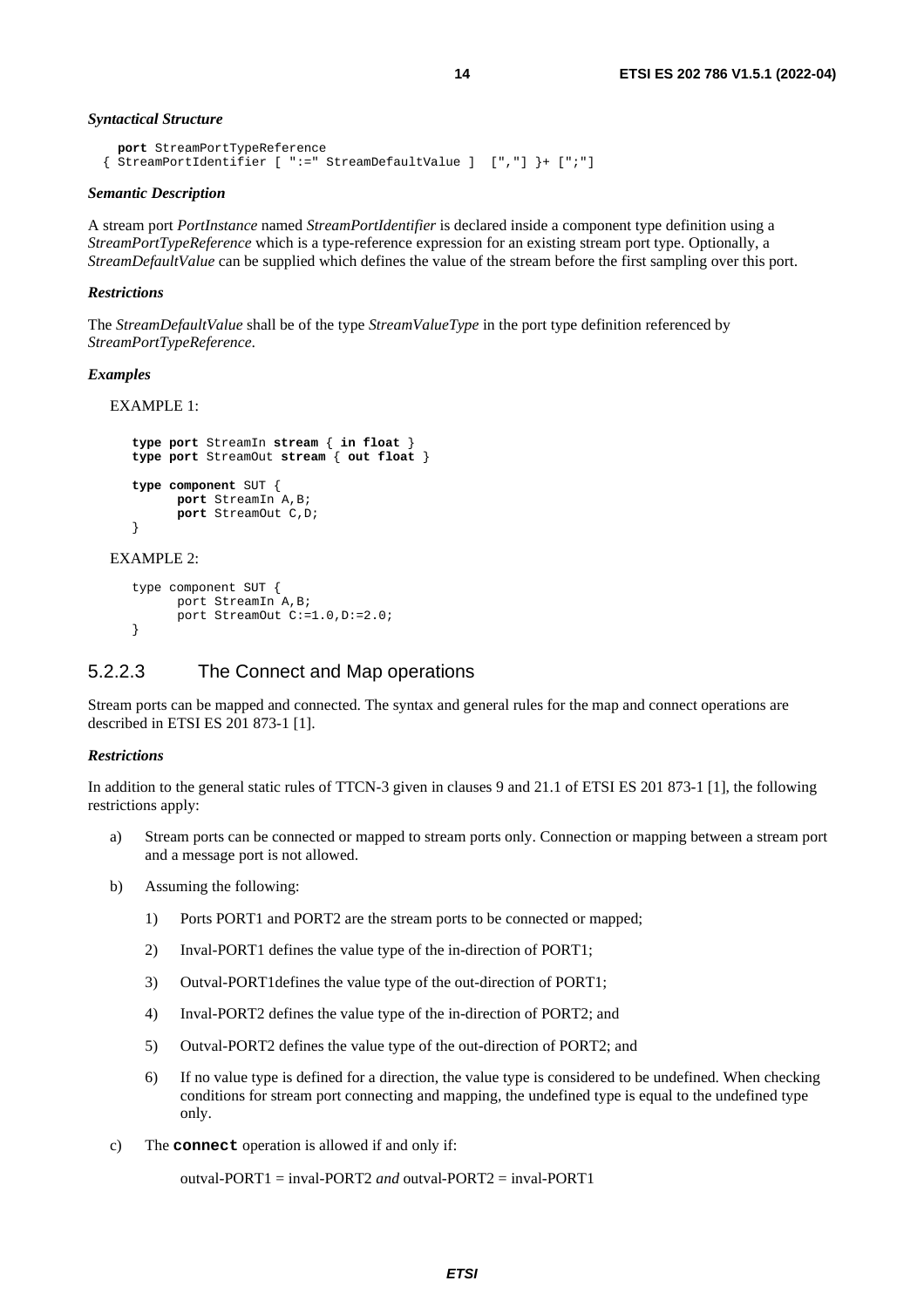<span id="page-14-0"></span>d) The **map** operation is allowed if and only if:

outval-PORT1 = outval-PORT2 *and* inval-PORT2 = inval-PORT1

- e) In all other cases, the connect and map operations shall not be allowed.
- f) Incoming stream ports of test components and outgoing stream ports of the system adapter cannot be connected or mapped to more than one port.
- NOTE: The restriction on the number of connected and mapped ports does not apply to outgoing stream ports of test components and incoming ports of the system adapter, making stream broadcast possible.

#### 5.2.3 Data Streams: access operations

#### 5.2.3.0 General

Similar to *message-based* and *procedure-based* communication incoming streams can be examined and outgoing streams can be controlled. In general, access to the actual sample of a stream (i.e. the stream value, the respective timing and sampling information) is provided by means of *stream data operations*. Moreover, access to the preceding samples by means of dedicated *navigation operations* is provided. Last but not least, record structured stream data can be extracted as explained in clause 5.2.1 by means of *stream evaluation statements*.

In contrast to message-based and procedure-based communication, *stream data operations* and *stream navigation operations* on expression level have been integrated. This allows testers to directly assign values to streams and read values from streams by means of ordinary TTCN-3 assignments.

#### 5.2.3.1 The value operation

Each data stream connected to a stream port allows accessing its current value by means of the **value** operation. In case of incoming streams, the value operation yields the actual value that is available at a stream port.

#### *Syntactical Structure*

( *StreamPortReference* | *StreamPortSampleReference* ) "." **value** 

#### *Semantic Description*

The **value** operation can be applied to either a *StreamPortReference* expression or a *StreamPortSampleReference* expression which is yielded by the application of a navigation operation on a *StreamPortReference*. In the first case, it yields the current value of the stream port; in the second case it yields the value in the referenced sampling.

When using a StreamPortReference to an outgoing stream port, the **value** operation expression can also be used on the left hand side of an assignment or as an out parameter to a function.

When using a **value** operation expression as a value expression the type of the value is the StreamValueType of the referenced stream port.

If the value operation is used for setting the actual output value of a stream, the effectiveness of the stream port evaluation is delayed. A value, which has been assigned to a stream port value handle, becomes effective inside and outside the component at the beginning of the next sampling step.

#### *Restrictions*

If the **value** operation expression is used as the target of an assignment, the type of the assigned value shall be compatible with the StreamValueType of the referenced stream port.

#### *Examples*

#### EXAMPLE 1:

```
// accessing the actual input value of a stream 
var float myVar:=streamInPort.value;
```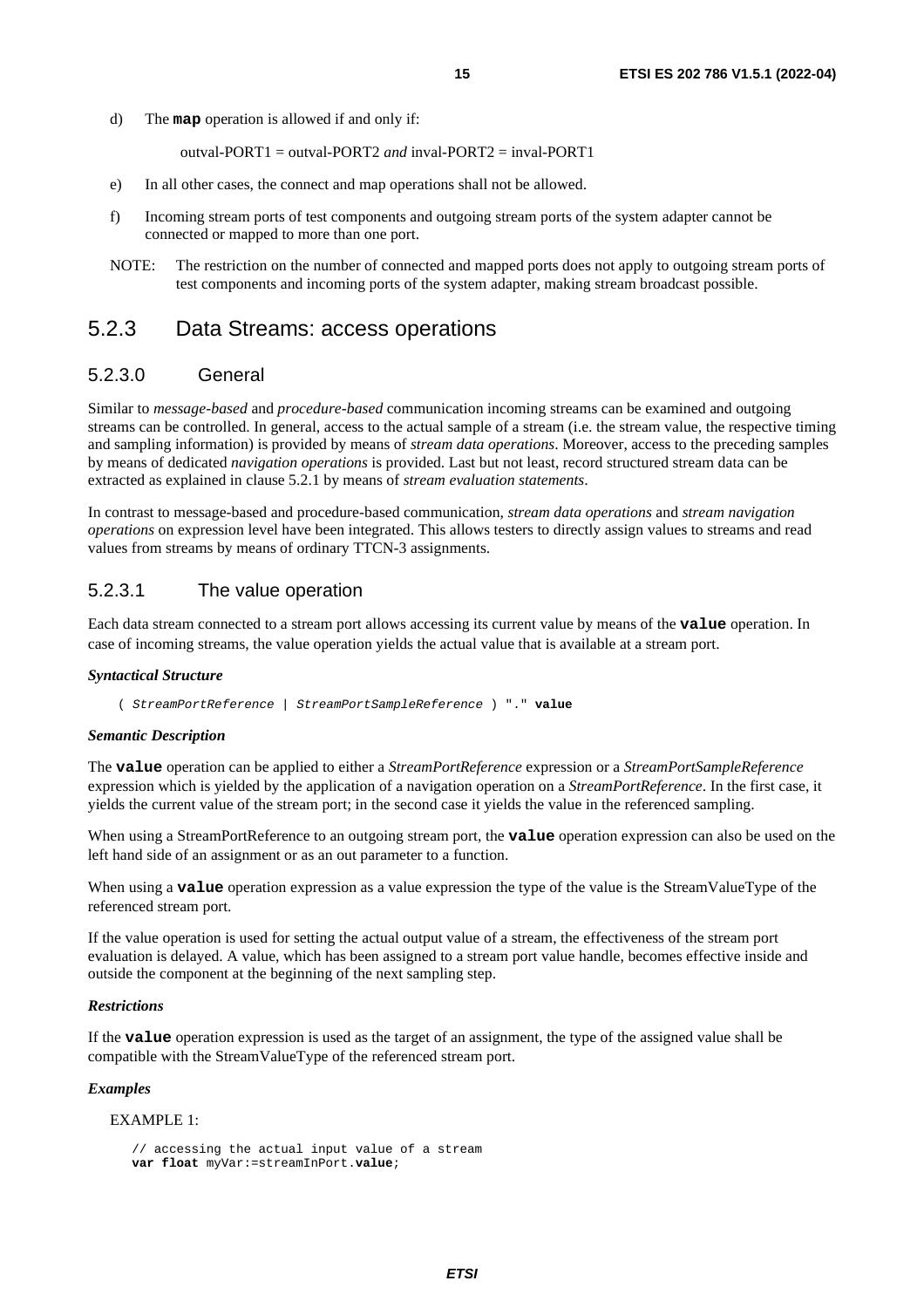```
// accessing the actual input value of a stream 
// and compare it with a given expectation 
if (streamInPort.value>= 100.0) {…};
```
NOTE 1: The value, which is provided by means of the **value** operation, is the value that has been measured at the beginning of the actual sampling period.

#### EXAMPLE 3:

// setting the actual output value of a stream streamOutPort.**value:= 100.0**;

NOTE 2: The use of the **value** operation can be combined in such a way that the specification of complex equations and equation systems is supported.

#### EXAMPLE 4:

```
// calculating the Ohms' law 
voltage.value:= amperage.value * resistance.value;
```
#### 5.2.3.2 The timestamp operation

Similar to the **value** operation the **timestamp** operation allows to access the time related information of the actual sample.

#### *Syntactical Structure*

( *StreamPortReference | StreamPortSampleReference* ) "." **timestamp**

#### *Semantic Description*

The **timestamp** operation can be applied to a stream port referenced by a *StreamPortReference* expression or a *StreamPortSampleReference* referring to a specific sample of a stream port.

The application of the **timestamp** operation on a *StreamPortReference* yields the exact time point at which the actual stream port value has been measured. The application of the **timestamp** operation on a *StreamPortSampleReference* yields the exact time point at which the referenced sample has been measured. The exact sample time denotes the moment when a stream value has been made available at the test system's input and thus strongly dependent on the sampling rate.

The time point is provided as a floating-point number (**float**) and has the physical unit seconds. The time information is completely synchronized with the test system clock described in clause 5.1.

#### *Restrictions*

The **timestamp** operation always yields a non-negative **float** value.

#### *Example*

#### EXAMPLE:

```
// access of the sample time 
// for the current sample
var float measurementTime1:=streamport.timestamp;
```
NOTE: Data streams are used to represent samples in a dynamic measurement process. A sample that is taken from a data stream is usually historical information, i.e. the result of a **timestamp** operation refers to the state of the system (i.e. the SUT) at a time in the past.

#### 5.2.3.3 The delta operation

The step size of a data stream can dynamically change during a test execution. The change can be initiated either by the test specification or by means of the measurement system (i.e. the system adapter). The **delta** operation provides access to the actual step size of a port.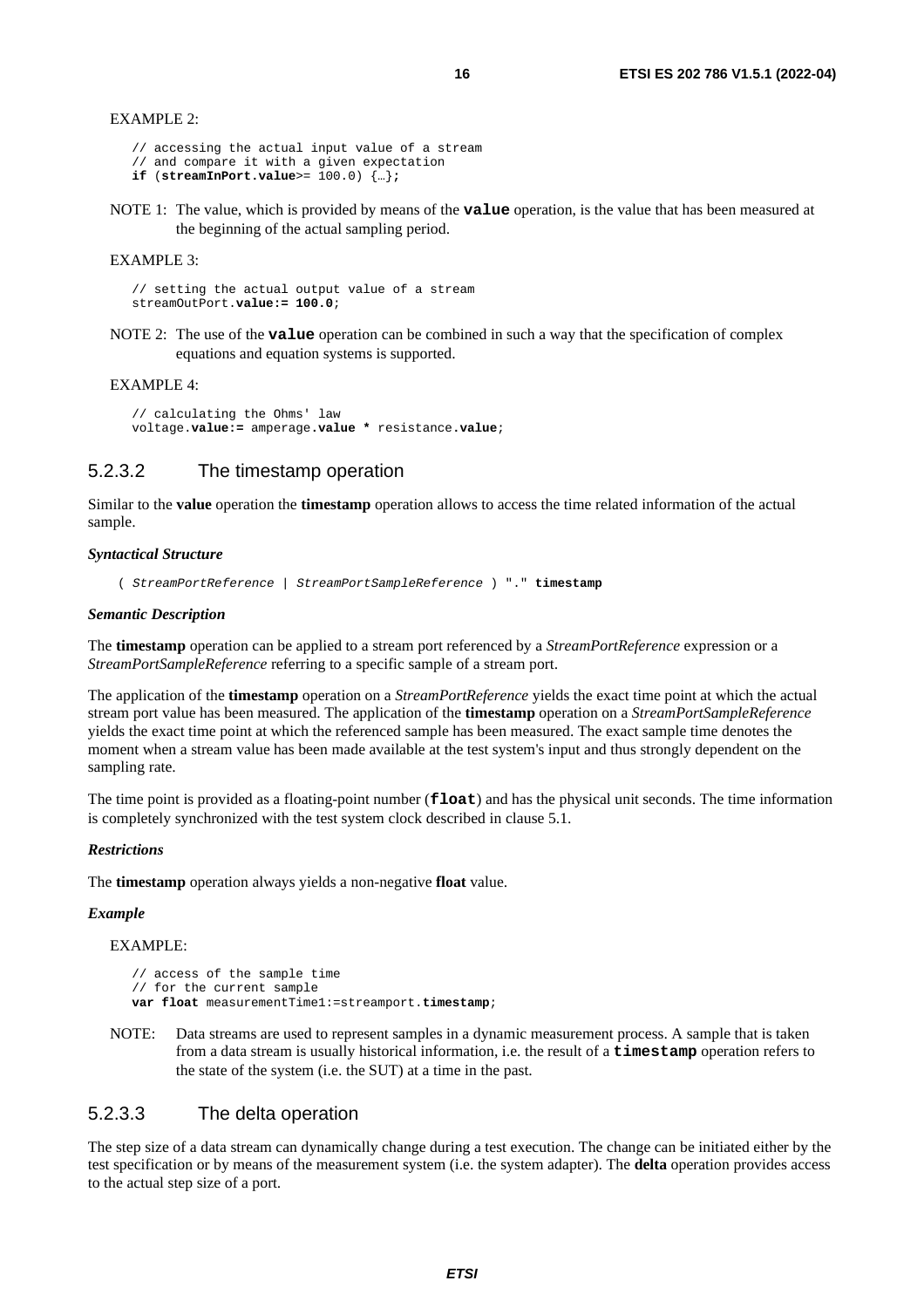<span id="page-16-0"></span>In addition to the timestamp operator TTCN-3 embedded allows to obtain the step size that has been used to measure a certain value. This information is provided by the **delta** operation. The delta operation can be used in a similar way than the value and the timestamp operation. It returns the size of the last sampling step (in seconds).

#### *Syntactical Structure*

( *StreamPortReference* | *StreamPortSampleReference* ) **"." delta** 

#### *Semantic Description*

When used on a *StreamPortReference*, the **delta** operation allows read and write access to the actual step size of a port. When the **delta** operation is used for reading on a *StreamPortReference*, it yields the actual step size for a given port. When the **delta** operation is used for writing on a *StreamPortReference* it sets the length of the step size for future writing and reading at the given port. The step size is defined as a **float** number and has the unit seconds.

When used on a *StreamPortSampleReference* it yields the actual step size active at the time of the referenced sample measurement.

A value, which has been assigned to a stream port delta handle, affects the length of the next sampling period, not the actual one. Thus, it cannot be used to shorten or lengthen the actual sampling step.

#### *Restrictions*

When used on a *StreamPortSampleReference*, the **delta** operation only allows read access.

#### *Examples*

#### EXAMPLE 1:

```
var float actualStepSize; 
// reads the actual stream size from a port 
actualStepSize: = streamport.delta;
```
#### EXAMPLE 2:

```
// sets the actual step size for a port 
streamport.delta:= 0.001;
```
### 5.2.4 Data Streams: navigation operations

#### 5.2.4.0 General

Beside access to the actual values of a stream, additional access to the history of streams by means of so called *stream navigation operations* is provided. The result of a navigation operation is a handle, which allows the application of the *value*, *timestamp* or *delta* operation for preceding stream states. Such a state is identified by means of two different operations. The **at** operation demands a time index of type **float** that denotes the time that has passed since the beginning of the test case. The **prev** operation backtracks the sample steps beginning with the actual step and demands an **integer** index value to define the number of sampling steps to step back.

#### 5.2.4.1 The prev operation

The **prev** operation returns a handle to obtain stream related information for previous states of a stream.

#### *Syntactic Structure*

 *StreamPortReference* **"." prev [ "("** *PrevIndex* **")" ]** 

#### *Semantic Description*

The **prev** operation can be applied to a stream port *StreamPortReference.* It can optionally be parameterized with an **integer** index parameter *PrevIndex* and returns a *StreamPortSampleReference* handle to retrieve values, timestamps and sampling step sizes for preceding stream states. The index parameter denotes the number of samples to step back in stream history. If no parameter list is given, this is equivalent with the index 1.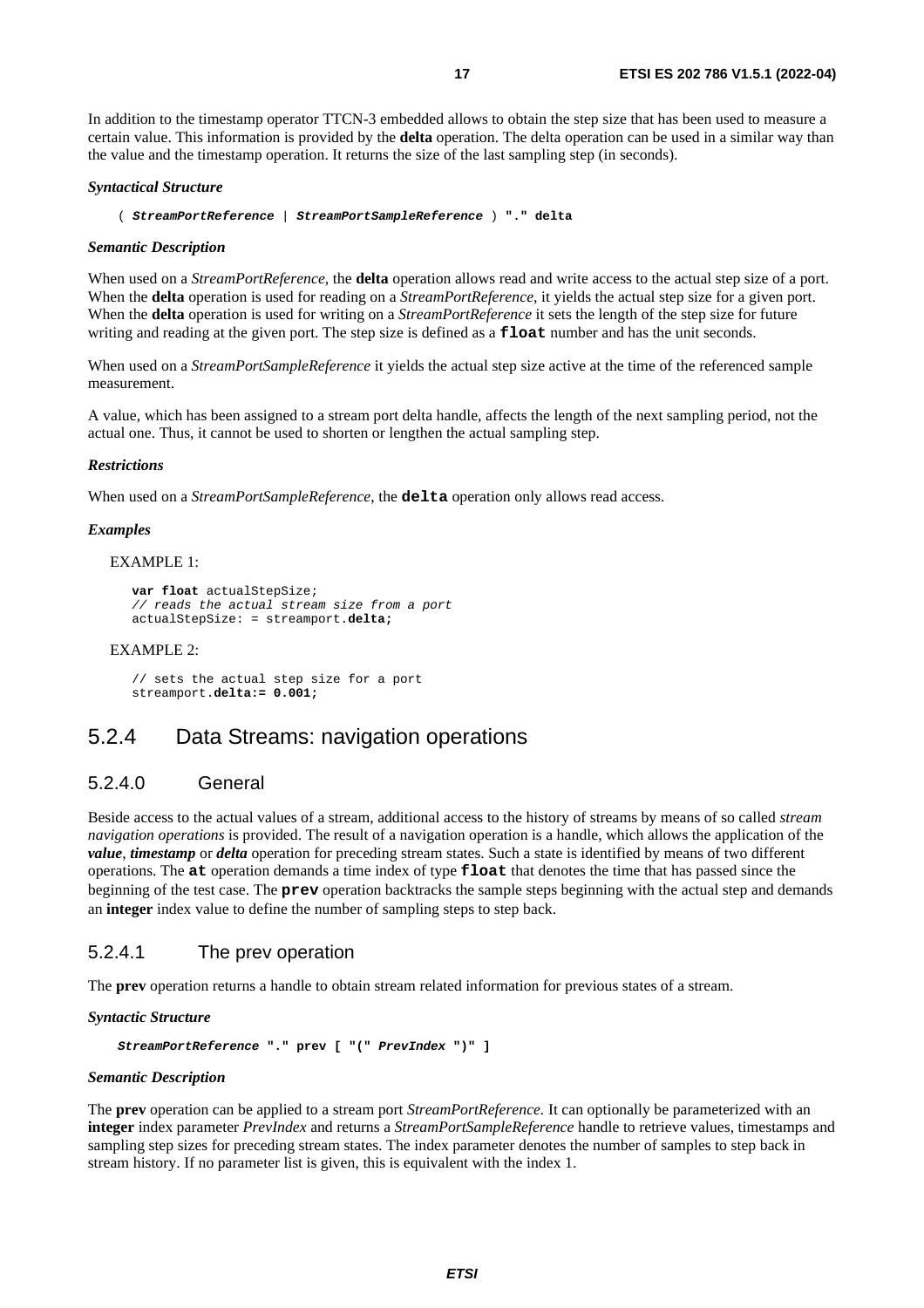#### <span id="page-17-0"></span>*Restrictions*

The **prev** operation can only appear as an operand to a **value**, **timestamp** or **delta** read operation.

NOTE 1: The application of the **prev** operation needs the combination with the **value** operation, the **timestamp** operation or the **delta** operation to provide meaningful results.

#### *Examples*

EXAMPLE 1:

```
port.prev(0).value; // provides access to the actual stream value
port.prev.value; // provides access to the previous stream value 
port.prev(1).value; // provides access to the previous stream value 
port.prev(2).value; // provides access to the stream value 2 steps ago
```
NOTE 2: The expressions port.**prev** and port.**prev**(1) yield identical results.

#### EXAMPLE 2:

```
port.prev(0).timestamp; // provides access to the timestamp 
\frac{1}{2} that denotes the beginning the actual sampling step port. prev(0). delta: \frac{1}{2} provides access to the length of the last sampling
                                 port.prev(0).delta; // provides access to the length of the last sampling step 
port.prev(1).timestamp; // provides access to the timestamp 
                               // that denotes the beginning the preceding sampling step 
port.prev(1).delta; // provides access to the length of the sampling step 2 steps ago
```
#### EXAMPLE 3:

| Value                                                                                                                                                        | $1.2 \; 1.4$ |     |                                                                          |  |                                                                                                                                     | $\begin{bmatrix} 1.5 & 1.7 & 1.7 & 1.5 & 1.2 & 1.0 & 1.1 & 1.4 & 1.5 & 1.2 & 1.0 \end{bmatrix}$ |     |     |     |     | 1.4 |  |
|--------------------------------------------------------------------------------------------------------------------------------------------------------------|--------------|-----|--------------------------------------------------------------------------|--|-------------------------------------------------------------------------------------------------------------------------------------|-------------------------------------------------------------------------------------------------|-----|-----|-----|-----|-----|--|
| Timestamp                                                                                                                                                    | $\Omega$     | 0.1 |                                                                          |  | $\lfloor 0.2 \rfloor$ $\lfloor 0.3 \rfloor$ $\lfloor 0.4 \rfloor$ $\lfloor 0.5 \rfloor$ $\lfloor 0.6 \rfloor$ $\lfloor 0.7 \rfloor$ | $0.8 \ 0.9$                                                                                     | 1.0 | 1.1 | 1.2 | 1.3 | 1.4 |  |
| $port.\texttt{prev}(0).\texttt{value};$<br>port. <b>prev.value</b> ;<br>port. <b>prev</b> (1).value;<br>port. <b>prev</b> (2).value;                         |              |     | // yields $1.4$<br>$1/$ yields 1.1<br>$1/$ yields 1.1<br>$//$ yields 1.0 |  |                                                                                                                                     |                                                                                                 |     |     |     |     |     |  |
| port.prev(0).timestamp; // yields 1.4<br>port.prev(0).delta; // yields 0.1<br>port.prev(1).timestamp; // yields 1.3<br>port. $prev(1)$ .delta; // yields 0.1 |              |     |                                                                          |  |                                                                                                                                     |                                                                                                 |     |     |     |     |     |  |

#### 5.2.4.2 The at operation

The **at** operation returns a handle to obtain stream related information for previous states of a stream, which are identified by means of a timestamp value.

#### *Syntactical Structure*

 *StreamPortReference* "." **at** [ "(" *Timepoint* ")" ]

#### *Semantic Description*

The **at** operation can be applied to a stream port *StreamPortReference.* The **at** operation can optionally be parameterized with a **float** parameter *Timepoint* and returns a *StreamPortSampleReference* handle to retrieve values, timestamps and sampling step sizes for preceding stream states. The *Timepoint* parameter represents a time stamp that identifies a sample at a certain place in time. The time stamp denotes the time that has passed since the start of the test case (see clause 5.1). It references the sample that has either the same time stamp or, if such a sample does not exist, the sample with the next smaller time stamp.

#### *Restrictions*

The **at** operation can only appear as an operand to a **value**, **timestamp** or **delta** read operation.

NOTE: The application of the **at** operation has to be done in combination with a **value** operation, a **timestamp** operation or a **delta** operation to provide meaningful results.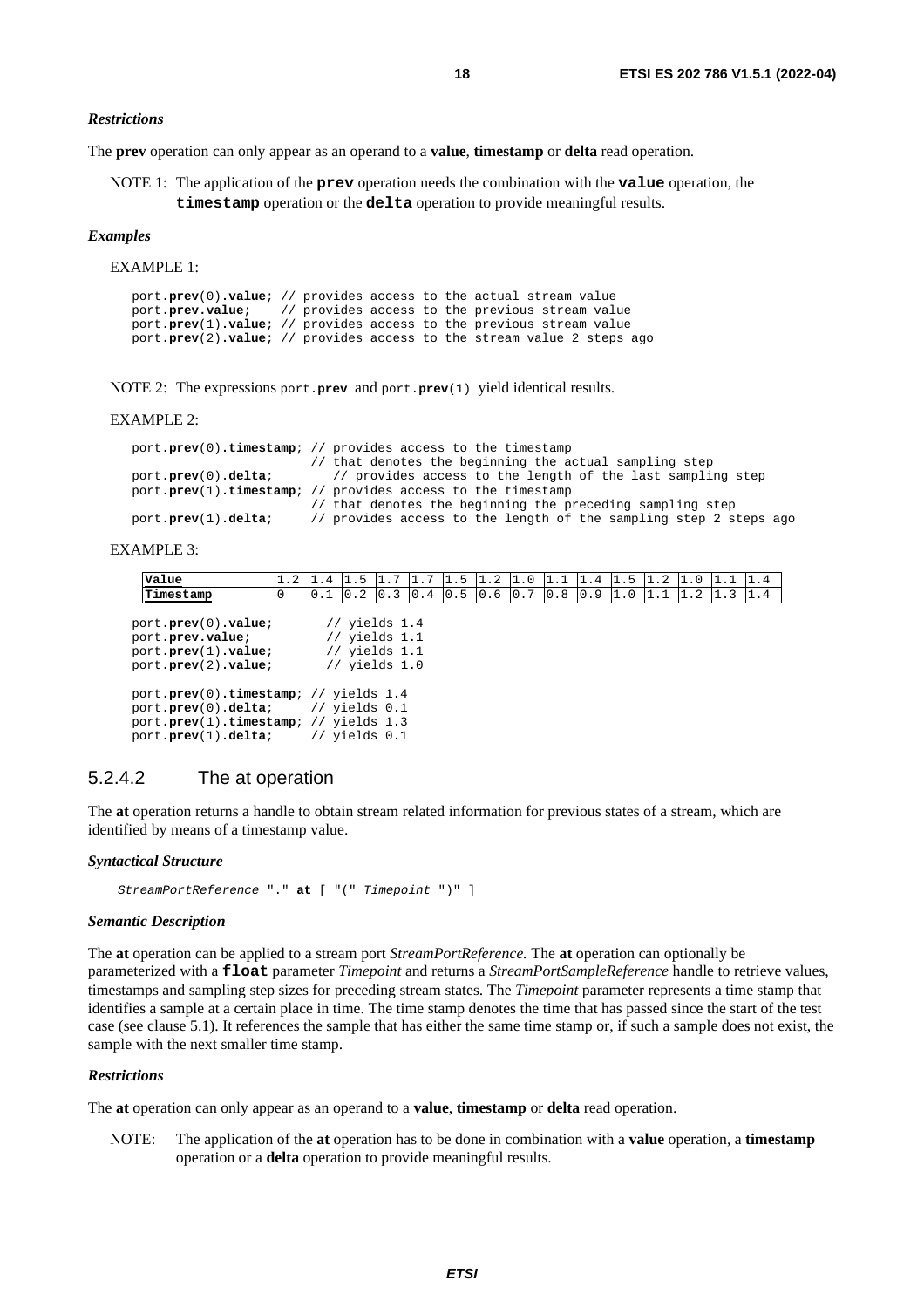#### <span id="page-18-0"></span>*Examples*

EXAMPLE 1:

```
port.at(now).value; // provides access to the actual stream value
port.at(0).value; // provides access to the initial stream value 
                       // (i.e. the stream value at beginning of the test case) 
port.at(10.0).value; // provides the stream value at the time point 10.0 
                      // (i.e. 10. Seconds after the beginning of the test case)
```
#### EXAMPLE 2:

| port.at(now).timestamp;<br>port.at(0).timestamp; | // provides access to the beginning of the actual sampling step<br>// provides access to the beginning of the initial sampling<br>// step (i.e. always $0.0$ ) |
|--------------------------------------------------|----------------------------------------------------------------------------------------------------------------------------------------------------------------|
|                                                  | port.at(10.0).timestamp: // provides access to the beginning of the sampling step<br>// at time point $10.0$                                                   |

#### EXAMPLE 3:

| Value                                                                                        | $1.2 \, 1.4$ |     | 11.5 | 1.7                                                                      | 1.7 | 1.5 | $1.2 \, 1.0$ | 11.1        | 1.4 |     | 1.2          | I1.O |     | 1.4 |
|----------------------------------------------------------------------------------------------|--------------|-----|------|--------------------------------------------------------------------------|-----|-----|--------------|-------------|-----|-----|--------------|------|-----|-----|
| Timestamp                                                                                    |              | 0.1 |      | $\vert 0.2 \vert 0.3 \vert 0.4 \vert 0.5 \vert 0.6 \vert 0.7$            |     |     |              | $0.8 \ 0.9$ |     | 1.0 | $1.1 \, 1.2$ |      | 1.3 | 1.4 |
| port.at(now).value;<br>port.at(0).value;<br>$port.at(1.0).value$ ;<br>port.at(1.09) .value;  |              |     |      | $1/$ yields 1.4<br>// yields $1.2$<br>$1/$ yields 1.5<br>// yields $1.5$ |     |     |              |             |     |     |              |      |     |     |
| port.at(now).timstamp;<br>port.at(0).timstamp; $//$ yields $0.0$<br>port.at(1.09).timestamp; |              |     |      | // $yields 1.4$<br>$//$ yields 1.0                                       |     |     |              |             |     |     |              |      |     |     |

### 5.2.5 Data Streams: extraction and application operations

#### 5.2.5.0 General

Beside access to individual values of a stream, this package supports the extraction and application of stream segments that are represented by means of the **record of** data structure (data perspective) described in clause 5.2.1. The **history** operation allows to extract arbitrary stream segments. The **apply** operation is used to apply extracted or manually or programmatically defined stream segments to stream ports.

#### 5.2.5.1 The history operation

The **history** operation allows obtaining the complete or partial history of a stream as a TTCN-3 **record of** structure (see clause 5.1, data representation). The **history** operation has two parameters that denote the start time and end time of the desired stream segment.

#### *Syntactical Structure*

 *StreamPortReference* "." **history** "(" *StartTime* "," *EndTime* ")"

#### *Semantic Description*

The **history** operation provides a **record of** based sample representation of a stream. The operation has two parameters StartTime and EndTime that denote the start time and end time of the stream segment that is designated for export. The parameters are each of type **float** and represent the time that has passed since the beginning of the respective test case. Time values are given in units of seconds. The first parameter describes the measurement time of the first stream entry to be considered for history export. The second parameter denotes the time of the last record. If the specified start time value is greater than the specified end time value the **history** operation results in an empty **record of** structure.

#### *Restrictions*

The *EndTime* parameter shall not have a value greater than **now**.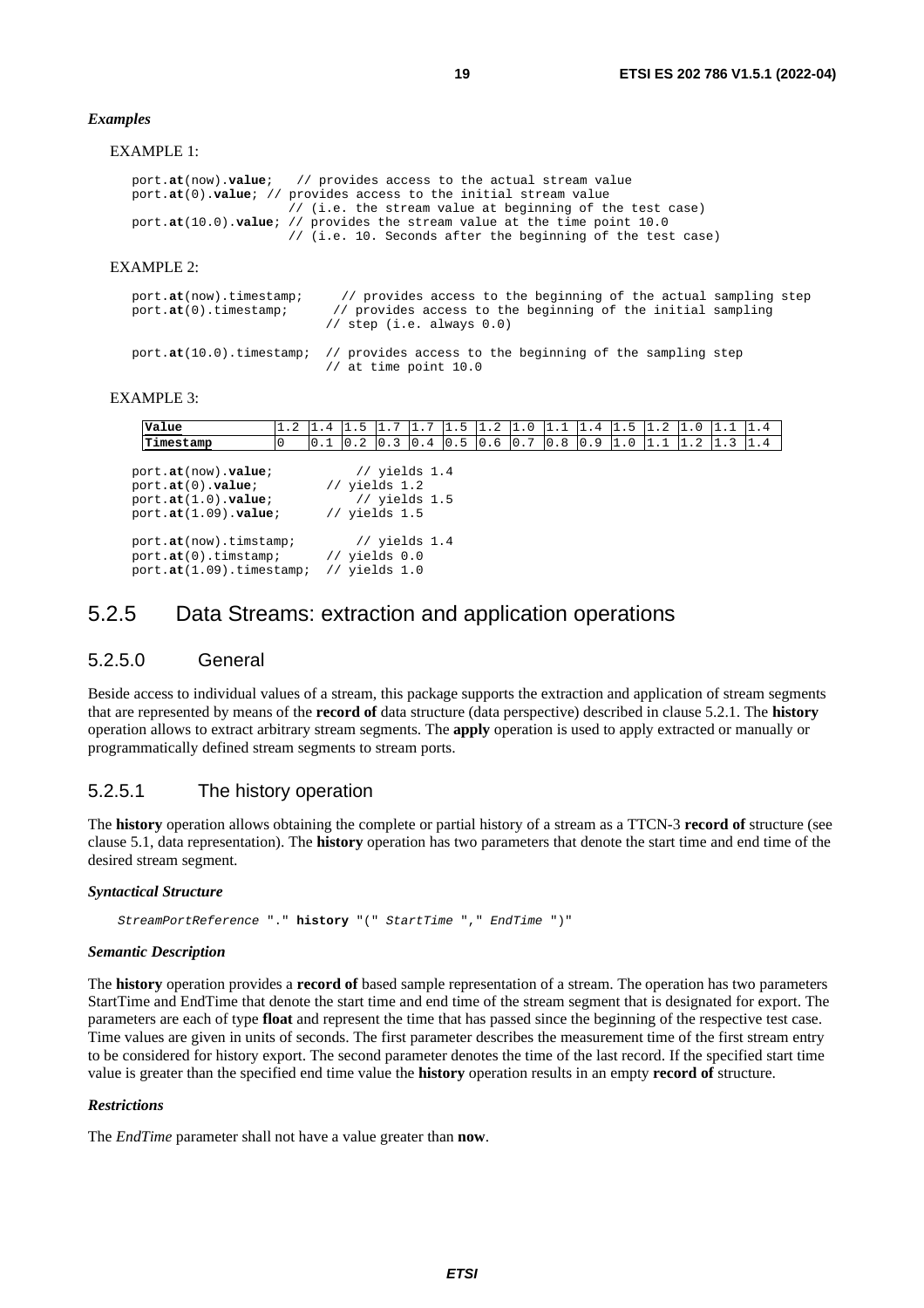#### <span id="page-19-0"></span>*Examples*

EXAMPLE 1:

```
myStreamRec:= myPort.history(0.0, now);
```
#### EXAMPLE 2:

**type record** BoolSample {**boolean** v,**float** t} **type port** BoolStreamType stream {**in boolean**} **type component MyStreamComponent** {**port** myPort BoolStreamType} **var record of** BoolSample myStreamRec; …

myStreamRec:= myPort.**history(0.0, now);** 

#### EXAMPLE 3:

| Value     | . .<br>. . |          |            |         | . .      | . .    |   |                                        |                        |  |   |  |
|-----------|------------|----------|------------|---------|----------|--------|---|----------------------------------------|------------------------|--|---|--|
| Timestamp | טי         | ັ<br>. . | . .<br>. . | '''<br> | . .<br>ັ | r<br>ັ | . | 10<br>$\overline{\phantom{a}}$<br>- 11 | $\mathbf{1}$<br>◡<br>ັ |  | - |  |

myStreamRec:= port.**history(0.0, now);** 

**// yields** 

**// {{1.2,0.0}, {1.4,0.1},{1.5,0.1},{1.7,0.1},{1.7,0.1},{1.5,0.1},{1.2,0.1},{1.0,0.1}, // {1.1,0.1},{1.4,0.1},{1.5,0.1},{1.2,0.1},{1.0,0.1},{1.1,0.1},{1.4,0.1}}** 

#### 5.2.5.2 The values operation

The **values** function allows obtaining the complete or partial history of a stream as a TTCN-3 **record of** structure without any timing information.

#### *Syntactical Structure*

 *StreamPortReference* "." **values** "(" *StartTime* "," *EndTime* ")"

#### *Semantic Description*

The value operation has two parameters *StartTime* and *EndTime* that denote the start time and end time of the desired stream segment.

The **history** function provides a **record of** based value representation of a stream. The parameters are each of type float and represent the time that has passed since the beginning of the respective test case. Time values are given in units of seconds. The first parameter describes the measurement time of the first stream entry to be considered for history export. The second parameter denotes the time of the last record. If the specified start time value is greater than end time value the **history** operation results in an empty **record of** structure.

The result of the value operation applied to a stream port of type T is a value of **record of T**.

#### *Restrictions*

The *EndTime* parameter shall not have a value greater than **now**.

#### *Examples*

#### EXAMPLE 1:

myStreamRec:= port.**values(0.0, now);** 

#### EXAMPLE 2:

```
type port BoolStreamType {in boolean} 
type component{ port myPort BoolStreamType} 
var record of boolean myStreamRec; 
… 
myStreamRec:= myPort.values(0.0, now);
```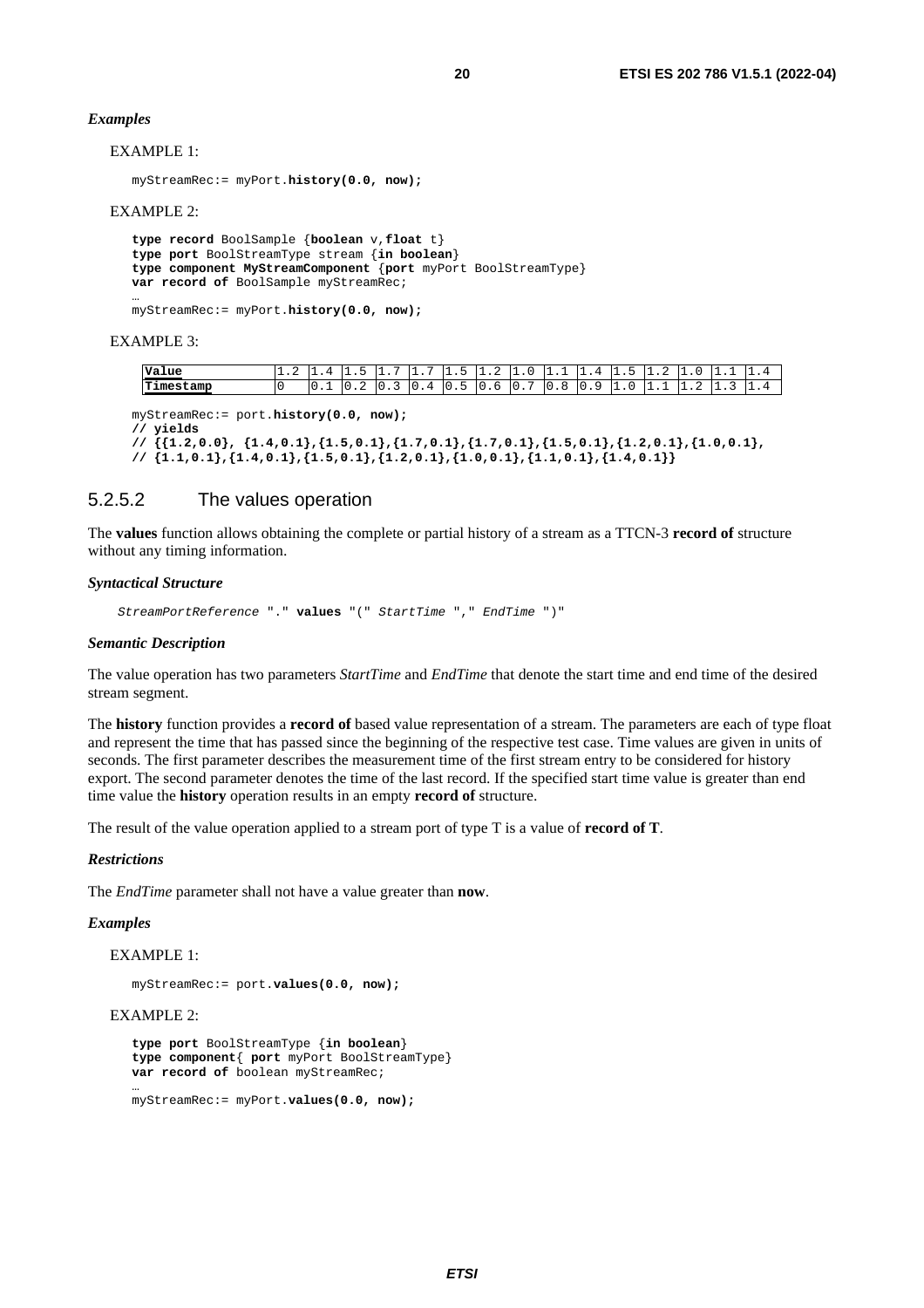<span id="page-20-0"></span>EXAMPLE 3:

| Value                                              |  |  |  |  |  |  |  |  |  |  |  |  |  |  |
|----------------------------------------------------|--|--|--|--|--|--|--|--|--|--|--|--|--|--|
| Timestamp                                          |  |  |  |  |  |  |  |  |  |  |  |  |  |  |
|                                                    |  |  |  |  |  |  |  |  |  |  |  |  |  |  |
|                                                    |  |  |  |  |  |  |  |  |  |  |  |  |  |  |
| $myStreamRec := port.history(0.0, now);$<br>vields |  |  |  |  |  |  |  |  |  |  |  |  |  |  |

// {1.2, 1.4, 1.5, 1.7, 1.7, 1.5, 1.2, 1.0, 1.1, 1.4, 1.5, 1.2, 1.0, 1.1, 1.4}

#### 5.2.5.3 The apply operation

The apply operation is used to apply stream data to a stream port that are represented by means of a TTCN-3 **record of** structure. The apply operation applies the sample records contained in the **record of** data structure one after the other in time to the given port.

#### *Syntactical Structure*

StreamPortReference "." **apply** "(" Samples ")"

#### *Semantic Description*

Application of the **apply** operation to the stream port *StreamPortReference,* it will consecutively write the values of the given **record of** *Samples to the port, using the sampling deltas from Samples as deltas for writing the values, as well.* 

The application of an apply operation  $\mathbf{p}.\text{apply}(v)$  is equivalent to the following construction:

```
 var float v_nextSample := p.timestamp + p.delta; // time of the scheduled next step 
for(var integer i := 0; i < lengthof(v); i := i + 1)
{ 
  if (i + 1 < lengthof(v)\{ p.delta := v[i + 1].delta; // schedule delta for the next step 
 } 
// value will become efficient at the beginning of the next sampling step 
  p.value := v[i].value; 
  wait(v_nextSample); // wait for the current sampling step to finish 
 if (i + 1 < lengthof(v)\{// time of the next sampling step 
       v_nextSample := v_nextSample + v[i + 1].delta; 
   } 
}
```
#### *Examples*

EXAMPLE 1:

```
type port FloatIn {in float} 
type port FloatOut {out float} 
type component{ port myInPort FloatIn; 
                port myOutPort FloatOut } 
type record Sample {boolean value, float delta}; 
var record of Sample myStreamRec; 
testcase myTestcase () runs on tester{ 
  // measure on all incoming ports for 100 seconds 
  wait(100.0); 
   // get the all sampless at myInport until now 
  myStreamRec:= myInPort.history(0.0, now); 
   // and apply the measured data to myOutPort. 
         myOutPort.apply(myStreamRec); // lasts 100 seconds 
}
```

```
EXAMPLE 2:
```

```
var MyStreamType<float> myStream := { 
      {0.0, 0.1}{0.2, 0.2},
      {0.1, 0.1},
      {0.0, 0.3}} 
port.apply(myStream); 
// yield -> see table below
```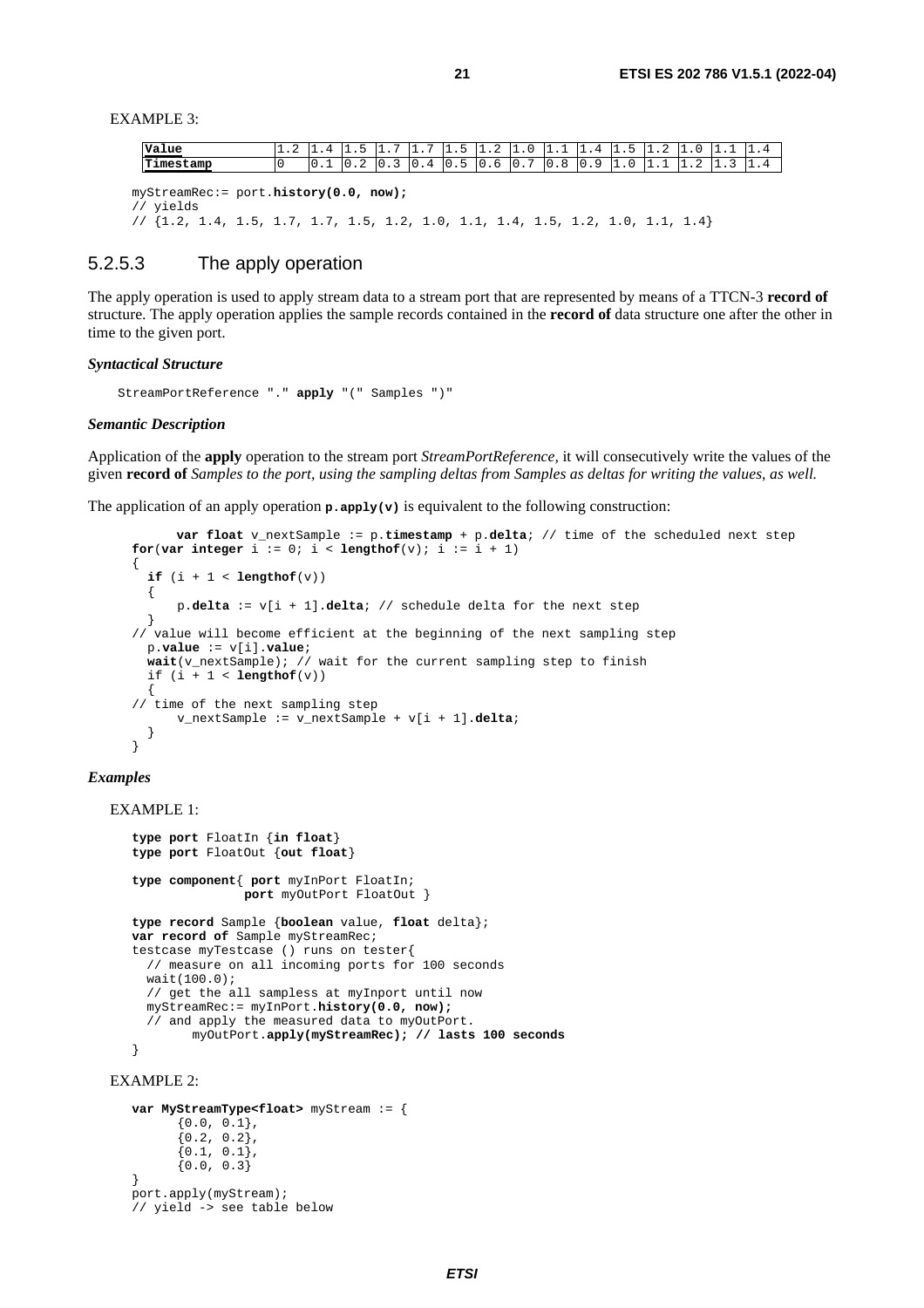| Value     | $\begin{bmatrix} 0.0 & 0.2 & 0.1 & 0.0 \end{bmatrix}$ |  |  |
|-----------|-------------------------------------------------------|--|--|
| Timestamp | $\begin{bmatrix} 0.1 & 0.3 & 0.4 & 0 \end{bmatrix}$   |  |  |

### <span id="page-21-0"></span>5.2.6 Port control operations

This clause specifies the rules for port control operation in case they are applied to a stream port. The operations behave differently specified in the clause 22.5 of ETSI ES 201 873-1 [\[1\]](#page-5-0) as steam ports do not have any queues, but might contain sampling history.

The **close** operation applied to a stream port removes the port history completely. Only the last acquired sample is kept and it is still possible to access it with the **value** and **timestamp** operations.

The **start** operation applied to a stream port removes port history completely, activates port sampling (if it was suspended by the **stop** or **halt** operation) and allows the use of data stream access operation (**value**, **timestamp**, **delta**), data navigation operations (**prev**, **at**) and data extraction and application operations (**history**, **values**, **apply**). The started port will have its default value.

The **stop** operation applied to a stream port removes port history and suspends port sampling, i.e. port history will not be updated while the port is stopped. In case of stopped out ports, the value of all ports connected or mapped to the stopped port will not change while the port is stopped. During the time when the port is stopped, it is not allowed to call any of the data stream access operation (**value**, **timestamp**, **delta**), data navigation operations (**prev**, **at**) and data extraction and application operations (**history**, **values**, **apply**). Calling any of these operations shall cause an error.

The **halt** operation applied to a stream port suspends port sampling, i.e. port history will not be updated while the port is halted. In case of halted out ports, the value of all ports connected or mapped to the halted port will not change while the port is halted. During the time when the port is halted, it is not allowed to use any of the data stream access operation (**value**, **timestamp**, **delta**) on the left hand side of an assignment and the **apply** operation. Calling any of these operations shall cause an error. The history of the halted port is not discarded and it possible to use any of the data stream access operation (**value**, **timestamp**, **delta**) if they occur on the right hand side of an assignment, data navigation operations (**prev**, **at**) and data extraction operations **history** and **values**.

### 5.2.7 Stream ports in static configurations

Components containing stream ports can be used in static configurations specified in ETSI ES 202 781 [\[7](#page-5-0)]. Most of the rules valid for non-static components apply in this case too, with the following differences:

- a) Time progress for static MTCs starts in the beginning of configuration function (and not in the beginning of a test case).
- b) Sampling of static ports shall be active even when a test case is not running (during transition between test cases).

### 5.3 The assert statement

The **assert** statement is used as a short hand for the specification of expected system behaviour.

*Syntactical Structure*

**assert** "(" *Predicate* { "," *Predicate* } ")"

#### *Semantic Description*

The **assert** statement specifies one or a list of predicates that express the expectation on the SUT. A predicate consist of an arbitrary TTCN-3 boolean expression. If one of the predicates fail, the **assert** statement automatically sets the verdict to **fail**. The assert statement is allowed at any place in the TTCN-3 source code that allows the application of the **setverdict** statement. To assess continuous data it will be used in particular within the hybrid machine alike control flow structures described in clause 5.4.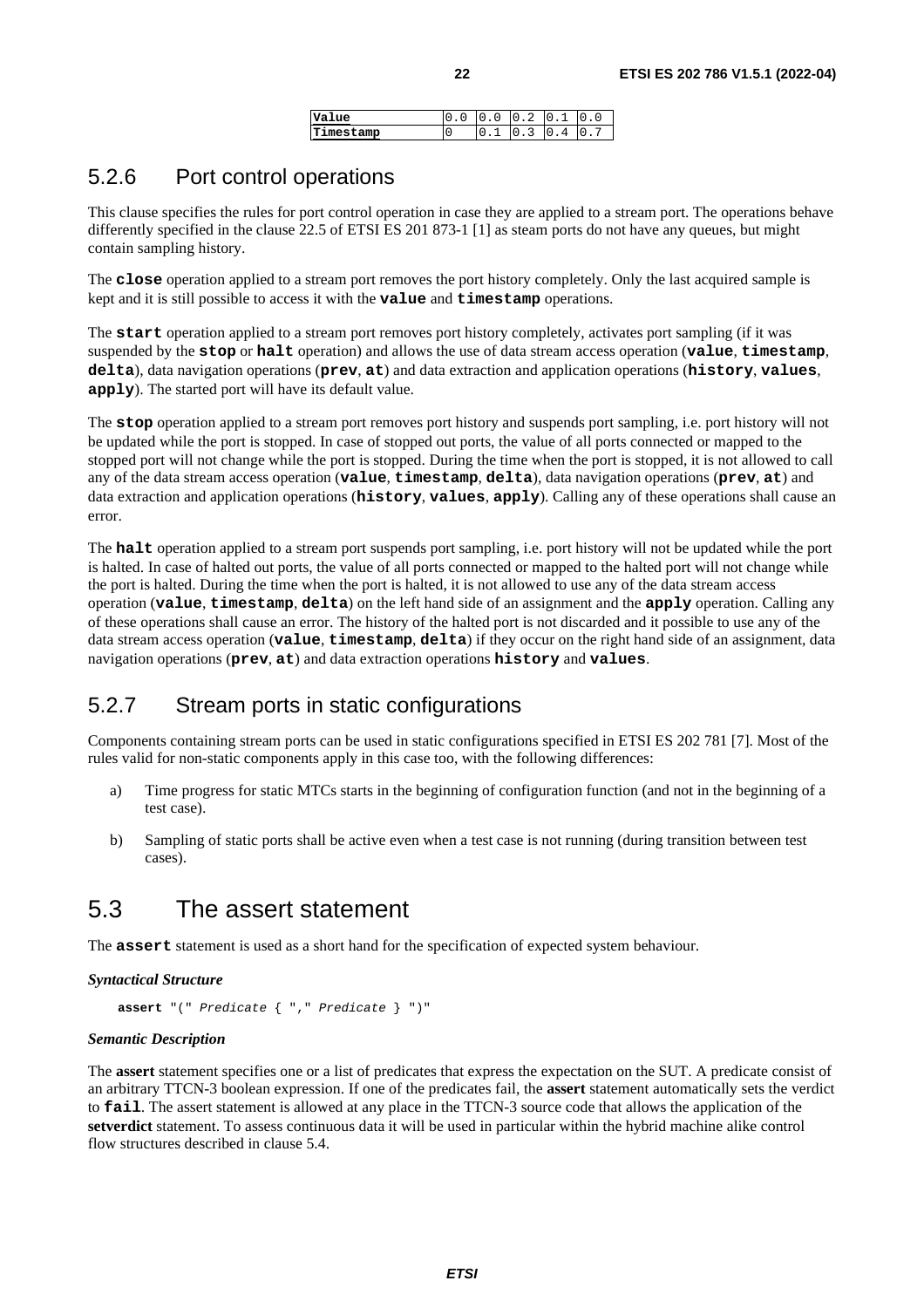<span id="page-22-0"></span>NOTE: The semantics of the assert statement can be mapped to existing TTCN-3 statements in the following way:

```
 assert (pred1, pred2,...,predn); 
 is fully equivalent to:
```
 **if**(! pred1) **setverdict**(**fail**); **if**(! Pred2) **setverdict**(**fail**); ... **if**(! predn) **setverdict**(**fail**);

#### *Examples*

#### EXAMPLE 1:

assert(a.value==4.0);

#### EXAMPLE 2:

**assert**(a**.value**==4.0, b**.value** ==5.0, d**.value** ==445.0);

### 5.4 Control structures for continuous and hybrid behaviour

#### 5.4.0 General

This clause introduces control flow structures that allow the parallel and sampled application and assessment of stream values at ports. The concepts defined in clauses 5.1, 5.2 and 5.3 allow the construction, application and assessment of individual streams. For more advanced test behaviour, such as concurrent application and assessment of multiple streams and the detection of complex events (e.g. zero crossing or flag changes at multiple ports), stronger concepts are needed. For this purpose, the concepts defined in the last clauses are combined with state-machine-like specification concepts, so called *modes*.

A *mode* expresses a certain runtime mode of a system or an SUT. This kind of runtime mode is characterized by a defined behaviour at ports and a set of predicates that limit the applicability of the behaviour. Unlike ordinary behavioural TTCN-3 statements, a mode applies its behaviour over time (at least for one sampling step).

#### 5.4.1 Modes

#### 5.4.1.0 General

The term *mode* is used to specify the discrete and countable macro states of a dynamic hybrid system. It mainly serves to distinguish the macro states of a hybrid system from the theoretically infinite number of micro-states. By means of modes, this package provides a layer of abstraction that helps distinguishing between the discrete changes of a hybrid system (or test system) that are relevant from the users (and testers) perspective and the discrete changes that are introduced by the underlying test execution environment in order to map continuous behaviour to a computational environment (which is naturally discrete). The interpretation and calculation of micro steps depend on the underlying technical environment, i.e. the sampling. Thus, a micro step is calculated by the combination of the active macro-states with the sampled evaluation of data at the stream ports.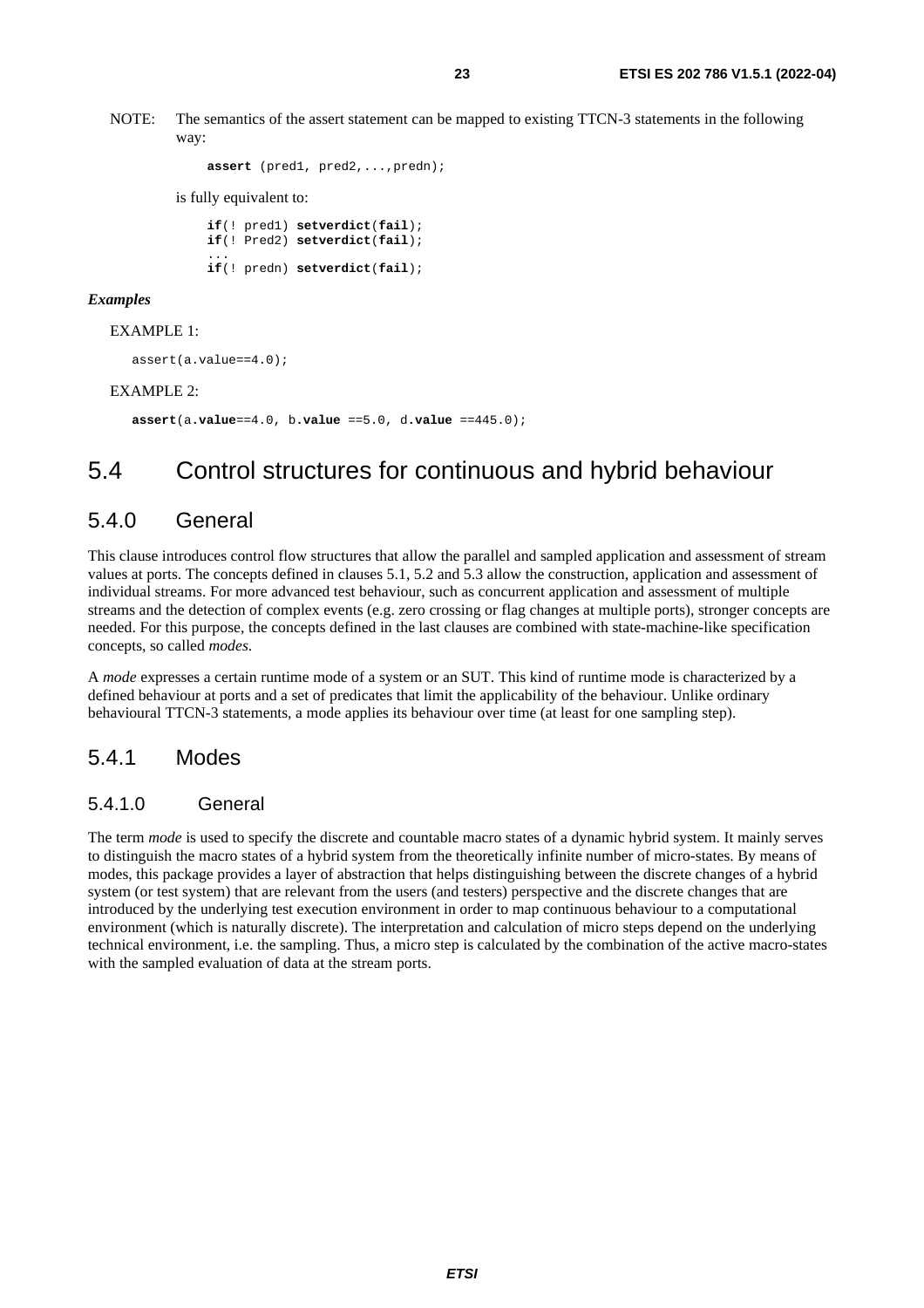

#### **Figure 1: Abstract test specification for a continuous system that show the values v and x**

Modes and the transitions between modes can be written down in a state-machine-like structure, which is closely defined in the theory of hybrid automatons. Figure 1 shows an abstract test specification that consists of three atomic modes, transitions, invariants and assertions.

For realizing such hybrid automatons, three new block statements are introduced, the **cont** statement, the **seq** statement and the **par** statement. While the **cont** statement is used for the specification of atomic modes, the **par** and **seq** statement are used to aggregate modes to larger constructs by means of parallel and sequential composition.

Modes in general are characterized by their duration and their internal behaviour (i.e. the assignment and assessment of values at stream ports). The duration, or better the duration of the mode's activity, is defined by a set of predicates, which relates to time or the valuation of (stream) ports, variables, etc.

#### *Syntactical Structure*

```
( cont | par | seq ) "{" 
       {Declaration} 
       [OnEntryBlock] 
       [InvariantBlock] 
      Body 
      [OnExitBlock] 
  "}" 
[UntilBlock]
```
A mode specification consists of several syntactical compartments:

- local declarations to be used inside the mode;
- an optional *onentry* block, that defines behaviour that has to be executed once at the activation of the mode;
- an optional *invariant* block that defines predicates that should not be hurt while the mode is active;
- an obligatory *body* to specify the mode's internal behaviour;
- an optional onexit block that defines the behaviour that has to be executed once at the deactivation of the mode; and
- an optional *transition* block (*UntilBlock*) that defines the exit conditions to end the mode's activity.

Atomic modes may be composed to composite modes. Composite modes show nearly the same structural setup as atomic modes. The only differences refer to their behavioural descriptions. While atomic modes contain assignments, assert statements and the *inv*, *onexit*, *onentry* blocks described above, composite modes contain other modes instead of statements. As far as invariants, *onentry* and *onexit* blocks and transitions are concerned, the structural setup and the behaviour of composite modes both are identical to atomic modes.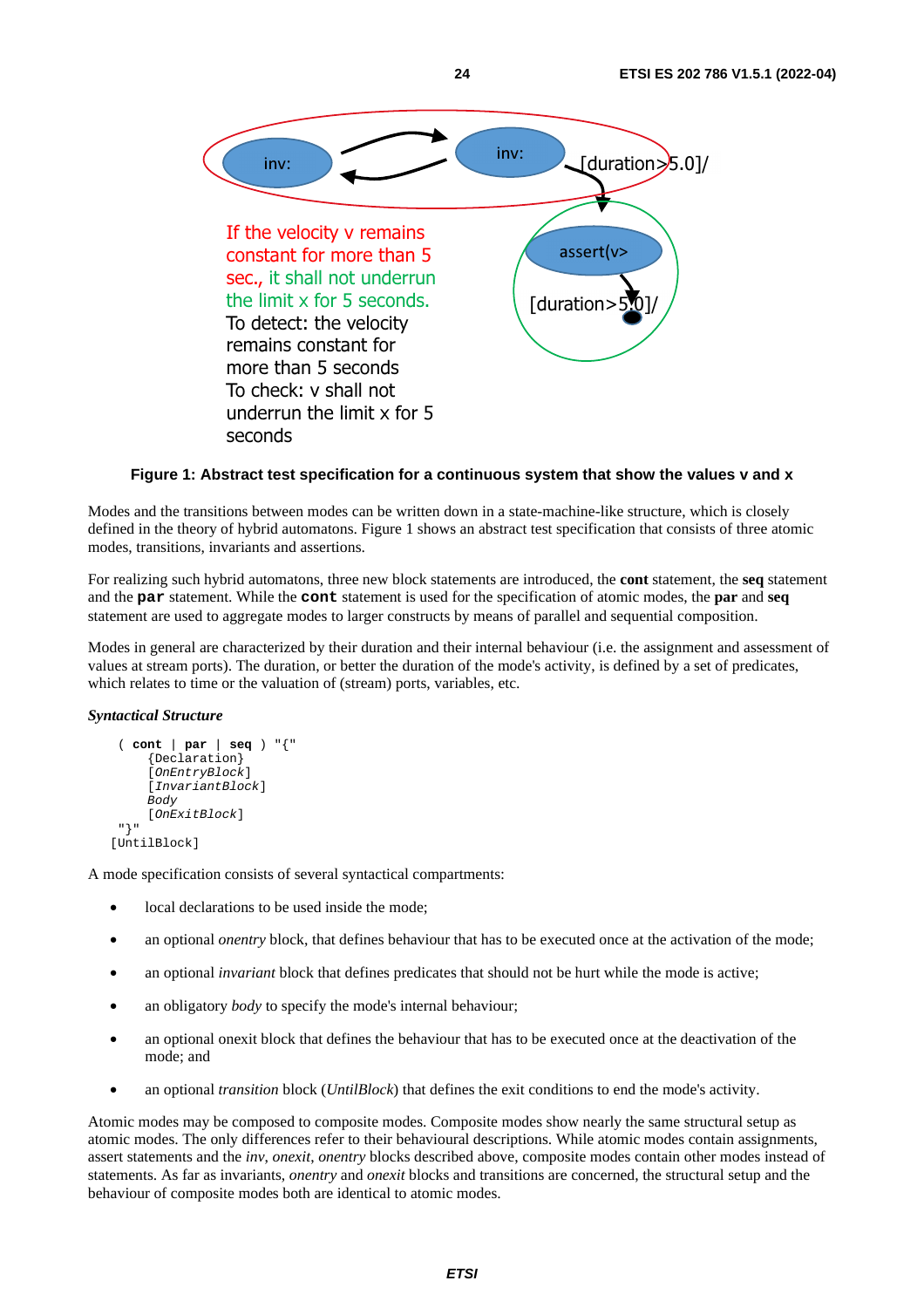#### <span id="page-24-0"></span>*Semantic Description*

While a mode is active, each invariant of a composite mode has to hold. Additionally, each transition of a composite mode ends the activity of the mode when it applies.

When a mode is entered, its onentry-block is executed. When a mode is exited, its onexit-block is executed.

For every step of an active mode, the contents (either modes or statements) of the mode are executed. Modes always use the base sampling rate when processing steps. The **stepsize** attribute has no effect on the mode sampling rate.

NOTE: Mode sampling is just a theoretical concept for describing behaviour of the mode statement. The way how TTCN-3 tools perform mode sampling is implementation specific. It is possible e.g. to implement mode sampling so that it is automatically triggered after port sampling or by a receiving event that has occurred on a referenced port.

#### *Examples*

Example 1 shows the definition of an atomic mode consisting of two assignments to stream ports, an invariant that checks the state of an outgoing stream port, an *onentry* block that initializes the variable **x**, and an *onexit* block that resets the stream port **to\_Set\_Point** to the value of **0.0**, and transitions that check the valuation of an incoming stream port.

```
EXAMPLE 1:
```

```
cont{//body 
    onentry{x:=10.0;} 
inv{//invariant 
      to Set Point.value>20000.0;
} 
    to_Set_Point.value:=3.0*now; 
    to_Engine_Perturbation.value:=0.0+x; 
onexit{to_Set_Point.value:=0.0} 
} 
until{//transition 
   [ti_Engine_Speed.value>2000.0]{to_Engine_Perturbation.value:=2.0;} 
   [ti_Engine_Speed.value>3000.0]{to_Engine_Perturbation.value:=1.0;} 
}
```
Example 2 shows the setup of a parallel mode that contains two sequential modes, which each of them containing further atomic modes.

```
EXAMPLE 2:
```

```
par { // overall perturbation and assessment 
    inv{//invariant 
\} seq{// perturbation sequence 
     cont{// stimulation action 1} 
     cont{// stimulation action 2} 
 ... 
   } 
   seq{// assessment sequence 
     cont{// assessment action 1} 
     cont{// assessment action 1} 
     ... 
   } 
} 
until{ //transition 
}
```
#### 5.4.1.1 Definition of the until block

#### 5.4.1.1.0 General

The *until* block allows the specification of exit conditions for modes and additionally the specification of explicit transitions between modes. The entries of the until block are called *transitions*. Each transition specifies conditions for their activation (i.e. guards and trigger events) and may provide an explicit definition of the mode that has to be activated next (target mode). An until block can contain several alternative transitions that each specify different exit conditions and target modes.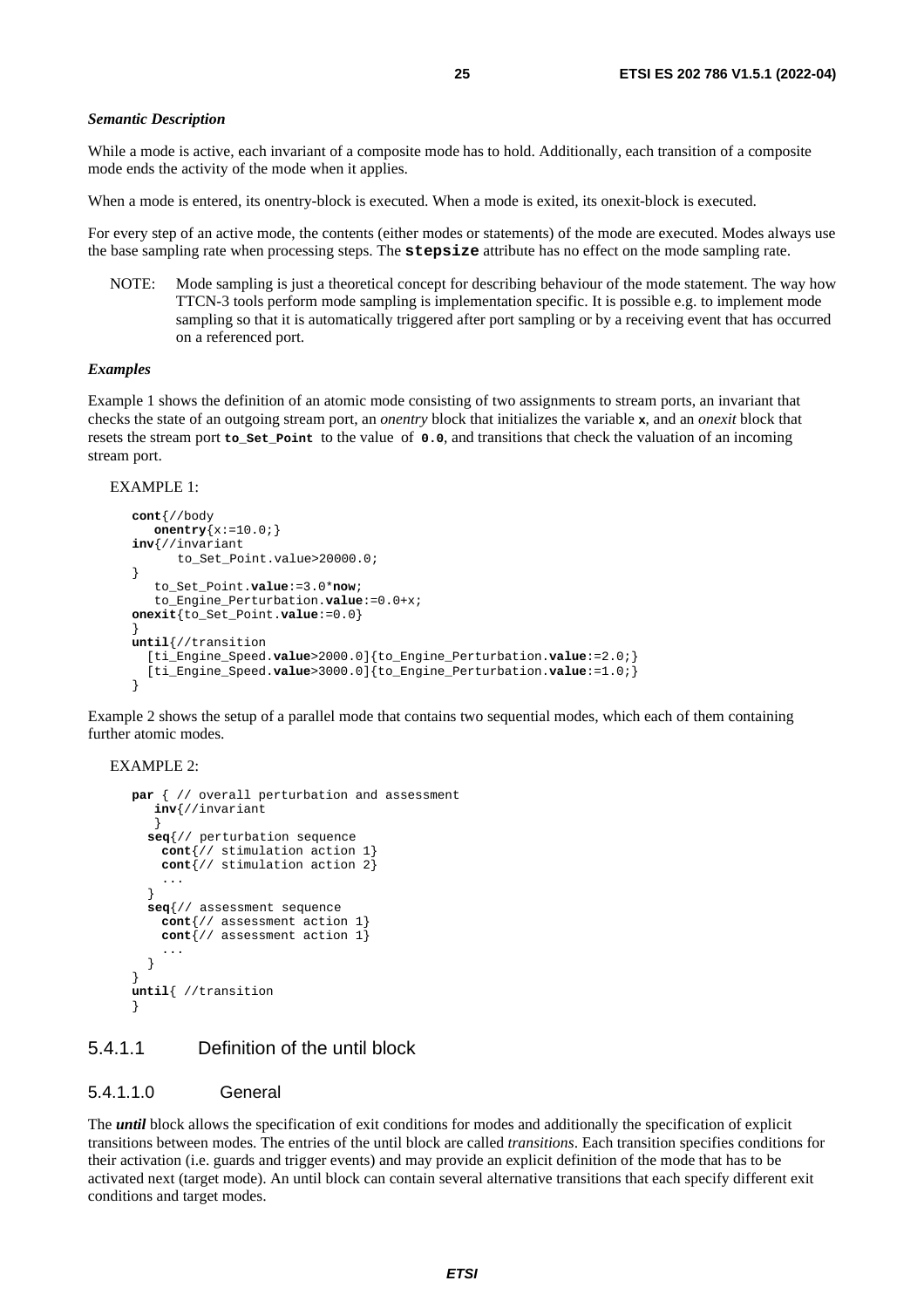#### <span id="page-25-0"></span>5.4.1.1.1 Definition of transition guards and events

The *until* block defines a number of transitions between modes. A transition contains either a guard or a trigger event specification or both. The guard and the trigger event specification are both used to determine whether a transition can fire or not. A guard is modelled as a boolean TTCN-3 expression. A trigger event is modelled by means of TTCN-3 receiving operations (*receive* statement, *trigger* statement, *getcall* statement, etc.). The predicate or the TTCN-3 receiving operations may be followed by an optional statement block, which contain instructions to be executed upon activation of the transition. At the end of the transition there may be a goto clause which specifies the follow-up mode.

#### *Syntactical Structure*

```
until "{" 
 { "[" [Guard] "]" [TriggerEvent] [StatementBlock] [goto Target] } 
 "}"
```
#### *Semantic Description*

A transition is considered to be activated if the guard expression is satisfied and a valid receiving event occurred at the specified TTCN-3 receiving operation and the invariant of the target mode holds (with the exception of the **notinv** predicate, see clause 5.4.1.5 for more details). Transitions are checked for each active mode at each sampling step. If a transition becomes active then the optional statement block is executed once. Afterwards the enclosing mode and all his child modes are deactivated. The control flow is continued with the activation of the follow-up mode. The transitions in an until block are checked in the given order. If multiple transitions exist, the first transition that fulfils the activation conditions is activated.

#### *Restrictions*

In addition to the general semantic rules the following restrictions apply:

- The functions invoked from the guard statement or trigger event shall not use any blocking instructions (i.e. the following operations and statements: all receiving operations, timeout, done, killed, wait and mode). Such constructs may block evaluation of the guard or trigger with the consequence, that the next sampling step is missed.
- In the optional statement block of a transition any TTCN-3 statement is principally allowed, except each type of control flow related statement that leads to the leaving of the enclosing mode (e.g. *goto*, *return*).

#### *Example*

#### EXAMPLE:

```
cont{ //mode 
A.value:=3; 
} 
until { // transitions 
  [C.value > 4.0] MPort1.receive(TemplExp) { log(" statement block 1" ); } 
 [C \cdot value > 4.0 \text{ and } D \cdot value > E \cdot value] \{ \log(" statement block 1") \} [] Port2.receive(TemplExp) { log(" statement block 1" ); } 
}
```
#### 5.4.1.1.2 Definition of follow up modes

The explicit definition of follow up modes by means of a **goto** clause is possible. Each mode specification can have a preceding label that defines the target for a **goto** clause. Moreover each transition can have an optional *goto* clause that refers to an mode label.

#### *Semantic Description*

If a transition with a **goto** clause is activated, the optional statement block is executed and afterwards the execution is continued at the label position with the activation of the following mode.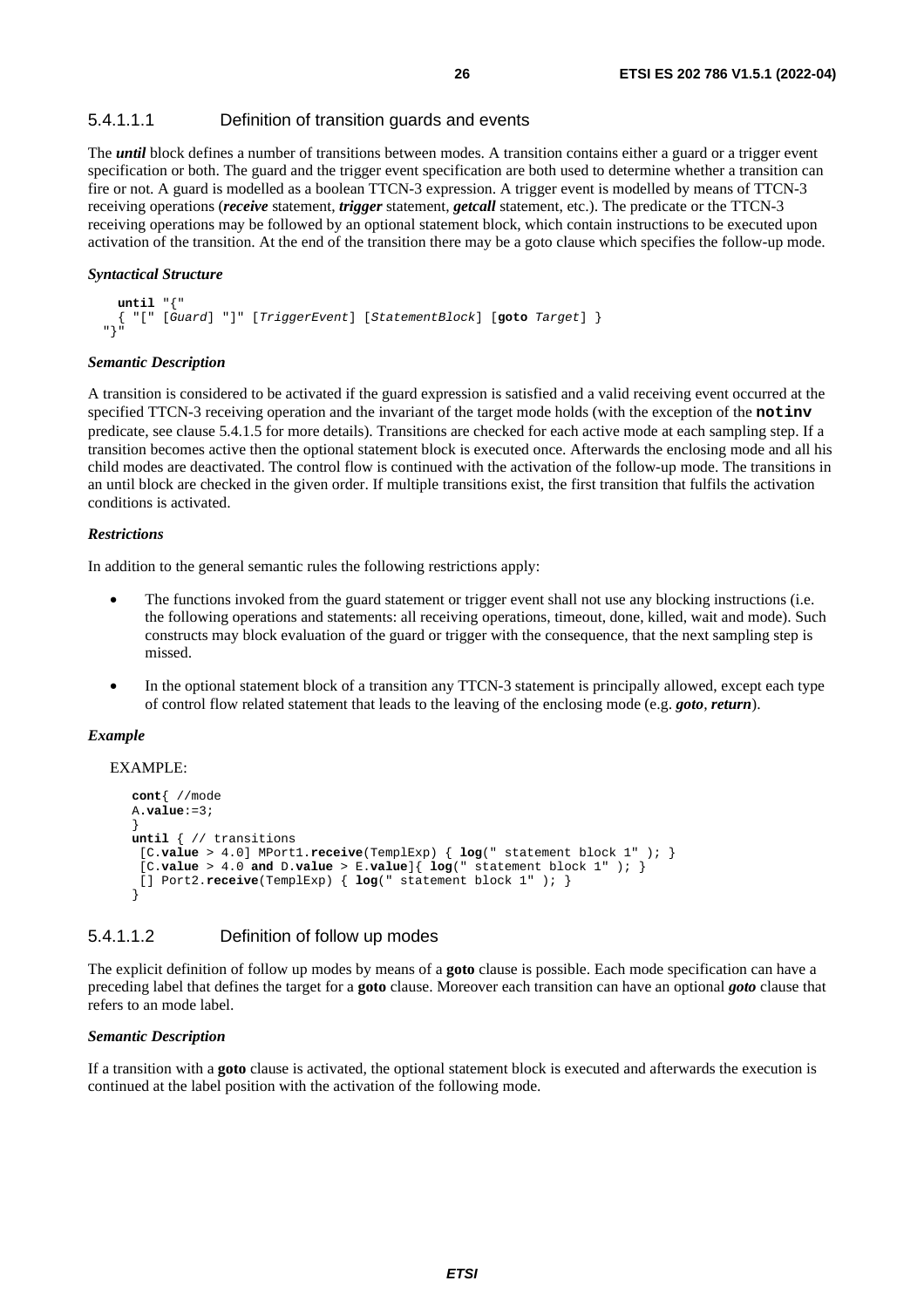#### <span id="page-26-0"></span>*Restrictions*

Besides the restrictions that already exist for the use of the **goto** statement, this package defines additional restrictions for the use of the **goto** clause in the context of modes. Goto jumps are only allowed in a sequential environment, either inside **seq** modes or on the top level of a composition, i.e. directly on **testcase** level. Moreover, goto jumps are not allowed to violate the composition hierarchy, thus it is not possible to jump to a parent mode or into a child mode. Jumps are only allowed between modes on the same hierarchy level.

However, if no follow up mode is explicitly defined by means of a *goto* statement the sequential ordering of mode specification implicitly defines the follow up mode. Thus, when two atomic modes follow each other in the specification, the second mode is the follow up mode for all active transition transitions of the preceding mode that do not have an explicit **goto** clause.

#### *Examples*

Example 1 shows the application of labels and **goto** statements in the context of modes.

#### EXAMPLE 1:

```
label state1; 
cont{ //mode 
  A.value:=3; 
} 
until[(C.value > 2.0])label state2; 
cont{ //mode 
  A.value:=4; 
} until { // transitions 
[C.value > 4.0] \{ log(" statement block 1" ); \} goto state1
[D.value > E.value]\{ log(" statement block 2" ); \} goto state2
[] Port2.receive(TemplExp) { log(" statement block 1" ); }
}
```
#### EXAMPLE 2:

```
cont{ A.value:=3; } until \{[B.value >3]\}cont \{ A.value:=5; \} until \{ [C.value >=3*D.value]}
cont \{ A.value:=7; until \{ [C.value >=3]}
```
#### 5.4.1.1.3 The repeat statement

The control flow of a mode's transition's statement block may end in a **repeat** statement.

#### *Semantic Description*

The **repeat** statement causes the re-execution of a **par** statement, **seq** statement or **cont** statement, i.e. the execution of the **par** statement, **seq** statement or **cont** is activated again and executed with the next sampling step.

NOTE 1: In case of the execution of the **repeat** statement the local time of the respective mode (see **duration** symbol in clause 5.4.1.3) is reset, in case of composite modes the child modes are first deactivated and then again activated according to the kind (parallel or sequential) of the mode. Moreover, the respective **onentry** and **onexit** blocks are executed.

#### *Example*

EXAMPLE:

```
cont{ //mode 
   A.value:=4; 
} until { // transitions 
  [C.value > 4.0] { log(" statement block 1" ); } goto state1 
  [D.value > E.value]{ log(" repeat the execution" ); repeat} 
  [] Port2.receive(TemplExp) { log(" statement block 1" ); } 
}
```
NOTE 2: The **repeat** statement is functional equivalent to the use of a **goto** clause that addresses a label directly above the current mode.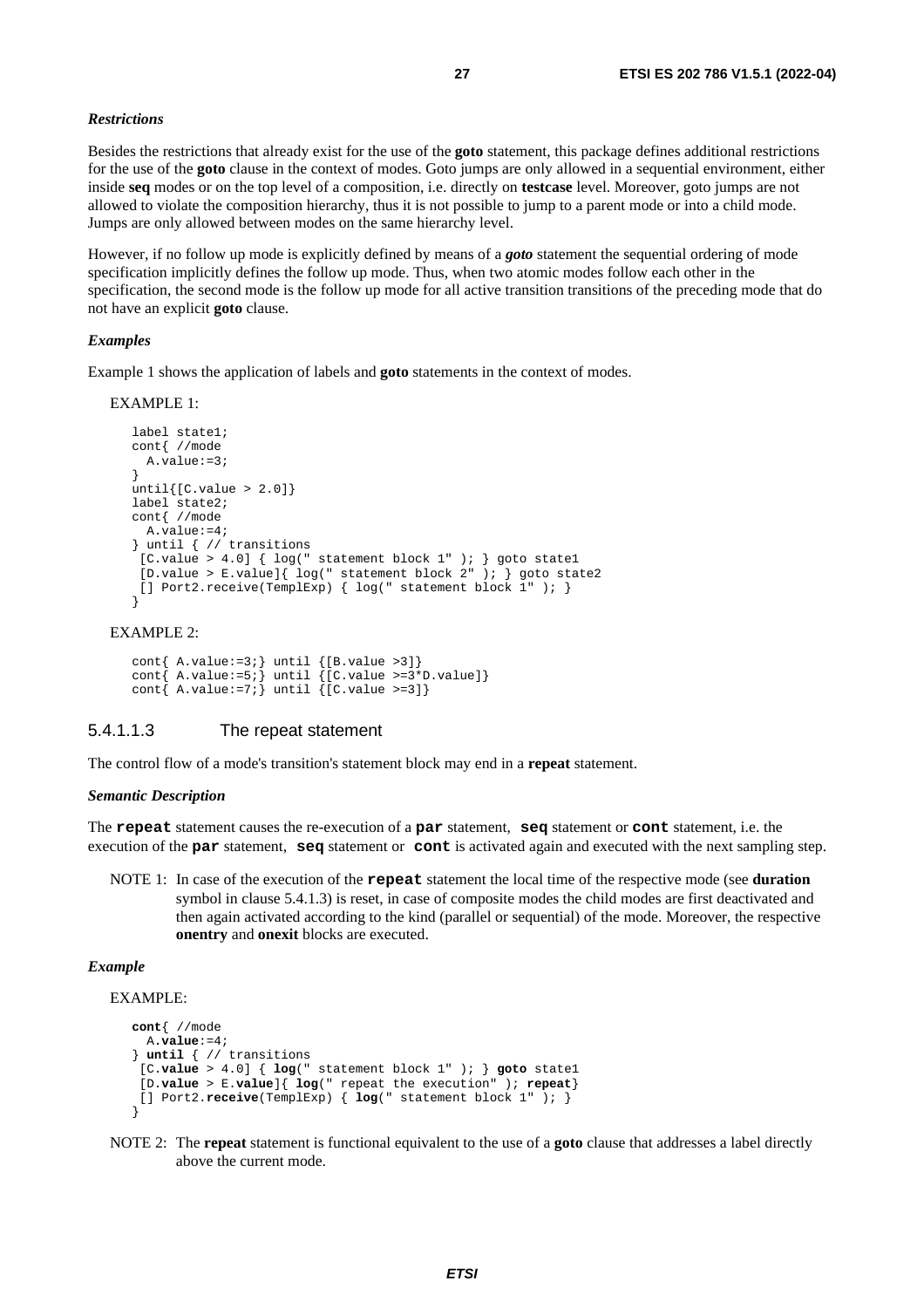#### <span id="page-27-0"></span>5.4.1.1.4 The continue statement

The control flow of a mode's transition's statement block may end with a **continue** statement.

#### *Semantic Description*

The **continue** statement causes the further execution of a **par** statement, **seq** statement or **cont** statement, i.e. the execution of the **par** statement, **seq** statement or **cont** is continued with the next sampling step without a reset to the local time (see duration symbol in clause 5.4.1.3). The **onentry** and **onexit** blocks are not executed.

#### *Example*

EXAMPLE:

```
cont{ //mode 
  A.value:=4; 
} until { // transitions 
  [C.value > 4.0] { log(" statement block 1" ); } goto state1 
  [D.value > E.value]{ log(" continue the execution" ); continue} 
  [] Port2.receive(TemplExp) { log(" statement block 1" ); } 
}
```
#### 5.4.1.2 Definition of invariant blocks

#### *Syntactical Structure*

**inv** "{" *Predicate* {"," *Predicate*} "}"

#### *Semantic Description*

An invariant block contains **boolean** predicates (expressions) which characterize the applicability of a mode. Thus, an invariant block is always related to its containing mode specification and it specifies the conditions that shall be valid for a mode during runtime.

For each mode, all invariants are checked for each sampling step when the mode is active. While a mode is active the invariants of a mode shall not be violated. The invariant block is always checked at the beginning of each sampling step, even before the body of each mode is executed. Violation of the invariant causes that the body of the mode is not executed and processing continues with the **until** clause which shall only handle **notinv** predicates in this case. If the **until** block is not present or if it does not handle the **notinv** predicate, the active mode shall be terminated and the execution shall continue with the implicit follow-up mode (i.e. the mode immediately textually following the active mode statement). If no implicit follow-up mode is available, the test system shall generate a dynamic error.

#### *Restrictions*

In the general semantic rules the following restrictions apply:

• The functions invoked from the invariant statement shall not use any blocking instructions (i.e. the following operations and statements: all receiving operations, timeout, done, killed, wait and mode). Such constructs would potentially block the execution of the invariant block with the consequence, that the next sampling step is missed.

#### *Examples*

Example 1 below shows the definition of an atomic mode that sets the out port A continuously with the value of 3.0. Moreover, the invariant prescribes conditions on the incoming ports B, C and D. When one of the invariants is violated by the actual value at ports, mode execution is stopped.

#### EXAMPLE 1:

```
type port StreamIn stream { in float } 
type port StreamOut stream { out float } 
type component SUT { 
port StreamIn A,B; 
port StreamOut C,D; 
} 
cont{
```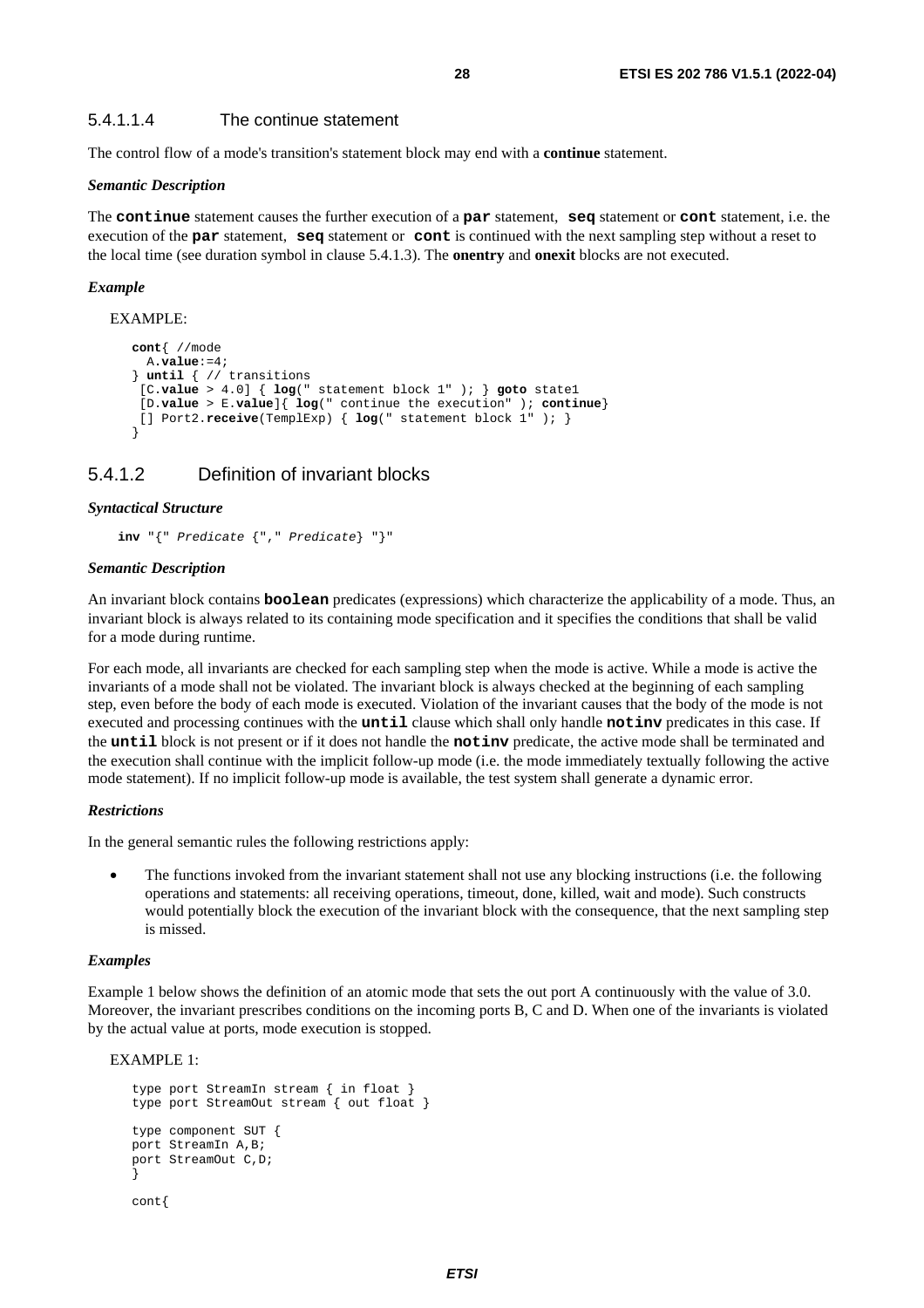```
\Delta value:=3;
inv {B.value > 3,C.value >=3*D.value} 
}
```
The specification of invariants allows the easy definition of ending conditions for the execution of modes. Based on a simple sequential control flow paradigm, this supports the specification of sequences of modes, that are executed one after the other whenever the invariant state of the active mode changes.

EXAMPLE 2:

```
contA.value:=3; 
inv {B.value >3,C.value >=3*D.value} 
} 
cont{ 
A.value:=5; 
inv {B.value <=3,C.value >=3*D.value} 
       }
```
#### 5.4.1.3 Definition of the onentry block

The **onentry** block contains a statement list that is to be executed once and only once during the activation of a mode.

#### *Syntactical Structure*

**onentry** *StatementBlock* 

#### *Semantic Description*

The **onentry** block is executed as part of the activation procedure of a mode. To successfully start the **onentry** block all invariants shall satisfy their conditions. The **onentry** blocks of hierarchically ordered modes are executed sequentially, beginning with the **onentry** block of the outer-most mode to the inner modes.

#### *Restrictions*

In an **onentry** block of a mode any TTCN-3 statement is principally allowed, except:

- Blocking instructions (i.e. the following operations and statements: all receiving operations, timeout, done, killed, wait and mode) referenced directly or called inside functions invoked from the **onentry** block shall not be used. Such constructs would potentially block the execution of the statement block with the consequence, that the next sampling step is missed.
- Each type of control flow related statement that leads to the leaving of the mode (e.g. **goto**, **return**).

#### *Example*

The example below shows the definition of an atomic mode that sets the sampling of a port during its activation time.

#### EXAMPLE:

```
cont{ 
   onentry {A.delta:=0.001;} 
   A-value:=3;}
```
#### 5.4.1.4 Definition of the onexit block

The **onexit** block contains a statement list that is to be executed once and only once during the deactivation of a mode.

#### *Syntactical Structure*

```
onexit StatementBlock
```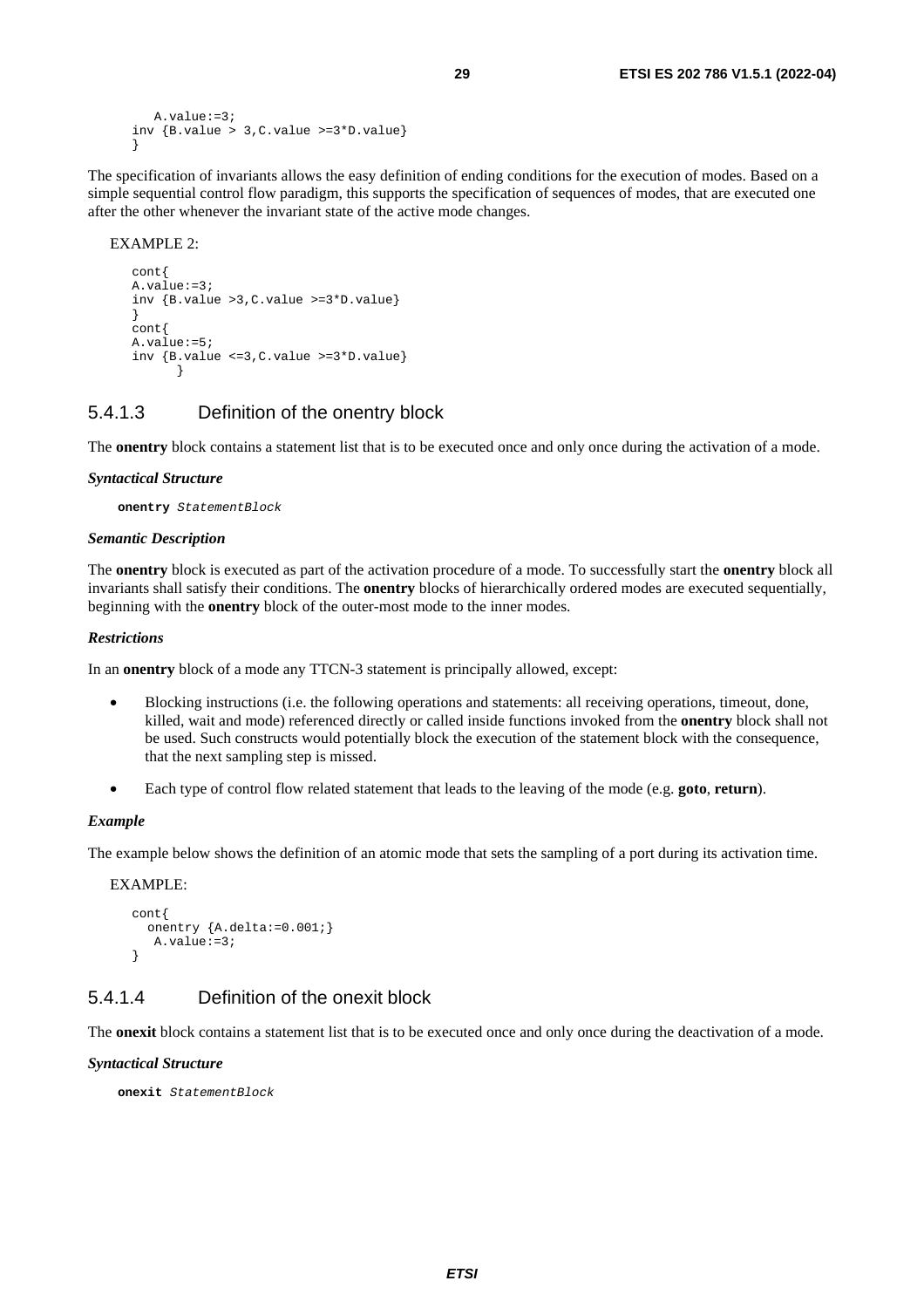#### <span id="page-29-0"></span>*Semantic Description*

The **onexit** block is executed as part of the deactivation procedure of a mode. The execution of the **onexit** block is triggered either by an activated transition or the violation of an invariant that lead to the leaving of the mode. In case of an active transition the **onexit** block is executed directly after the execution of the transition's optional action block. The **onexit** blocks of hierarchically ordered modes are executed sequentially, beginning with the **onexit** blocks of the innermost modes towards the outer modes.

#### *Restrictions*

In an **onexit** block of a mode any TTCN-3 statement is principally allowed, except:

- Blocking instructions (i.e. the following operations and statements: all receiving operations, timeout, done, killed, wait and mode) referenced directly or called inside functions invoked from the **onexit** block shall not be used. Such constructs would potentially block the execution of the statement block with the consequence, that the next sampling step is missed.
- Each type of control flow related statement that leads to the leaving of the mode (e.g. **goto**, **return**).

#### *Example*

The following example shows the definition of an atomic mode that sets the sampling of a port during its deactivation time.

#### EXAMPLE:

```
cont{ 
    A.value:=3.0; 
   onexit {A.value:=1.0;} 
\{ until \{[B.value> 3.0]\}
```
#### 5.4.1.5 Local predicate symbols in the context of modes

To enable an explicit treatment of some exceptional situations, the keywords **notinv** and **finished** have been introduced. They represent special predicates with a mode local evaluation.

#### *Semantic Description*

The keyword **notinv** can be used as a predicate that indicates the violation of any local mode invariant. Thus, if one of the invariants of a mode is violated and the mode is active, the evaluation of the **notinv** symbol yields true for all expressions in the contained until block. Otherwise it yields false. Thus, the **notinv** symbol allows the explicit handling of occurring invariant violation by means of transitions. The **notinv** predicate is the only predicate that allows activating a transition when an invariant is violated. The **notinv** predicate shall not be followed by any trigger event.

The **finished** keyword can be used as a predicate to handle the proper termination of a composite mode. A proper termination is given when the termination is triggered by the status of the child elements of a composite mode and not by its transitions or invariants. If and only if a mode is terminated by the status of its child elements the term finished yields true. Thus, the **finished** predicate allows the explicit handling of proper mode terminations by means of transitions.

#### *Examples*

```
EXAMPLE 1:
```

```
cont{ //mode 
       A.value:=3; 
} 
until { // transitions 
   [notinv] { log(" Invariant violated" ); } 
   [] Port2.receive(TemplExp) { log(" Invariant not violated" ); } 
}
```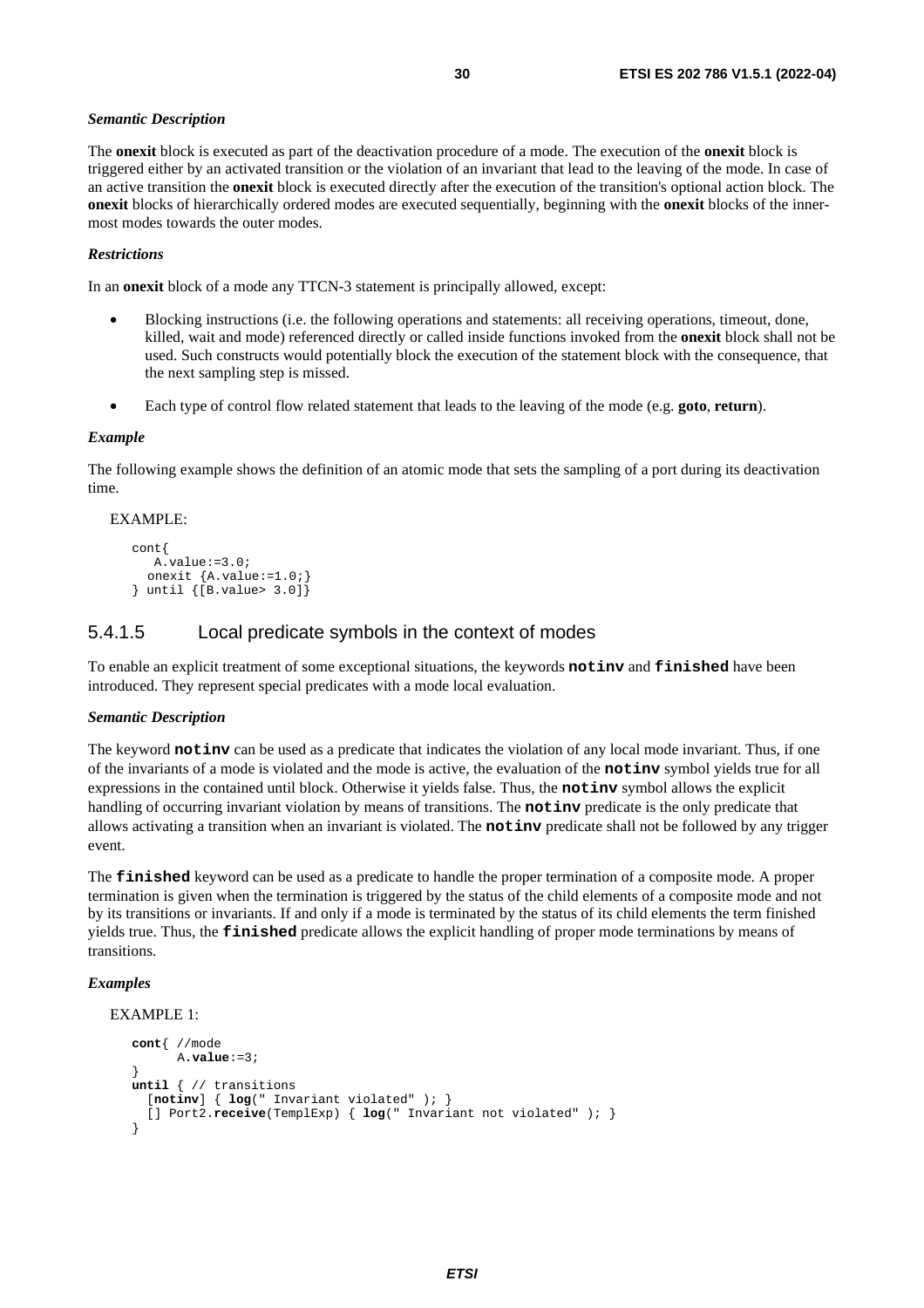```
EXAMPLE 2.
```

```
par { //mode 
   cont { //inner mode 1 
   A.value:=3.0; 
   } until {[C.value>3.0]} 
   cont { //inner mode 2 
   B.value:=3.0; 
   } until {[D.value>3.0]} 
       } until { // transitions 
   [finished] { log(" finished by childs' state" ); } 
      [D.value > 4.0] { log(" not finished by childs' state" ); } 
}
```
#### 5.4.1.6 The duration operator

Within a mode there is continuous access to the time that has elapsed since the beginning of the test case by using the **now** operator. It is also possible to access the time that has elapsed since the activation of the enclosing mode construct. The access is provided by means of the **duration operator**, which is applicable in expressions in all mode related substructures like the body block, the invariant block and the until block.

NOTE: The evaluation of the **duration** operator depends on its context. Thus, it may differ dependent on its place of application.

#### *Examples*

#### EXAMPLE 1:

**cont**{ A**.value**:=3.0;} **until** {[**now** > 4.0]} // executes the content of the body block until // the overall test case time has reached 4.0 seconds

#### EXAMPLE 2:

**cont**{ A**.value**:=3.0;} **until** {[**duration** > 4.0]} // executes the content of the body block for 4.0 seconds

Example 3 shows the application of the **duration** operator in two different modes. Both modes are activated at different times and thus the application of the duration symbol in the second cont mode yields different results than the application of the **duration** operator in the enclosing **par** mode.

#### EXAMPLE 3:

```
par{ 
  cont{ A.value:=2.0; } until (duration > 4.0)
  cont\{ A.value:=3.0; } until (duration > 4.0)
\} until{[duration > 6.0]}
```
### 5.4.2 Atomic modes: the cont statement

#### *Syntactical Structure*

The syntactical structure and context for the **cont** statement is part of the syntactical structure provided in clause 5.4.1.

#### *Semantic Description*

The **cont** statement is used to define atomic modes. Atomic modes directly define the test behaviour at stream ports by means of value allocation and value assessments. A **cont** mode may contain assignments and assert statements and forms the leaves of a hierarchical mode structure.

When a **cont** statement is activated, all contained elements are executed repetitively for each sample step. The execution ends when a transition fires or an invariant is violated.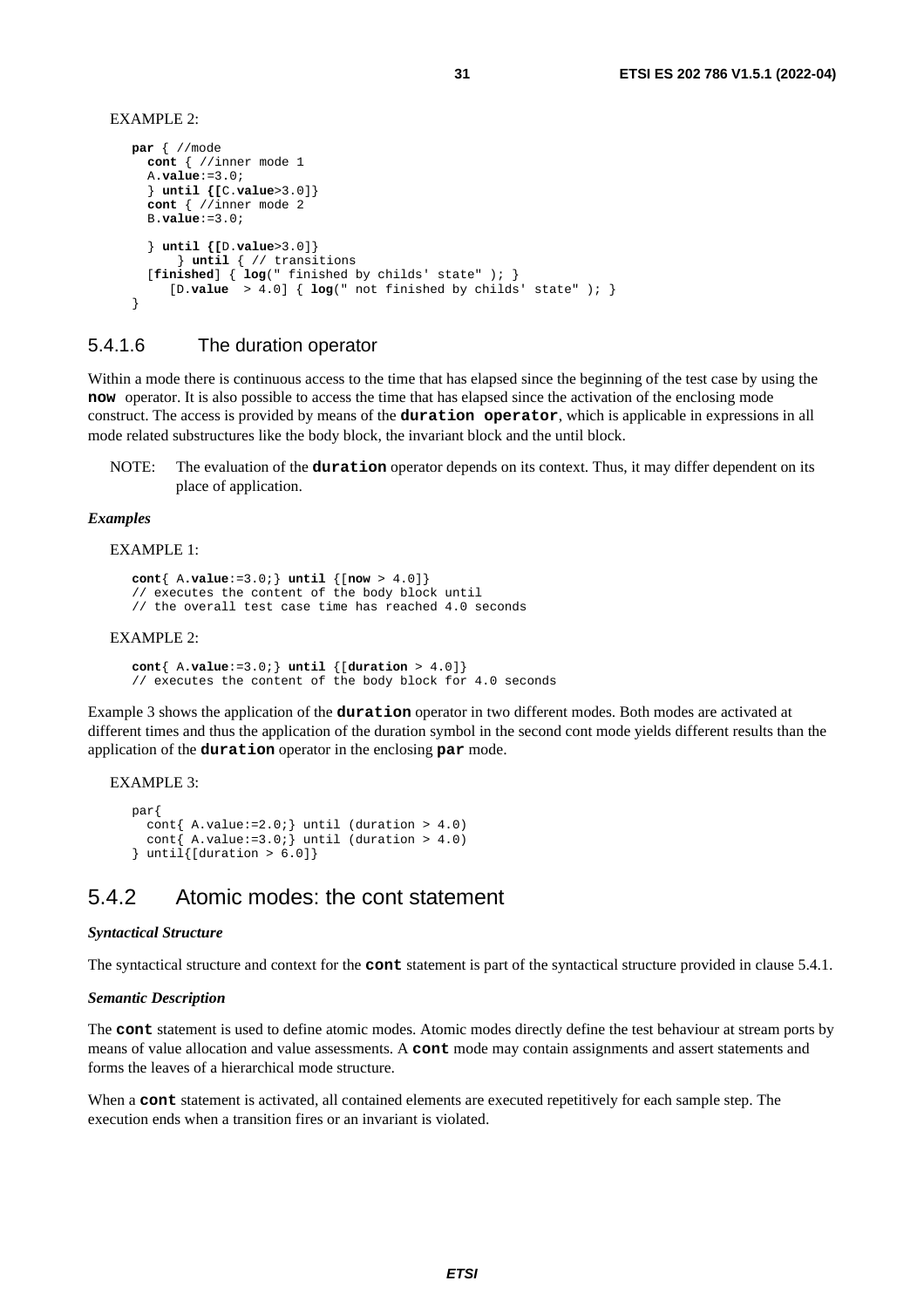<span id="page-31-0"></span>*Restrictions*

- a) A **cont** mode shall not invoke any potentially blocking behaviour.
- b) A **cont** mode cannot contain other modes.

#### *Examples*

```
EXAMPLE 1:
```

```
// executes the assignments at each sample step 
cont { // Mode 1 
   Port1.value := 10.0; 
   Port2.value := 2.0 * duration; 
} 
until (duration > 5.0)
```
NOTE: Assignment and evaluation of the **cont** mode is, in a theoretical sense, continuous, i.e. executed at each step, provided for sampling. The **cont** mode allows the organization of periodic assignments and periodic revisions of values or variables of stream and stream ports.

#### EXAMPLE 2:

```
cont { // mode 1 
   outport1.value := inport1.prev.value *2; 
   streamvar.value := inport1.prev(5).value; 
}
```
#### EXAMPLE 3:

```
cont { // mode 1 
   outport1.value := inport1.prev.value *2; 
   streamvar.value := inport1.prev(5).value; 
   inv { 
       streamvar.value > 200.0 
   } 
} 
until { // Transition 
   [streamvar.value >150] { streamvar.value =0; } 
   [streamvar.value >180] {} 
}
```
#### 5.4.3 Parallel mode composition: the par statement

The parallel composition of modes is specified by means of the **par** statement. A parallel composition may contain sequential modes, parallel modes and atomic modes.

#### *Syntactical Structure*

The syntactical structure and context for the **cont** statement is part of the syntactical structure provided in clause 5.4.1.

The general structure of the **par** statement is similar to the **cont** statement and the **seq** statement. It consists of a body part, which defines the overall behaviour of the mode. In case of the **par** statement the body part contains the mode definitions that are to be composed in parallel. The mode can define an optional invariant and a transition part, as well as onentry and onexit blocks.

#### *Semantic Description*

In case of its activation, a parallel composition leads to a parallel execution of all composed (i.e. contained) modes.

While being active, each invariant of a composite mode has to hold. Additionally, each transition of a composite mode ends the activity of the mode when it fires. Furthermore, each mode provides access to an individual local clock that returns the time that has passed since the mode has been activated. The value of the local clock can be obtained by means of the duration keyword.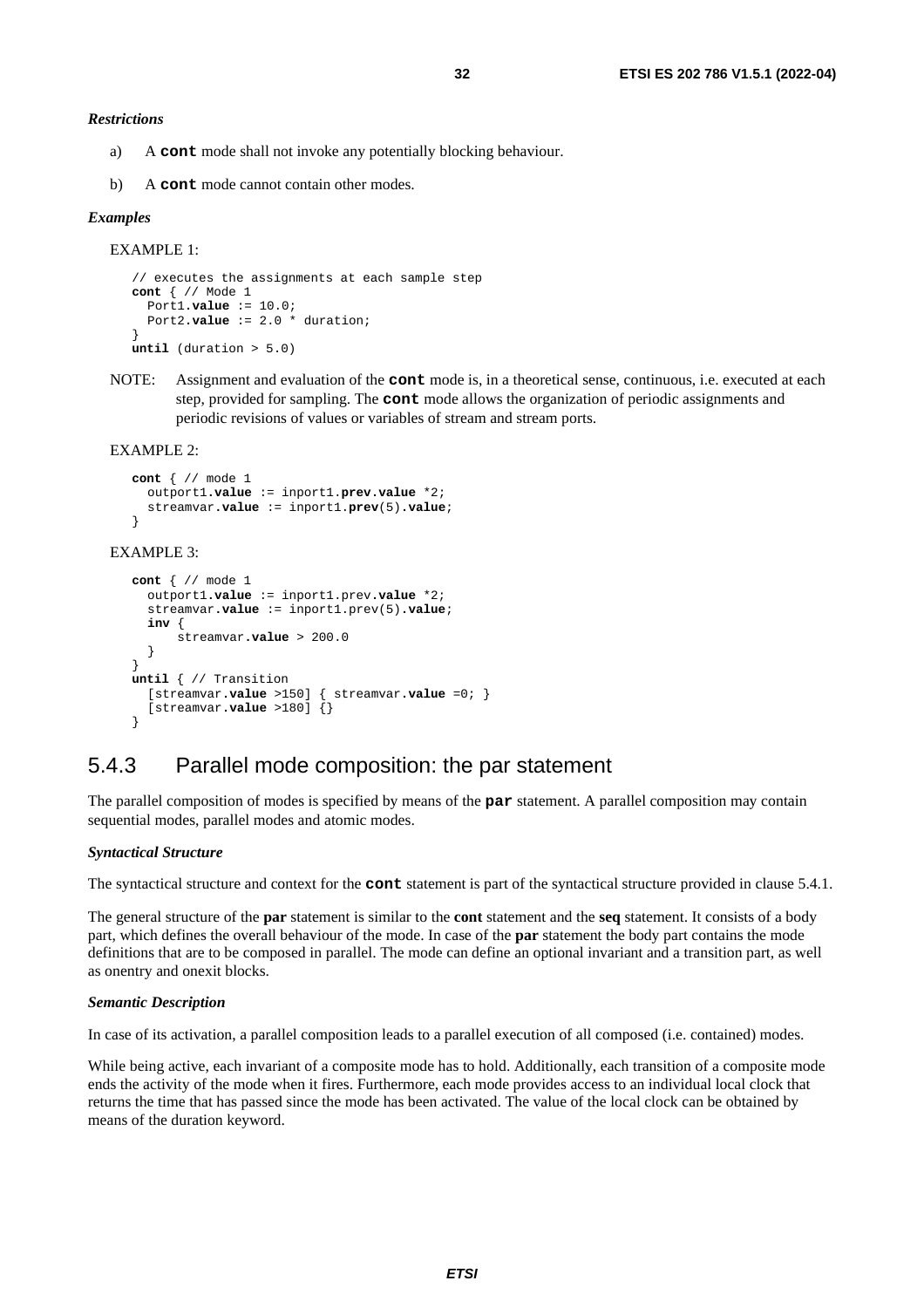<span id="page-32-0"></span>The activation of a parallel mode leads to the parallel activation of all child modes. During execution, the parallel mode is responsible to check the status of all contained modes. The execution of a parallel mode ends, either when a transition in the transition block has fired or when the execution of at least one child mode has been completed. The second situation is called a proper termination of a parallel mode and forces the local symbol finished to yield *true* (see clause 5.4.1.3).

#### *Examples*

```
EXAMPLE 1:
```

```
var integer count := 0; 
par{ 
    cont{ 
       x.value:=1; 
       y.value:=2; 
    } 
   until { // Transition 
       [z.value> 3.0] { } 
       [] Port2.receive {} 
    } 
    cont{ 
       x.value:=2; 
       y.value:=1; 
    } 
    until { // Transition 
       [z.value> 10.0] { } 
       [] Port1.receive {} 
    } 
} 
until { // Transition 
[\text{finished}] \{ \text{if}(\text{count} > 1) \} \{\text{count++; continue}\}\}
```
- NOTE 1: The predicate **finished** yields **true** only during the distinct sample step when a child of a parallel mode has finished. Moreover, it yields true for every child element that has finished. Thus, it serves as a notification event, which can be used to model complex termination conditions for parallel modes.
- NOTE 2: For parallel execution, it is always possible that several children modes terminate at the same time. Thus, counting the finished child modes to determine if all child modes have finished is not reliable. Instead, the child modes should set conditions that can be queried in the finished.

```
EXAMPLE 2:
```

```
par{ 
   cont{ 
      x.value:=1; 
      y.value:=2; 
   } 
   until { // Transition 
      [z.value> 1.0] { } 
      [] Port1.receive(msg1) {} 
   } 
   cont{ 
      x.value:=2; 
      y.value:=1; 
   } 
   until { // Transition 
      [z.value> 10.0] { } 
      [] Port1.receive() {} 
   } 
} 
until { // Transition 
      [z.value > 11.0] { } 
      [] Port1.receive(msg) {} 
}
```
### 5.4.4 Sequential mode composition: the seq statement

The sequential composition of modes is specified by means of the *seq* statement. A sequential composition may contain sequential modes, parallel modes and atomic modes.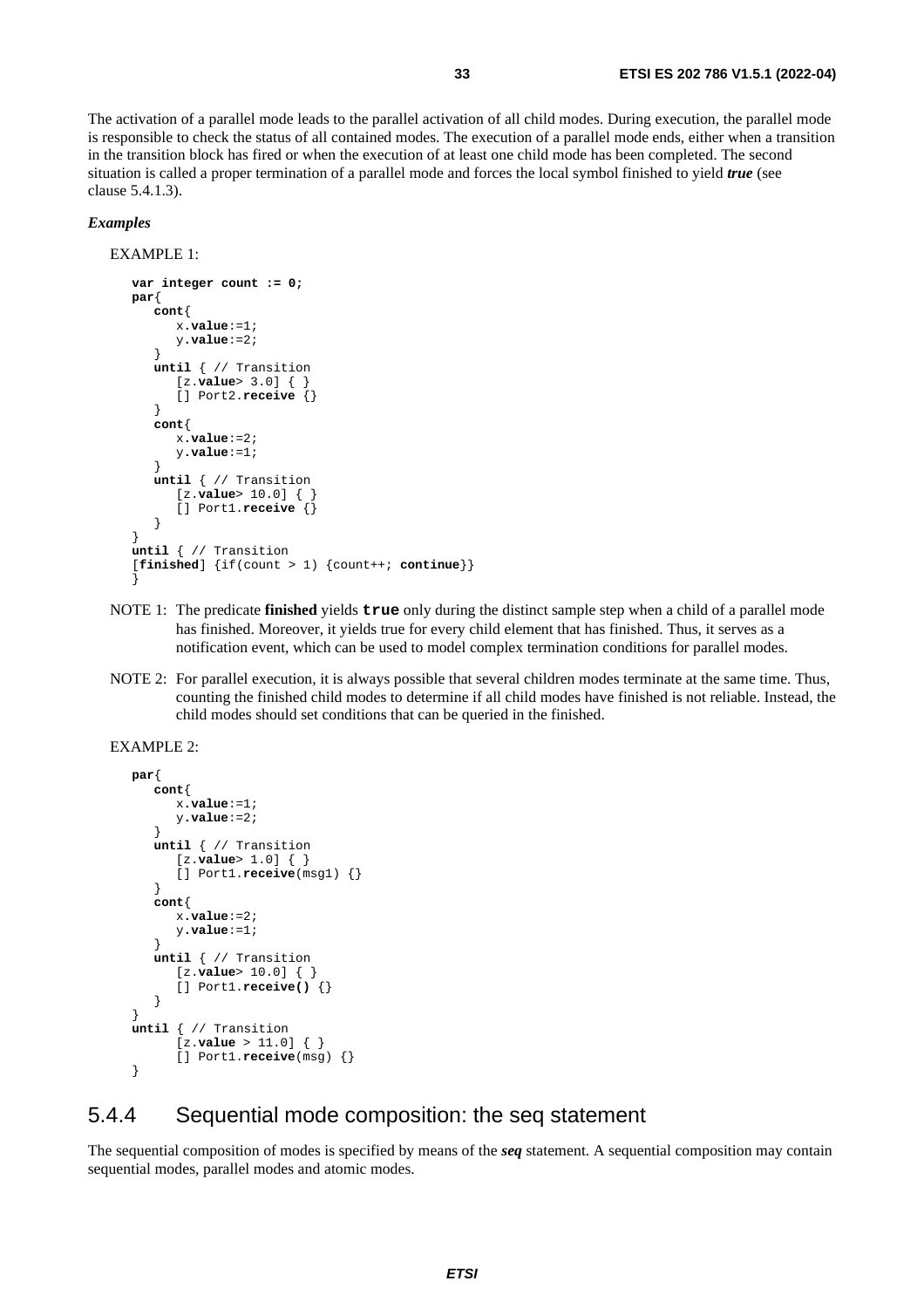#### <span id="page-33-0"></span>*Syntactical Structure*

The syntactical structure and context for the **cont** statement is part of the syntactical structure provided in clause 5.4.1.

The general structure of the **seq** statement is similar to the cont statement and the par statement. It consists of a body part, which defines the overall behaviour of the mode. In case of the *seq* statement the body part contains the mode definitions that are to be composed.

#### *Semantic Description*

In case of its activation, a sequential composition leads to a sequential execution of the composed (i.e. contained) modes.

While being active, each invariant of a composite mode has to hold. Additionally, each transition of a composite mode ends the activity of the mode when it fires. Furthermore, each mode provides access to an individual local clock that returns the time that has passed since the mode has been activated. The value of the local clock can be obtained by means of the **duration** keyword.

The activation of a sequential mode leads to the activation of its first child mode. During execution, the sequential mode is responsible to schedule the contained modes in their sequential order. Thus, when a child mode has finished, the target mode of the exit transition is activated. Per default, the target mode is the next mode is the sequence\. The execution of a sequential mode ends either when a transition in the transition block is fired or when the execution of the last child mode has been completed. The second situation is called a proper termination of a sequential mode and forces the local symbol *finished* to yield *true* (see clause 5.4.1.3).

#### *Example*

The following example defines the sequential execution of two atomic modes, which are composed sequentially by means of a sequential mode.

#### EXAMPLE:

```
seq{ 
   cont{ 
      x.value:=1; 
      y.value:=2; 
   } 
   until { // Transition 
      [z.value> 2.0] { } 
      [] Port1.receive() {} 
   } 
   cont{ 
      x.value:=2; 
      y.value:=1; 
   } 
   until { // Transition 
      [z.value> 1.0] { } 
      [] Port1.receive() {} 
   } 
} 
until { // Transition 
      [z.value> 12.0] { } 
      [] Port1.receive(msg) {} 
}
```
### 5.4.5 Parameterizable modes

#### 5.4.5.0 General

To provide a higher degree of flexibility, it is possible to specify parameterizable modes. Values, templates, ports, and modes can be used as mode parameters. The definition of parameterizable modes is similar to the definition of TTCN-3 functions.

NOTE: Unlike functions parameterizable modes are not called in the sense of a function call but inserted by means of a substitution mechanism at compile time. Thus, the recursive application of parameterizable modes is not possible.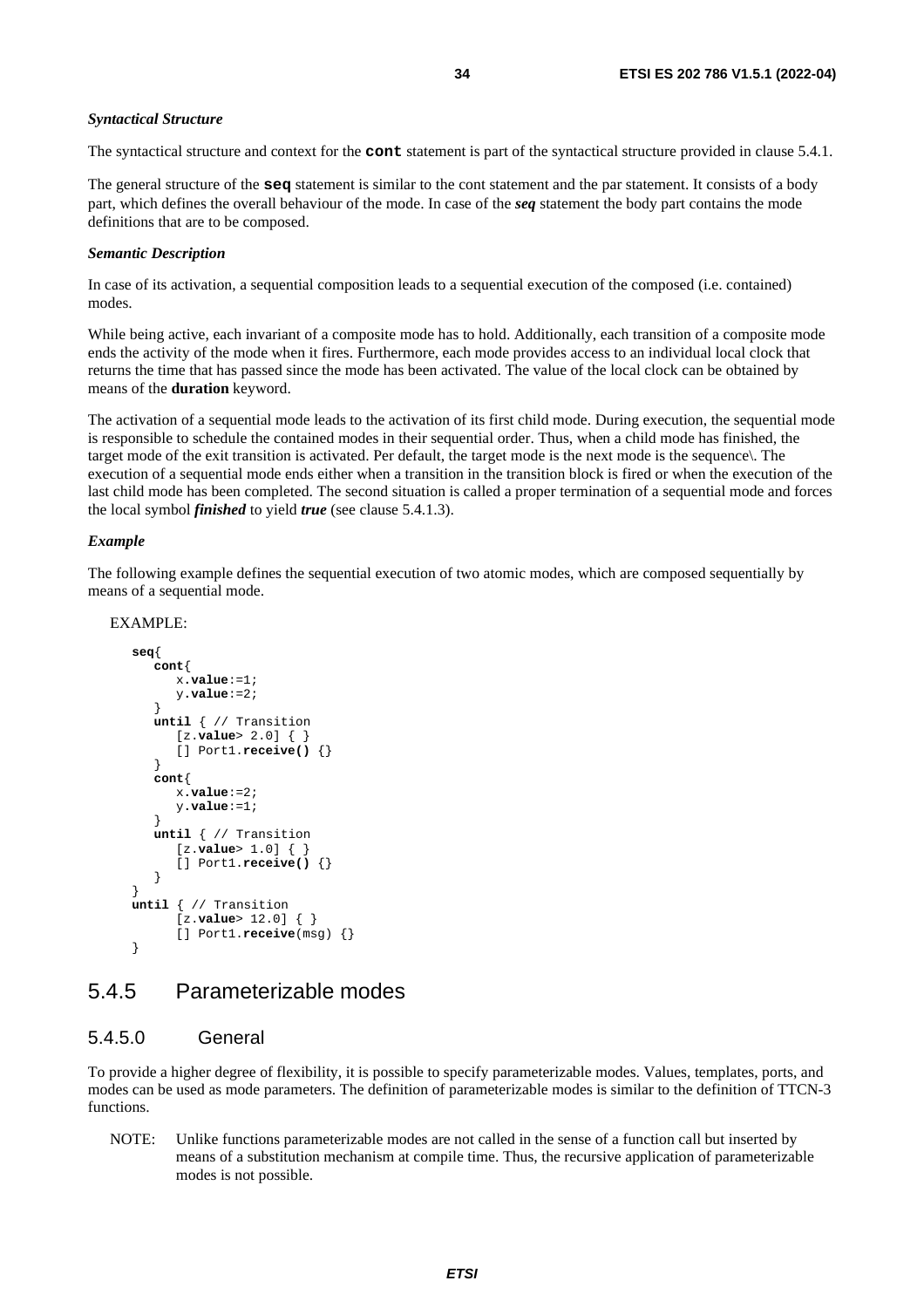#### <span id="page-34-0"></span>5.4.5.1 Parameterizable mode definitions

A parameterizable mode definition allows the definition of reusable and parameterizable modes. A parameterizable mode may be defined within a module.

#### *Syntactical Structure*

```
mode ModeName 
    ["(" { ( FormalValuePar | FormalTimerPar | FormalTemplatePar | FormalPortPar | FormalModePar ) 
[","] } ")"] 
    [ runs on ComponentType ] 
         ( ContMode | ParMode | SeqMode )
```
#### *Semantic Description*

In a module, the behaviour of a mode can be defined by using the statements and operations described in clauses 5.4.1 to 5.4.4.

#### *Restrictions*

- a) If a mode uses variables, constants, timers and ports that are declared in a component type definition, the component type shall be referenced using the **runs on** keywords in the mode header. The one exception to this rule is if all component-wide information used within the mode is passed in as parameters.
- b) A mode without **runs on** clause shall never invoke functions or modes with a **runs on** clause locally.

#### *Examples*

#### EXAMPLE 1:

**mode** myMode **runs on** Tester **cont**{**assert**(engine\_speed >= 500.0)}

#### EXAMPLE 2:

```
mode pert_seq_2(in float startVal, in float increase, in float expected_speed) 
  runs on Tester 
  par{ 
    seq{// perturbation sequence 
      cont{to_Set_Point:=startVal} until {[duration>=2.0]} 
       cont{to_Set_Point:=startVal + duration/to_Set_Point.delta*increase} 
      until {[duration>=5.0]} 
 } 
    cont{assert(engine_speed >= expected_speed); 
 } 
testcase myTestcase runs on EngineTester { 
    pert_seq_2(1000.0, 10.0, 500.0); 
    pert_seq_2(5000.0, 1.0, 0.0); 
 }
```
#### 5.4.5.2 Mode types (optional)

Mode types are optional. They are available only if this extension package is used in combination with the TTCN-3 extension package ETSI ES 202 785 [[6\]](#page-5-0) "Behaviour Types". If this package is used in combination with [\[6](#page-5-0)], both packages have to be named with their package tags in the language clause of the TTCN-3 module in which the packages are used.

Mode types are the set of identifiers of mode definitions with a specific parameter list and runs on clauses. They denote those modes defined in the test suite that have a compatible parameter list and compatible **runs on** clauses.

*Syntactical Structure* 

```
type mode BehaviorTypeIdentifier 
"(" { ( FormalValuePar | FormalTimerPar | FormalTemplatePar | FormalPortPar | FormalModePar ) 
[","] } ")" 
[ runs on ( ComponentType | self ]
```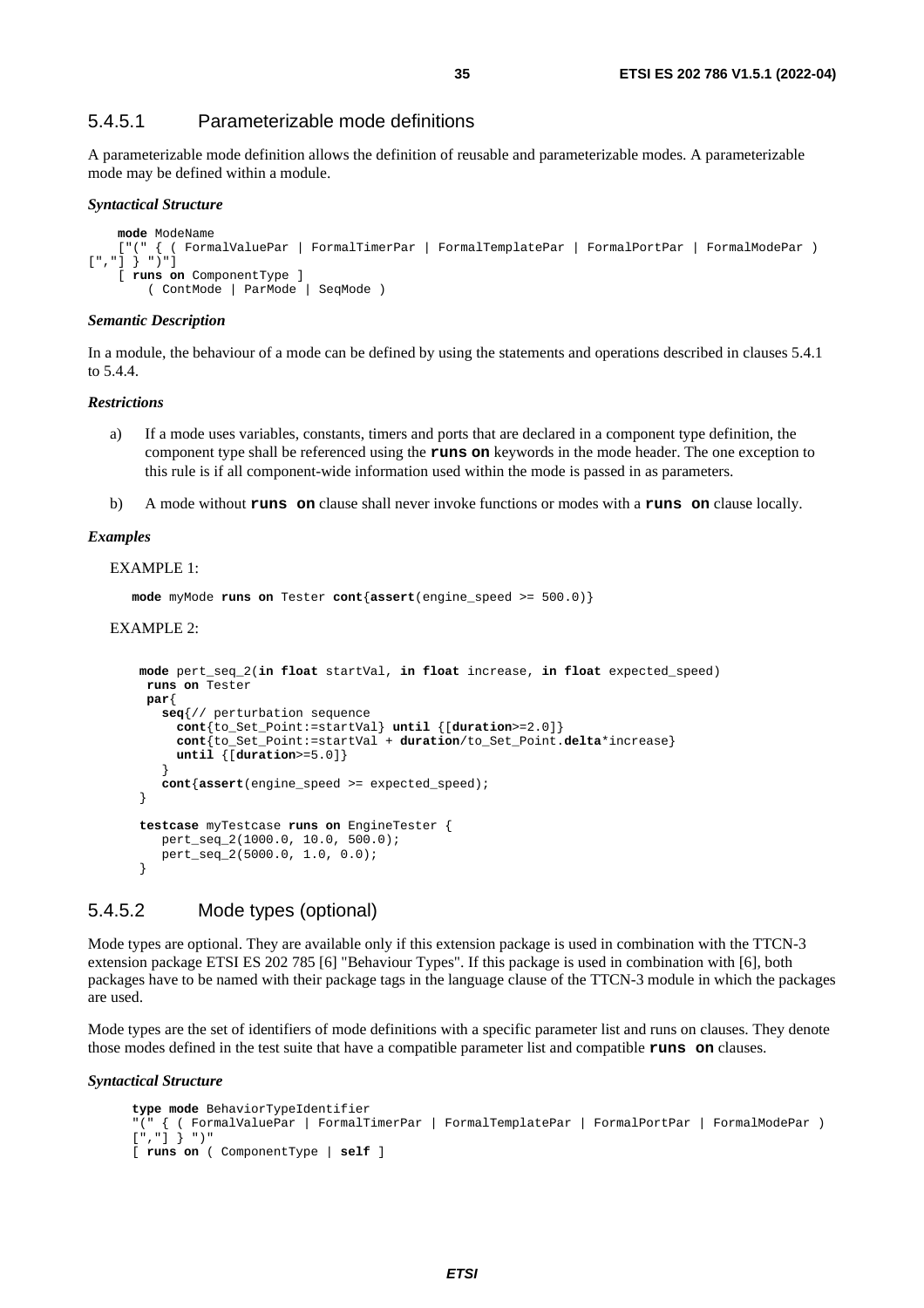#### <span id="page-35-0"></span>*Example*

```
EXAMPLE:
```
**type mode** ModeType assert\_mode() **runs on** Tester;

### 5.5 The wait statement

#### *Syntactical Structure*

**wait** "(" *Expression* ")"

#### *Semantic Description*

The **wait** statement suspends the execution of a component until a given point in time. The time point is specified as a float value and relates to the internal clock.

The execution of the **wait** statement suspends the execution of the related component until the point in time specified by its argument. If the argument holds a value that precedes the actual clock value an error verdict shall be set.

#### *Example*

EXAMPLE:

```
 streamoutport.value = 10.0; 
wait(100.0 + now); // suspends the execution of a component 
 streamoutport.value = 12.0;
```
NOTE: The **wait** statement has no impact on sampling. All stream ports of the given component are still sampled with respect to their sampling rate.

## 6 TRI extensions for the package

### 6.0 General

In addition to the TRI types defined in ETSI ES 201 873-5 [\[3](#page-5-0)], the following type is used in TRI operations if static configurations specified in ETSI ES 202 781 [[7\]](#page-5-0) are supported.

TriConfigurationIdType A value of type TriConfigurationIdType includes a unique identifier of the configuration and the configuration function name as specified in the TTCN-3 ATS. This abstract type is used to resolve clock operations related to specific configurations as there might be several configurations active in the same time.

// until 100.0 seconds after the start of the testcase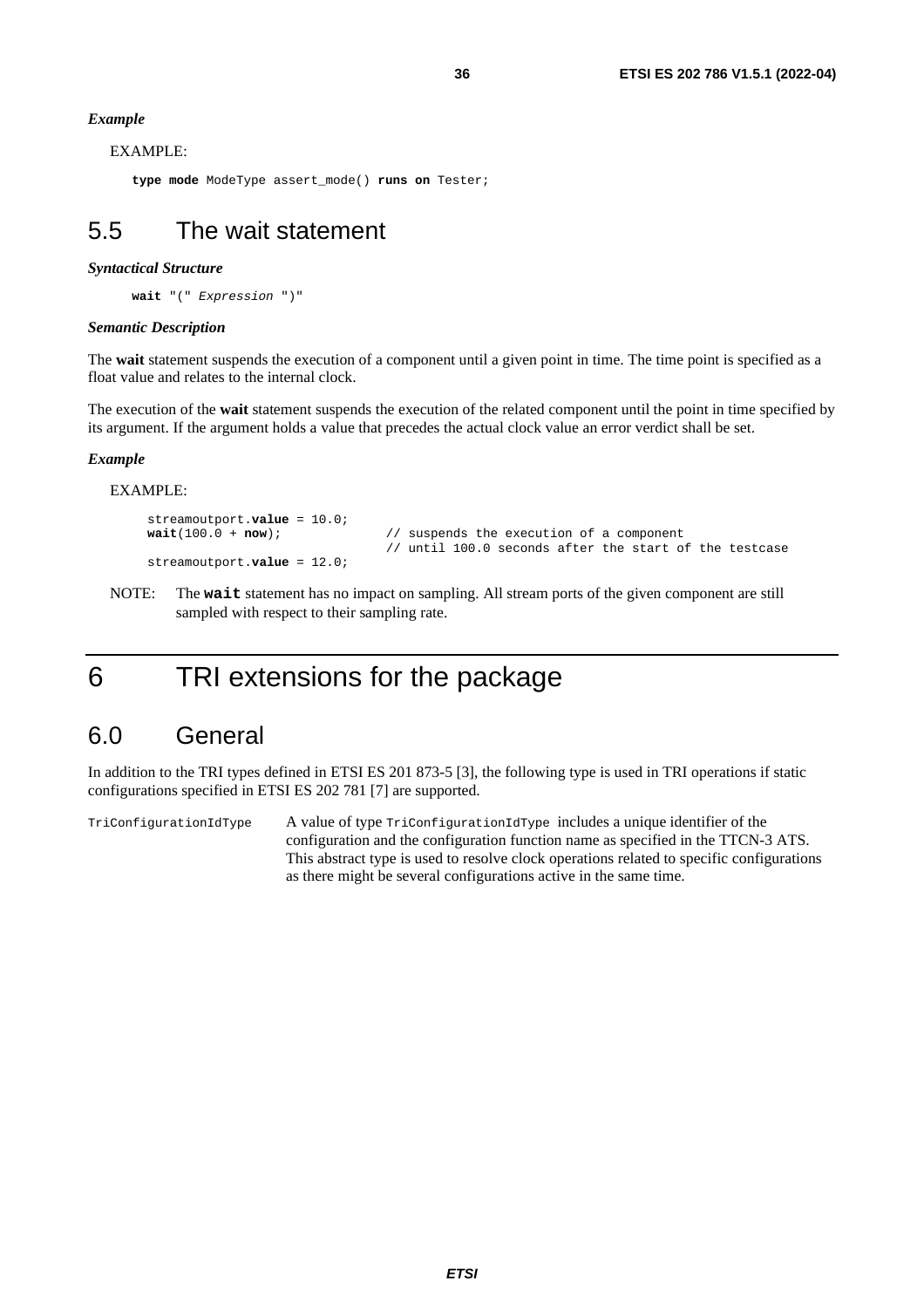### <span id="page-36-0"></span>6.1 Extensions to clause 5.5 of ETSI ES 201 873-5: Communication interface operations

#### Clause 5.5.6 Stream operations

#### 5.5.6.1 triSetStreamValue (TE  $\rightarrow$  SA)

| <b>Signature</b>      | TriStatusType triSetStreamValue                                       |  |
|-----------------------|-----------------------------------------------------------------------|--|
|                       | (in TriComponentIdType componentId,                                   |  |
|                       | in TriPortIdType tsiPortId,                                           |  |
|                       | in TriMessageType streamValue)                                        |  |
| In Parameters         | component Id identifier of the sending test component                 |  |
|                       | tsiPortId identifier of the test system interface port via which the  |  |
|                       | message is sent to the SUT Adapter.                                   |  |
|                       | streamValue the encoded stream value (message) to be sent.            |  |
| <b>Out Parameters</b> | n.a.                                                                  |  |
| <b>Return Value</b>   | The return status of the triSetStreamValue operation. The return      |  |
|                       | status indicates the local success (TRI_OK) or failure (TRI_Error) of |  |
|                       | the operation.                                                        |  |
| <b>Constraints</b>    | The TE calls this operation when it executes a new sampling step on   |  |
|                       | a sampled output stream port, which has been mapped to a TSI port.    |  |
|                       | The TE calls the operation for all sampling steps of all outgoing     |  |
|                       | stream ports if no system component has been specified for a test     |  |
|                       | case, i.e. only a MTC test component is created for a test case.      |  |
|                       | The encoding of streamValue has to be done in the TE prior to this    |  |
|                       | TRI operation call.                                                   |  |
| <b>Effect</b>         | The SA can update the message to the SUT.                             |  |
|                       | The triSetStreamValue operation returns TRI_OK in case it has         |  |
|                       | been completed successfully. Otherwise TRI_Error shall be returned.   |  |
|                       | Notice that the return value TRI OK does not imply that the SUT has   |  |
|                       | received streamValue.                                                 |  |

5.5.6.2  $\qquad \qquad \text{trigets}$  triGetStreamValue (TE  $\rightarrow$  SA)

| <b>Signature</b>      | TriStatusType triGetStreamValue                                       |  |
|-----------------------|-----------------------------------------------------------------------|--|
|                       | (in TriComponentIdType componentId,                                   |  |
|                       | in TriPortIdType tsiPortId,                                           |  |
|                       |                                                                       |  |
|                       | out TriMessageType streamValue)                                       |  |
| In Parameters         | component Id identifier of the sending test component.                |  |
|                       | tsiPortId identifier of the test system interface port via which the  |  |
|                       | message is sent to the SUT Adapter.                                   |  |
| <b>Out Parameters</b> | streamValue the encoded stream value (message) that has been          |  |
|                       | received from the SUT.                                                |  |
| <b>Return Value</b>   | The return status of the triGetStreamValue operation. The return      |  |
|                       | status indicates the local success (TRI_OK) or failure (TRI_Error) of |  |
|                       | the operation.                                                        |  |
| <b>Constraints</b>    | The TE calls this operation when it executes a new sampling step on   |  |
|                       | a sampled input stream port, which has been mapped to a TSI port.     |  |
|                       | The TE calls the operation for all sampling steps of all outgoing     |  |
|                       | stream ports if no system component has been specified for a test     |  |
|                       | case, i.e. only a MTC test component is created for a test case.      |  |
|                       | The decoding of streamValue has to be done in the TE after to this    |  |
|                       | TRI operation call.                                                   |  |
| <b>Effect</b>         | The SA can update the stream value at the input port.                 |  |
|                       | The triGetStreamValue operation returns TRI_OK in case it has         |  |
|                       | been completed successfully. Otherwise TRI Error shall be returned.   |  |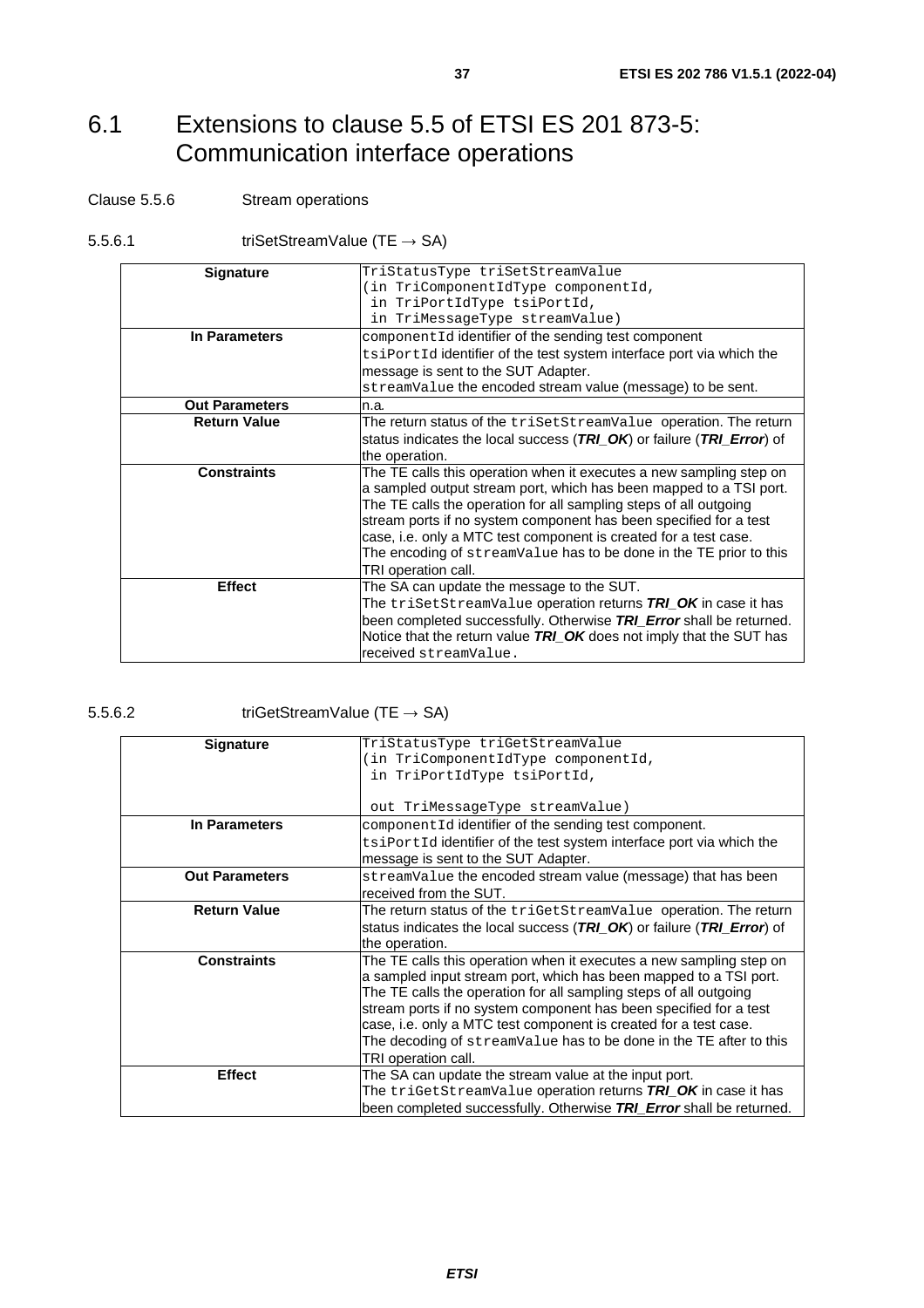## <span id="page-37-0"></span>6.2 Extensions to clause 5.6 of ETSI ES 201 873-5: Platform interface operations

#### Clause 5.6.4 Clock and sampling operations

#### 5.6.4.1 triStartClock (TE  $\rightarrow$  PA)

| <b>Signature</b>      | TriStatusType triStartClock(in long ticksPerSecond)                                                                                                                                                                             |  |
|-----------------------|---------------------------------------------------------------------------------------------------------------------------------------------------------------------------------------------------------------------------------|--|
| In Parameters         | ticksPerSecond the precision of the clock given in ticks per                                                                                                                                                                    |  |
|                       | second.                                                                                                                                                                                                                         |  |
| <b>Out Parameters</b> | n.a.                                                                                                                                                                                                                            |  |
| <b>Return Value</b>   | The return status of the operation. The return status indicates the<br>success (TRI_OK) or failure (TRI_Error) of the operation.                                                                                                |  |
| <b>Constraints</b>    | n.a.                                                                                                                                                                                                                            |  |
| <b>Effect</b>         | The operation starts the test system clock with a given precision. The<br>precision is defined by the in parameter ticksPerSecond. The<br>parameter specifies the number of time units (ticks) that characterizes<br>la second. |  |

#### 5.6.4.2 triReadClock (TE  $\rightarrow$  PA)

| <b>Signature</b>      | TriStatusType triReadClock(out long timepoint)                                                                                                                                                                                      |
|-----------------------|-------------------------------------------------------------------------------------------------------------------------------------------------------------------------------------------------------------------------------------|
| In Parameters         | n.a.                                                                                                                                                                                                                                |
| <b>Out Parameters</b> | timepoint current time.                                                                                                                                                                                                             |
| <b>Return Value</b>   | The return status of the operation. The return status indicates the<br>success (TRI_OK) or failure (TRI_Error) of the operation.                                                                                                    |
| <b>Constraints</b>    | There was a preceding invocation of<br>triStartClock(int long ticksPerSecond).                                                                                                                                                      |
| <b>Effect</b>         | The operation yields the actual clock value. The clock value is given<br>by the out parameter timepoint, which represents the number of<br>time units (ticks) that has elapsed since the start of the clock (see<br>triStartClock). |

5.6.4.3 triNextSampling (TE  $\rightarrow$  PA, SA  $\rightarrow$  PA)

| <b>Signature</b>      | TriStatusType triNextSampling                                                                                                    |  |
|-----------------------|----------------------------------------------------------------------------------------------------------------------------------|--|
|                       | in long timepoint,                                                                                                               |  |
|                       | in TriPortIDType port)                                                                                                           |  |
| In Parameters         | timepoint point in time when the execution of the next sample step                                                               |  |
|                       | for a given stream port shall be started                                                                                         |  |
|                       | port the stream port the sample step is requested for.                                                                           |  |
| <b>Out Parameters</b> | n.a.                                                                                                                             |  |
| <b>Return Value</b>   | The return status of the operation. The return status indicates the<br>success (TRI_OK) or failure (TRI_Error) of the operation. |  |
| <b>Constraints</b>    | There was a preceding invocation of                                                                                              |  |
|                       | triStartClock(int long ticksPerSecond).                                                                                          |  |
| <b>Effect</b>         | The operation signals that the next sample step for a given port shall                                                           |  |
|                       | start at the specified point of time <i>timepoint</i> .                                                                          |  |
|                       | At this point in time the PA will issue a                                                                                        |  |
|                       | triProcessStep(in TriPortIDListType ports)                                                                                       |  |
|                       | operation to inform the TE which ports shall be sampled next.                                                                    |  |
|                       | The parameter timepoint is expressed as the number of time units                                                                 |  |
|                       | (ticks), that has elapsed since the start of the clock (see                                                                      |  |
|                       | triStartClock).                                                                                                                  |  |
|                       | A call to this operation returns immediately. The operation merely                                                               |  |
|                       | triggers the corresponding triProcessStep operation.                                                                             |  |
|                       | If time point represent a point of time in the past then the operation                                                           |  |
|                       | returns a TRI Error value and has no other effect.                                                                               |  |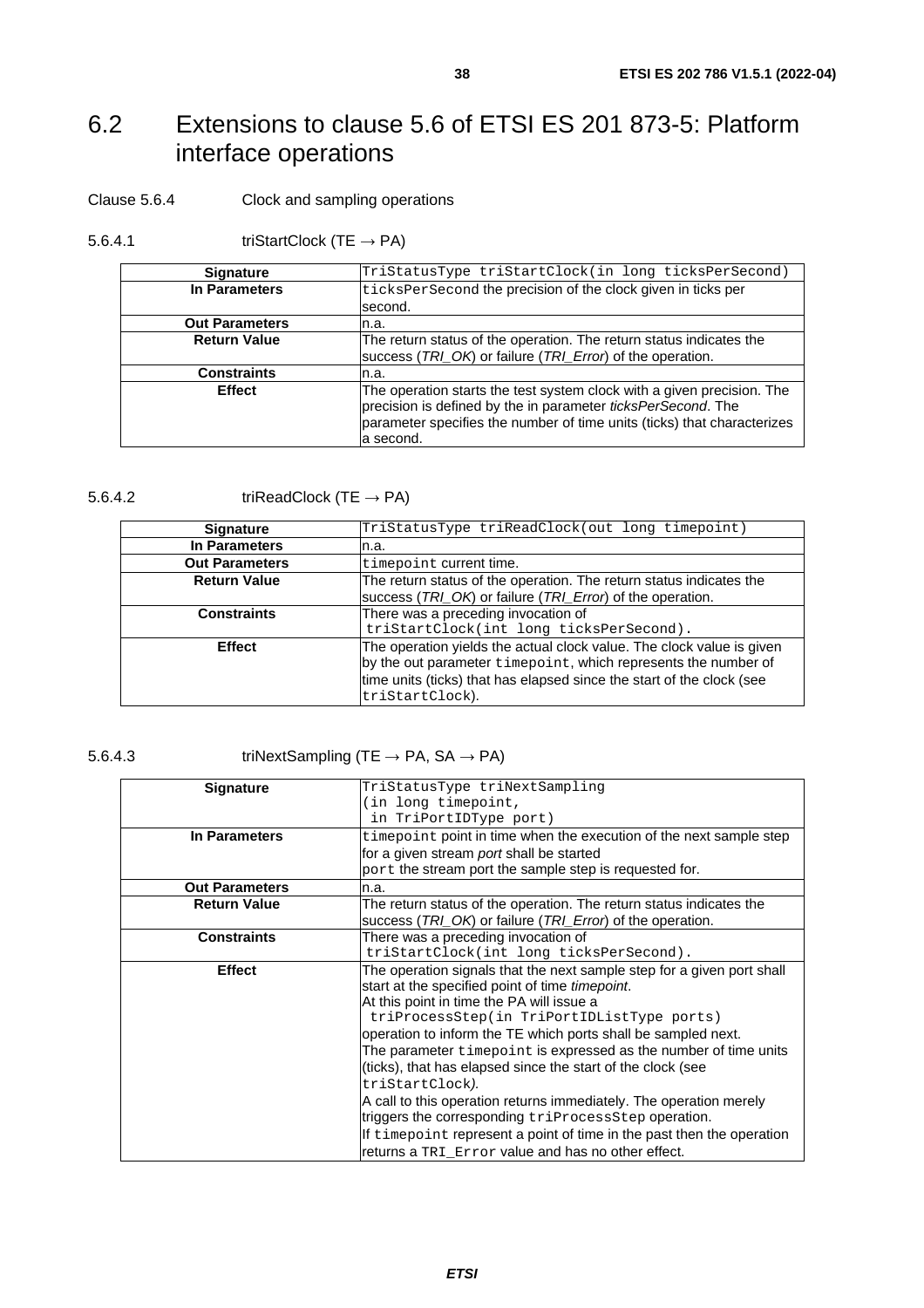| <b>Signature</b>      | TriStatusType triBeginWait                                             |  |
|-----------------------|------------------------------------------------------------------------|--|
|                       | (in long timepoint,                                                    |  |
|                       | in TriComponentIdType component)                                       |  |
| In Parameters         | timepoint point in time until execution of a component should be       |  |
|                       | suspended.                                                             |  |
|                       | component component whose execution should be suspended.               |  |
| <b>Out Parameters</b> | n.a.                                                                   |  |
| <b>Return Value</b>   | The return status of the operation. The return status indicates the    |  |
|                       | success (TRI_OK) or failure (TRI_Error) of the operation.              |  |
| <b>Constraints</b>    | There was a preceding invocation of                                    |  |
|                       | triStartClock(int long ticksPerSecond).                                |  |
| <b>Effect</b>         | The operation signals that the execution of component <i>component</i> |  |
|                       | should be suspended until the specified point of time timepoint.       |  |
|                       | At this point in time the PA will issue a                              |  |
|                       | triEndWait(component)                                                  |  |
|                       | operation.                                                             |  |
|                       | timepoint is expressed as the number of time units (ticks), that has   |  |
|                       | elapsed since the start of the clock (see triStartClock).              |  |
|                       | A call to this operation returns immediately. The operation merely     |  |
|                       | triggers the corresponding triEndWait operation, it does not           |  |
|                       | schedule the execution of the component.                               |  |
|                       | If time point represent a point of time in the past then the operation |  |
|                       | returns a TRI Error value and has no other effect.                     |  |

### 5.6.4.4 triBeginWait (TE  $\rightarrow$  PA)

### 5.6.4.5 triProcessStep (PA  $\rightarrow$  TE)

| Signature             | void triProcessStep(in TriPortIDListType ports)                                                                                                            |  |
|-----------------------|------------------------------------------------------------------------------------------------------------------------------------------------------------|--|
| In Parameters         | Ports a list of ports that shall be sampled at the operation call.                                                                                         |  |
| <b>Out Parameters</b> | n.a.                                                                                                                                                       |  |
| <b>Return Value</b>   | n.a.                                                                                                                                                       |  |
| <b>Constraints</b>    | There was a preceding invocation of<br>triNextSampling(timepoint, port).                                                                                   |  |
| <b>IEffect</b>        | The operation signals that the point in time timepoint that was<br>specified in the corresponding<br>triNextSampling(timepoint, port)<br>has been reached. |  |

### 5.6.4.6 triEndWait (PA  $\rightarrow$  TE)

| <b>Signature</b>      | void triEndWait(in TriComponentIdType component)                 |  |
|-----------------------|------------------------------------------------------------------|--|
| In Parameters         | component component of the corresponding triBeginWait operation. |  |
| <b>Out Parameters</b> | n.a.                                                             |  |
| <b>Return Value</b>   | In.a.                                                            |  |
| <b>Constraints</b>    | There was a preceding invocation of                              |  |
|                       | triBeginWait(timepoint, component).                              |  |
| <b>Effect</b>         | The operation signals that the point in time timepoint that was  |  |
|                       | specified in the corresponding                                   |  |
|                       | triBeginWait(timepoint, component)                               |  |
|                       | lhas been reached.                                               |  |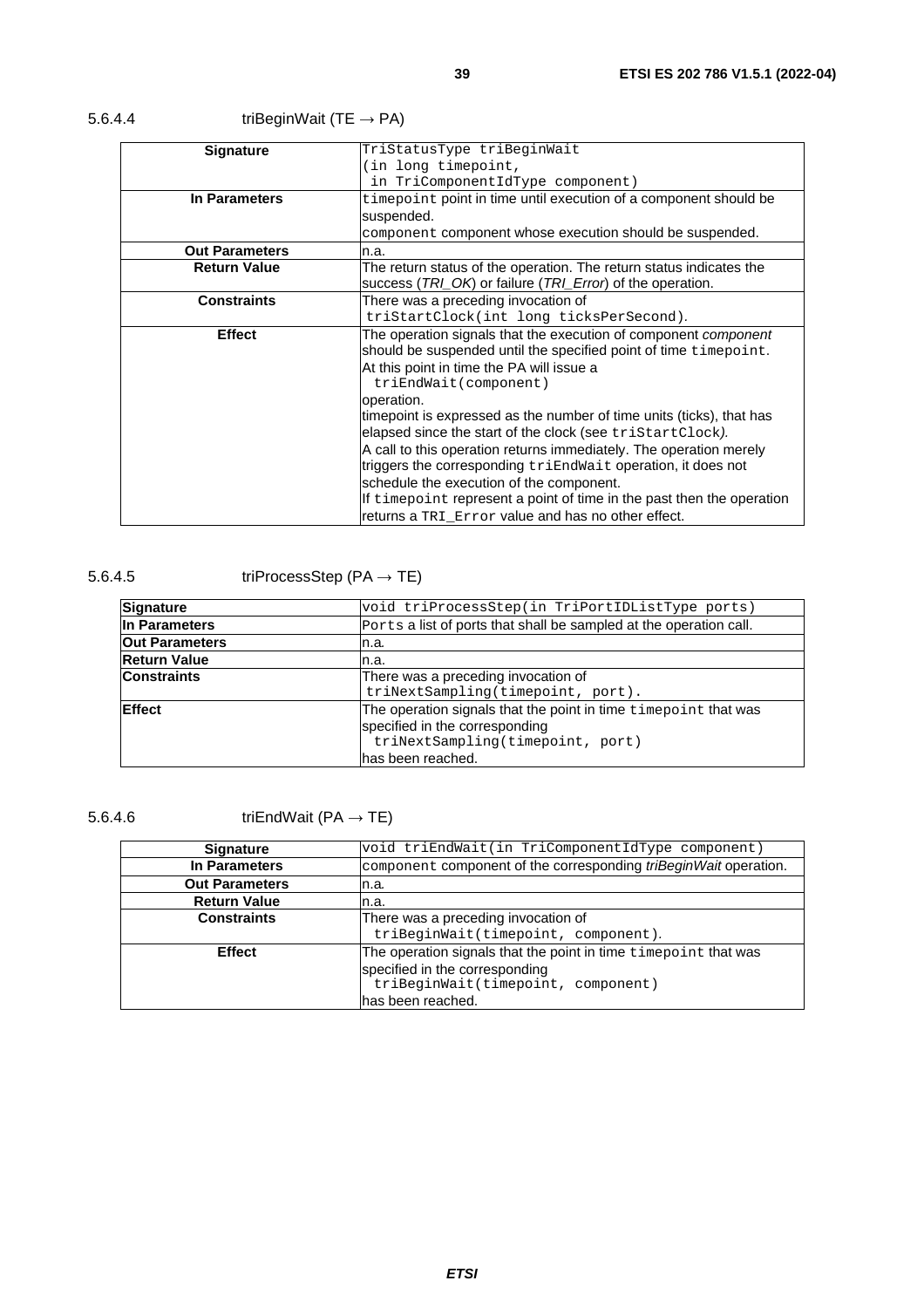| <b>Signature</b>      | TriStatusType triStartClock(in long ticksPerSecond,                      |  |
|-----------------------|--------------------------------------------------------------------------|--|
|                       | TriConfigurationIdType ref)                                              |  |
| In Parameters         | ticksPerSecond the precision of the clock given in ticks per             |  |
|                       | second.                                                                  |  |
|                       | ref reference to the static configuration owning the clock.              |  |
| <b>Out Parameters</b> | n.a.                                                                     |  |
| <b>Return Value</b>   | The return status of the operation. The return status indicates the      |  |
|                       | success (TRI_OK) or failure (TRI_Error) of the operation.                |  |
| <b>Constraints</b>    | This operation is optional and shall be present in the interface only if |  |
|                       | static configurations specified in ETSI ES 202 781 [7] are supported.    |  |
| <b>Effect</b>         | The operation starts the test system clock with a given precision. The   |  |
|                       | precision is defined by the in parameter ticksPerSecond. The             |  |
|                       | parameter specifies the number of time units (ticks) that characterizes  |  |
|                       | a second.                                                                |  |

#### <span id="page-39-0"></span>5.6.4.7 triStartClockStatic (TE  $\rightarrow$  PA)

#### 5.6.4.8 triReadClockStatic (TE  $\rightarrow$  PA)

| <b>Signature</b>      | TriStatusType triReadClock(out long timepoint,                                                                                                                                                                                                                           |  |
|-----------------------|--------------------------------------------------------------------------------------------------------------------------------------------------------------------------------------------------------------------------------------------------------------------------|--|
|                       | TriConfigurationIdType ref)                                                                                                                                                                                                                                              |  |
| In Parameters         | In.a.                                                                                                                                                                                                                                                                    |  |
| <b>Out Parameters</b> | timepoint current time.                                                                                                                                                                                                                                                  |  |
|                       | ref reference to the static configuration owning the clock.                                                                                                                                                                                                              |  |
| <b>Return Value</b>   | The return status of the operation. The return status indicates the<br>success (TRI_OK) or failure (TRI_Error) of the operation.                                                                                                                                         |  |
| <b>Constraints</b>    | This operation is optional and shall be present in the interface only if<br>static configurations specified in ETSI ES 202 781 [7] are supported.<br>There was a preceding invocation of<br>triStartClockStatic(int long ticksPerSecond,<br>TriConfigurationIdType ref). |  |
| <b>Effect</b>         | The operation yields the actual clock value. The clock value is given<br>by the out parameter timepoint, which represents the number of<br>time units (ticks) that has elapsed since the start of the clock (see<br>triStartClock).                                      |  |

### 6.3 Extensions to clause 6.3.2 of ETSI ES 201 873-5: Structured type mapping

### 6.3.1 TriConfigurationIdType

#### 6.3.1.0 General

**TriConfigurationIdType** is mapped to the following interface:

```
// TRI IDL TriConfigurationIdType 
package org.etsi.ttcn.tri; 
public interface TriConfigurationId { 
    public String getConfigurationId(); 
    public String getConfigurationName();
    public boolean equals(TriConfigurationId component); 
}
```
#### 6.3.1.1 Methods

- getConfigurationId Returns a representation of this unique configuration identifier.
- getConfigurationName Returns the configuration function name as defined in the TTCN-3 specification.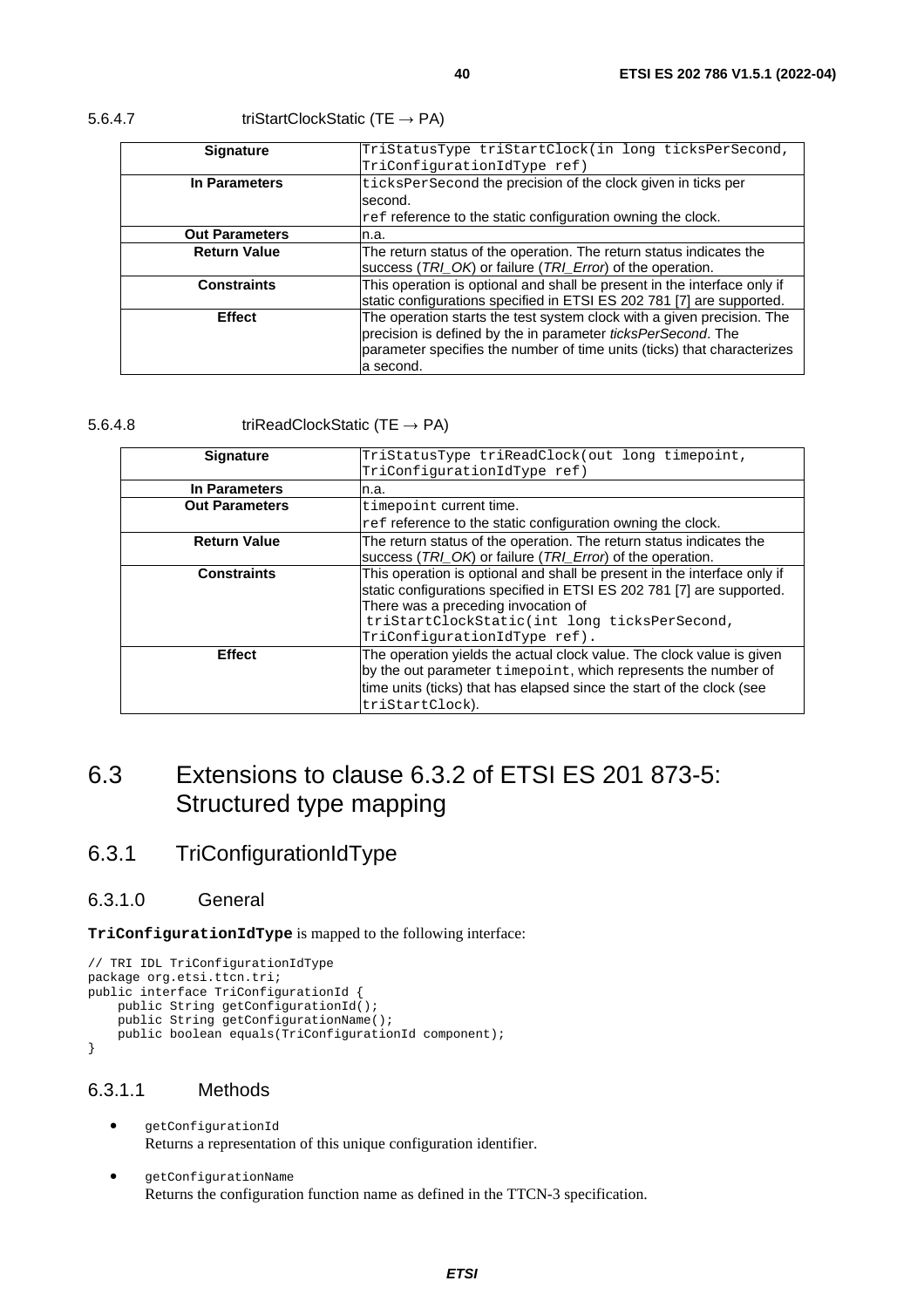<span id="page-40-0"></span>• equals

Compares configuration with this TriConfigurationId for equality. Returns true if and only if both configurations have the same representation of the unique configuration identifier, false otherwise.

### 6.4 Extensions to clause 6.5.2.1 of ETSI ES 201 873-5: TriCommunicationSA

The triCommunicationSA interface is to be extended as follows:

```
public interface triCommunicationSA { 
: 10 PM
     : 
      Stream operations
     // Ref: 5.5.6.1 
     public TriStatus triSetStreamValue(TriComponentId componentId, 
         TriPortId tsiPortId, 
         TriMessage streamValue); 
     // Ref: 5.5.6.2 
     public TriStatus triGetStreamValue(TriComponentId componentId, 
         TriPortId tsiPortId, 
         TriAddress SUTaddress, 
         TriMessage streamValue); 
}
```
### 6.5 Extensions to clause 6.5.3.1 of ETSI ES 201 873-5: **TriPlatformPA**

The triPlatformPA interface is to be extended as follows:

```
public interface triPlatformPA { 
: 10 PM
       Clock and sampling operations
     // Ref: 5.6.4.1 
     public TriStatus triStartClock(long ticksPerSecond); 
      Ref: 5.6.4.2
     public TriStatus triReadClock(TriLong timepoint);
```

```
 // Ref: 5.6.4.3 
 public TriStatus triNextSampling(long timepoint, TriPortId port); 
 // Ref: 5.6.4.4
```

```
 public TriStatus triBeginWait(int timepoint, TriComponentId component);
```

```
 // Ref: 5.6.4.7 (optional)
```

```
public TriStatus triStartClockStatic(long ticksPerSecond, TriConfigurationId ref);
 // Ref: 5.6.4.8 (optional)
```

```
 public TriStatus triReadClockStatic(TriLong timepoint, TriConfigurationId ref);
```
}

where TriLong is defined as follows:

package org.etsi.ttcn.tri;

public interface TriLong { public void setLongValue(long value); public long getLongValue();

}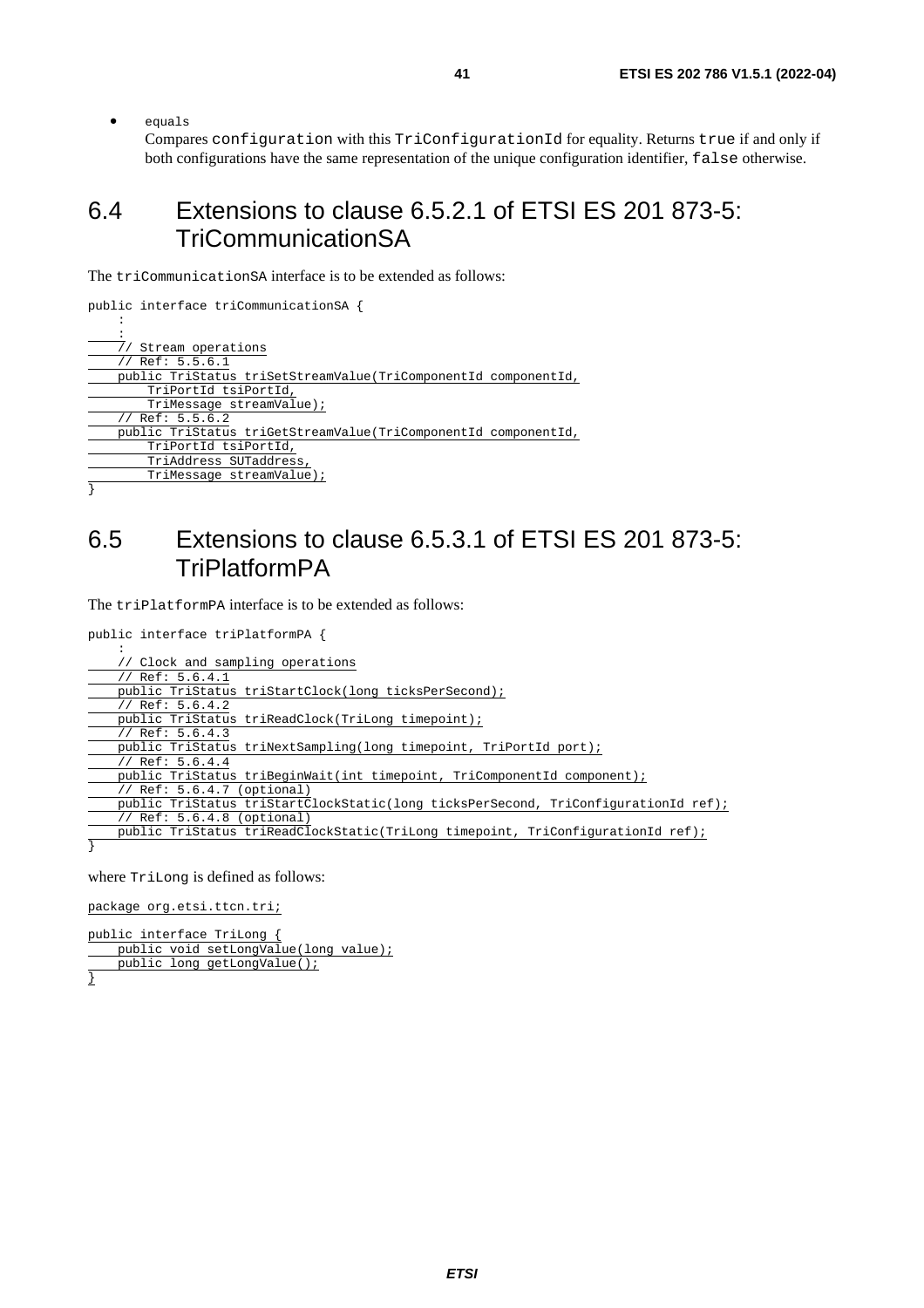### <span id="page-41-0"></span>6.6 Extensions to clause 6.5.3.2 of ETSI ES 201 873-5: TriPlatformTE

The triPlatformTE interface is to be extended as follows:

public interface triPlatformTE {

: 10 PM // Clock and sampling operations // Ref: 5.6.4.5

public void triProcessStep(TriPortIdList ports);

// Ref: 5.6.4.6

public void triEndWait(TriComponentId component); }

### 6.7 Extensions to clause 7.2.1 of ETSI ES 201 873-5: Abstract type mapping

| <b>TRI ADT</b>     | <b>ANSI C Representation</b>                                                                               | Notes and comments                                                                                                                         |
|--------------------|------------------------------------------------------------------------------------------------------------|--------------------------------------------------------------------------------------------------------------------------------------------|
| TriConfigurationId | typedef struct<br>TriConfigurationId<br>BinaryString confId;<br>OualifiedName confName;<br>TriComponentId; | confid is stands for the unique<br>configuration identifier and<br>confName is used for the name of<br>the related configuration function. |

### 6.8 Extensions to clause 7.2.4 of ETSI ES 201 873-5: TRI operation mapping

The table is to be extended as follows:

| <b>IDL Representation</b>                                             | <b>ANSI C Representation</b>       |  |  |
|-----------------------------------------------------------------------|------------------------------------|--|--|
|                                                                       |                                    |  |  |
| TriStatusType triSetStreamValue(                                      | TriStatus triSetStreamValue(       |  |  |
| in TriComponentIdType componentId,                                    | const TriComponentId *componentId, |  |  |
| in TriPortIdType tsiPortId,                                           | const TriPortId *tsiPortId,        |  |  |
| in TriMessageType streamValue)                                        | const TriMessage *streamValue)     |  |  |
| TriStatusType triGetStreamValue(                                      | TriStatus triGetStreamValue(       |  |  |
| in TriComponentIdType componentId,                                    | const TriComponentId *componentId, |  |  |
| in TriPortIdType tsiPortId,                                           | const TriPortId *tsiPortId,        |  |  |
| out TriMessageType streamValue)                                       | const TriMessage *streamValue)     |  |  |
| TriStatusType triStartClock(in long                                   | TriStatus triStartClock(           |  |  |
| ticksPerSecond)                                                       | const long long ticksPerSecond)    |  |  |
| TriStatusType triReadClock(out long                                   | TriStatus triReadClock(            |  |  |
| timepoint)<br>const long long *timepoint)                             |                                    |  |  |
| TriStatusType triNextSampling                                         | TriStatus triNextSampling(         |  |  |
| (in long timepoint, in TriPortIdType port)                            | const long long timepoint,         |  |  |
|                                                                       | const TriPortId port)              |  |  |
| TriStatusType triBeginWait                                            | TriStatus triBeginWait(            |  |  |
| (in long timepoint,                                                   | const long long timepoint,         |  |  |
| in TriComponentIdType component)                                      | const TriComponentId component)    |  |  |
| void triProcessStep(in TriPortIdListType                              | void triProcessStep(               |  |  |
| ports)                                                                | const TriPortIdList *ports)        |  |  |
| void triEndWait(in TriComponentIdType                                 | void triEndWait(                   |  |  |
| component)                                                            | const TriComponentId *component)   |  |  |
| TriStatusType triStartClock(in long<br>TriStatus triStartClockStatic( |                                    |  |  |
| const long long ticksPerSecond,<br>ticksPerSecond)                    |                                    |  |  |
|                                                                       | const TriConfigurationId *ref)     |  |  |
| TriStatusType triReadClock(out long                                   | TriStatus triReadClockStatic(      |  |  |
| timepoint)                                                            | const long long *timepoint,        |  |  |
|                                                                       | const TriConfigurationId *ref)     |  |  |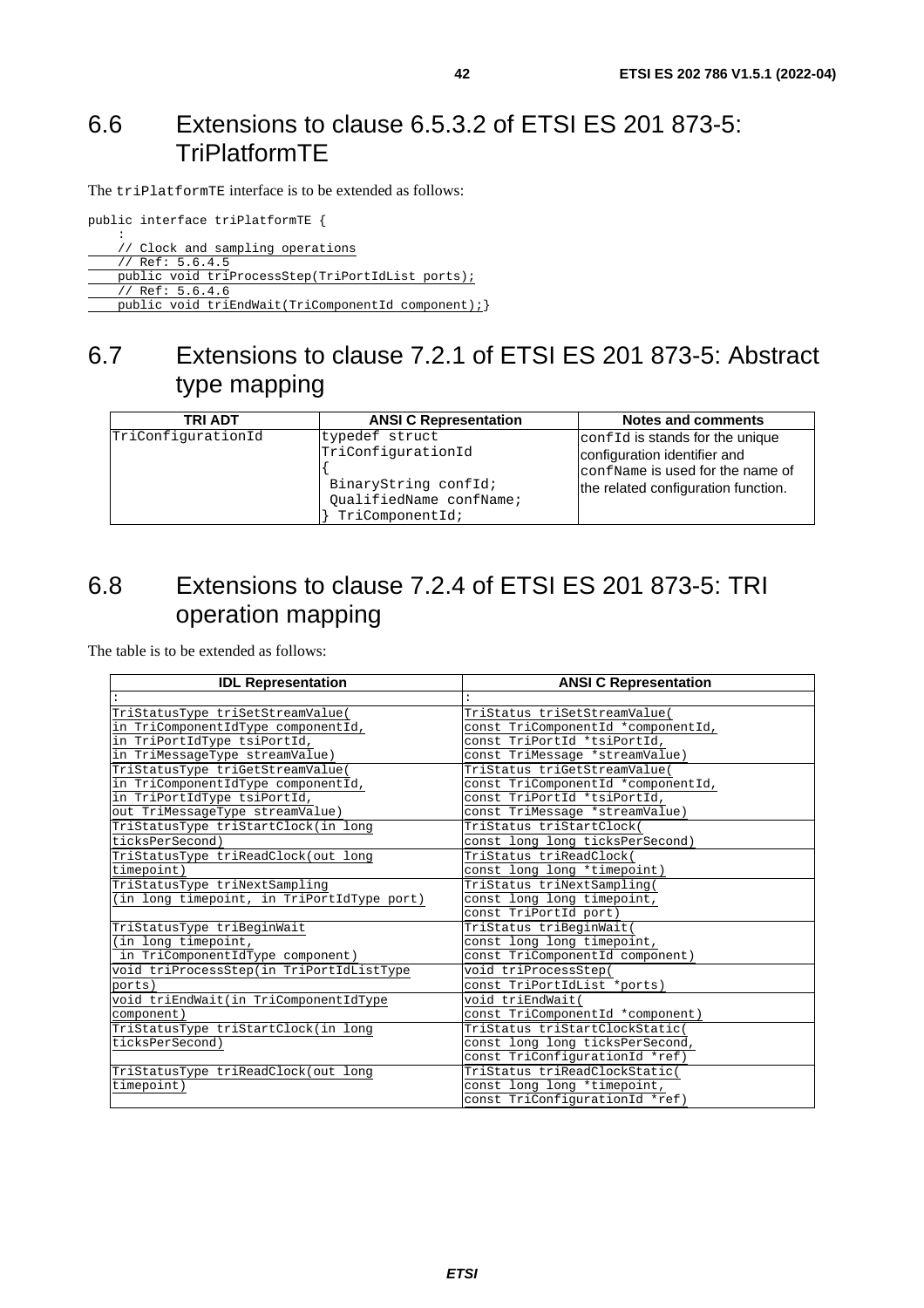### <span id="page-42-0"></span>6.9 Extensions to clause 8.5.2 of ETSI ES 201 873-5: Abstract data types

### 6.9.1 TriConfigurationId

#### 6.9.1.0 General

A value of type TriComponentId includes an identifier and configuration function name. This abstract type is for distinguishing between different parallel configurations in static clock operations:

```
class TriConfigurationId { 
public: 
     virtual ~TriConfigurationId (); 
     virtual const QualifiedName & getConfigurationName () const =0; 
     virtual const Tstring & getConfigurationId () const =0; 
     virtual Tboolean operator== (const TriConfigurationId &cmp) const =0; 
     virtual TriConfigurationId * cloneConfigurationId () const =0; 
     virtual Tboolean operator< (const TriConfigurationId &cmp) const =0; 
}
```
#### 6.9.1.1 Methods

- ~TriConfigurationId Destructor.
- getConfigurationName Returns a const reference to the configuration function name.
- getConfigurationId Returns the configuration unique identifier.
- operator== Returns true if both TriConfigurationId objects are equal.
- cloneComponentId Returns a copy of the TriConfigurationId.
- operator< Operator < overload.

### 6.10 Extensions to clause 8.6.1 of ETSI ES 201 873-5: TriCommunicationSA

The triCommunicationSA interface is to be extended as follows:

```
class TriCommunicationTe { 
public: 
: 10 Mill
     // Stream operations 
     // Ref: 5.5.6.1 
     virtual TriStatus triSetStreamValue(const TriComponentId *componentId, 
         const TriPortId *tsiPortId, 
         const TriMessage *streamValue)=0; 
     // Ref: 5.5.6.2 
 virtual TriStatus triGetStreamValue(const TriComponentId *componentId, 
 const TriPortId *tsiPortId, 
         const TriMessage *streamValue)=0; 
}
```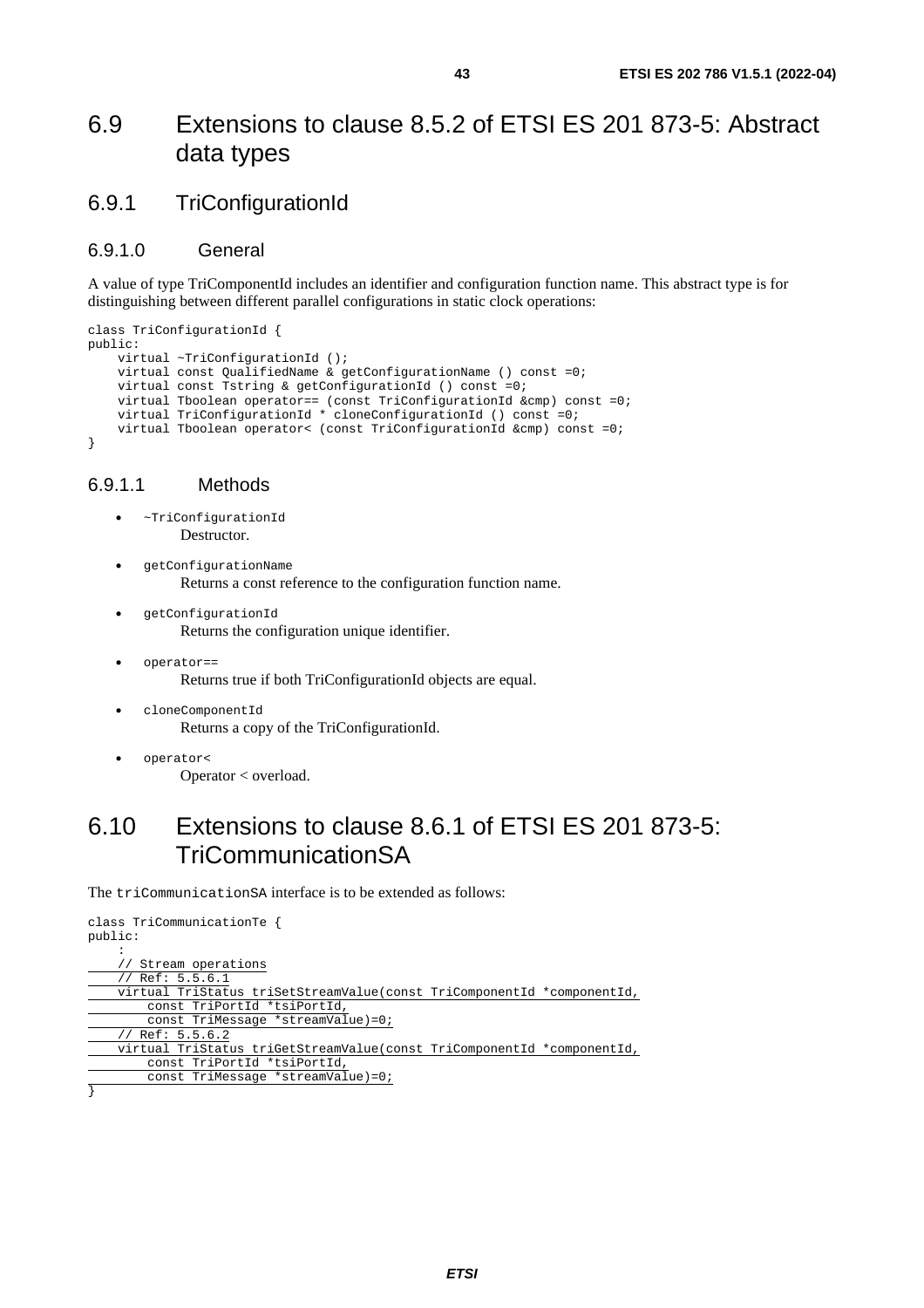### <span id="page-43-0"></span>6.11 Extensions to clause 8.6.3 of ETSI ES 201 873-5: **TriPlatformPA**

The triPlatformPA interface is to be extended as follows:

| class TriPlatformPa {                                                                         |
|-----------------------------------------------------------------------------------------------|
| public:                                                                                       |
|                                                                                               |
| // Clock and sampling operations                                                              |
| // Ref: $5.6.4.1$                                                                             |
| virtual TriStatus triStartClock(const long long ticksPerSecond)=0;                            |
| // Ref: $5.6.4.2$                                                                             |
| virtual TriStatus triReadClock(const long long *timepoint)=0;                                 |
| // Ref: $5.6.4.3$                                                                             |
| virtual TriStatus triNextSampling(const long long timepoint, const TriPortId *port)=0;        |
| // Ref: $5.6.4.4$                                                                             |
| virtual TriStatus triBeginWait(const long long timepoint, const TriComponentId *component)=0; |
| // Ref: 5.6.4.7 (optional)                                                                    |
| virtual TriStatus triStartClockStatic(const long long ticksPerSecond,                         |
| const $TriconfigurationId *ref)=0;$                                                           |
| $\frac{1}{2}$ Ref: 5.6.4.8 (optional)                                                         |
| virtual TriStatus triReadClockStatic(const long long *timepoint,                              |
| const TriConfigurationId *ref)=0;                                                             |
|                                                                                               |

### 6.12 Extensions to clause 8.6.4 of ETSI ES 201 873-5: TriPlatformTE

The triPlatformTE interface is to be extended as follows:

```
class TriPlatformTe { 
public: 
: 10 pm
     // Clock and sampling operations 
     // Ref: 5.6.4.5 
     virtual void triProcessStep(const TriPortIdList *ports)=0; 
     // Ref: 5.6.4.6 
    virtual void triEndWait(const TriComponentId *component)=0;
```

```
}
```
### 6.13 Extensions to clause 9.4.2 of ETSI ES 201 873-5: Structured type mapping

### 6.13.1 TriConfigurationIdType

#### 6.13.1.0 General

**TriConfigurationIdType** is mapped to the following interface:

```
public interface ITriConfigurationId { 
     string ConfigurationId { get; } 
     IQualifiedName ConfigurationName { get; } 
     bool Equals(ITriConfigurationId comp); 
}
```
#### 6.13.1.1 Members

- ConfigurationId Returns a representation of this unique configuration identifier.
- ConfigurationName Returns the configuration function name as defined in the TTCN-3 specification.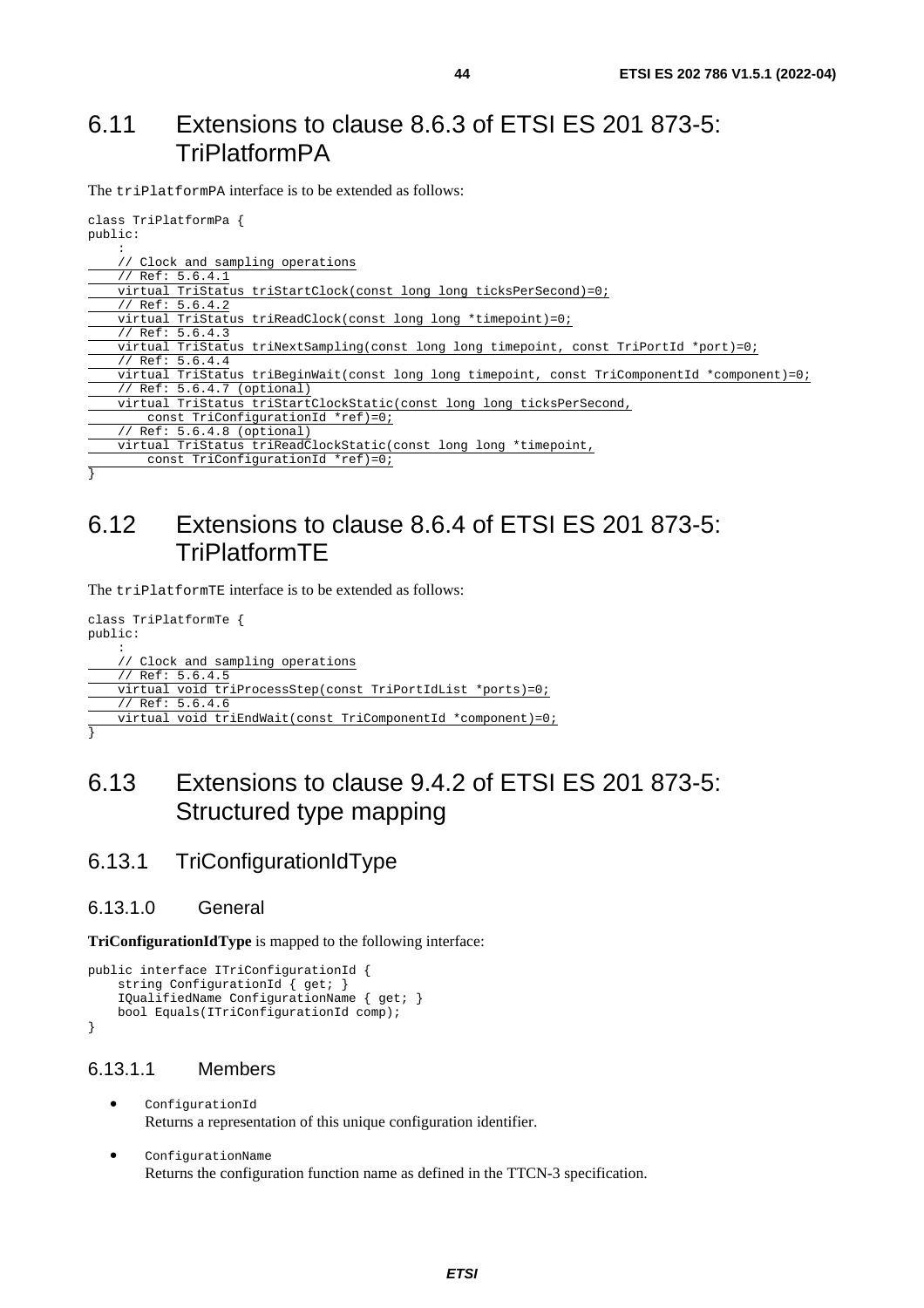<span id="page-44-0"></span>• Equals

Compares a configuration with this TriConfigurationId for equality. Returns true if and only if both configurations have the same representation of the unique configuration identifier, false otherwise.

### 6.14 Extensions to clause 9.5.2.1 of ETSI ES 201 873-5: ITriCommunicationSA

The ITriCommunicationSA interface is to be extended as follows:

```
public interface ITriCommunicationSA { 
: 10 PM
       Stream operations
     // Ref: 5.5.6.1 
     TriStatus TriSetStreamValue(ITriComponentId componentId, 
         ITriPortId tsiPortId, 
         ITriMessage streamValue); 
     // Ref: 5.5.6.2 
     TriStatus TriGetStreamValue(ITriComponentId componentId, 
         ITriPortId tsiPortId, 
         ITriMessage streamValue);
```
}

### 6.15 Extensions to clause 9.5.2.3 of ETSI ES 201 873-5: ITriPlatformPA

The ITriPlatformPA interface is to be extended as follows:

public interface ITriPlatformPA {

```
: 10 pm
     // Clock and sampling operations 
    // Ref: 5.6.4.1 
    TriStatus TriStartClock(long ticksPerSecond); 
     // Ref: 5.6.4.2 
    TriStatus TriReadClock(out long timepoint); 
     // Ref: 5.6.4.3 
    TriStatus TriNextSampling(long timepoint, ITriPortId port); 
    // Ref: 5.6.4.4 
     TriStatus TriBeginWait(long timepoint, ITriComponentId component); 
     // Ref: 5.6.4.7 (optional) 
     TriStatus TriStartClockStatic(long ticksPerSecond, ITriConfigurationId refConf); 
     // Ref: 5.6.4.8 (optional) 
    TriStatus TriReadClockStatic(out long timepoint, ITriConfigurationId refConf);
```
}

### 6.16 Extensions to clause 9.5.2.4 of ETSI ES 201 873-5: ITriPlatformTE

The ITriPlatformTE interface is to be extended as follows:

```
public interface ITriPlatformTE { 
: 10 PM
     // Clock and sampling operations 
     // Ref: 5.6.4.5 
     void TriProcessStep(ITriPortIdList ports); 
     // Ref: 5.6.4.6 
     void TriEndWait(ITriComponentId component); 
}
```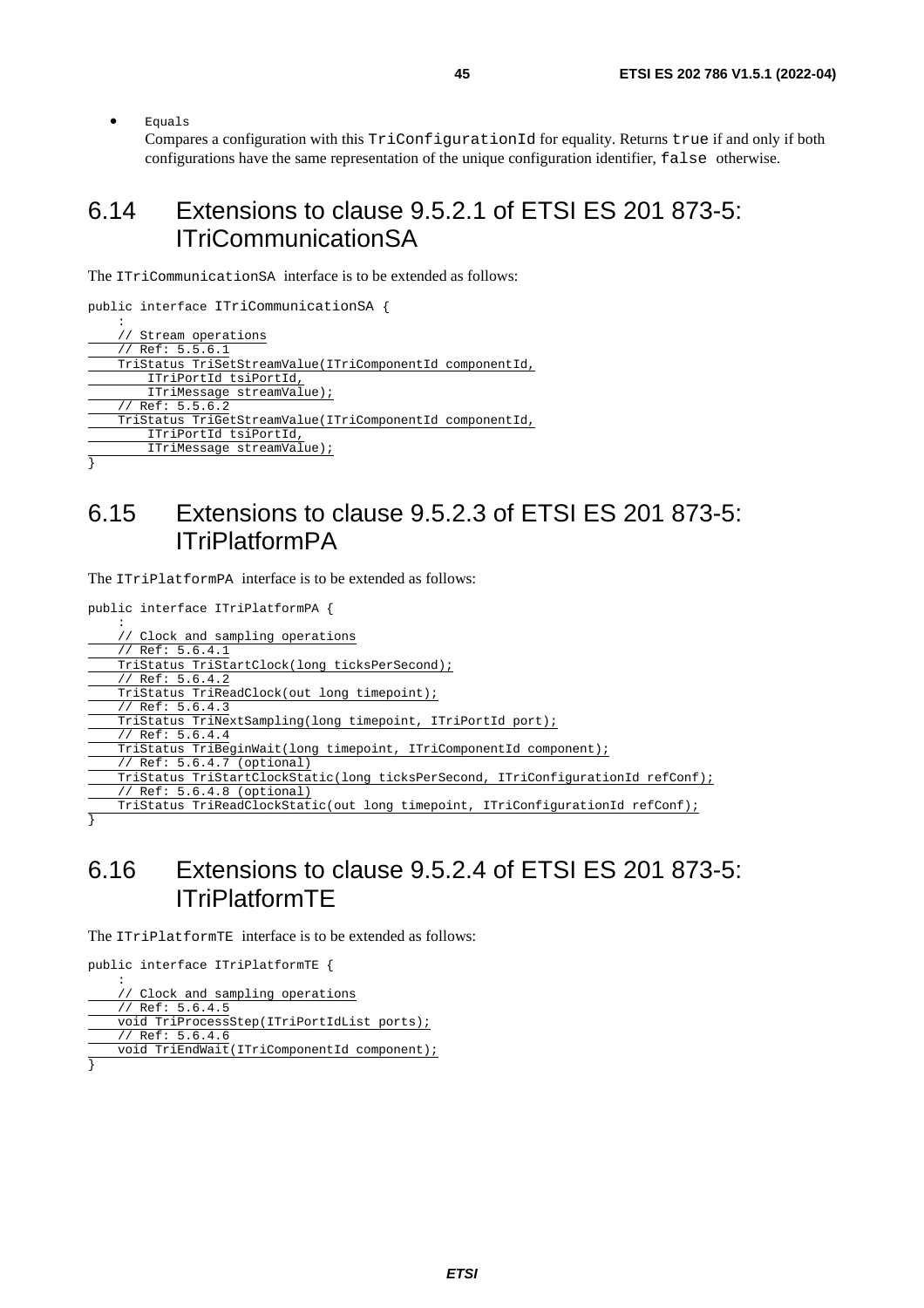# <span id="page-45-0"></span>7 TCI extensions for the package

### 7.1 Extensions to clause 7.3.3.2 of ETSI ES 201 873-6: TCI-CH provided

| <b>Signature</b>      | void tciSetStreamValueReq                                          |  |
|-----------------------|--------------------------------------------------------------------|--|
|                       | in TriPortIdType sender,                                           |  |
|                       | in TriComponentIdType receiver,                                    |  |
|                       | in Value streamValue)                                              |  |
| In Parameters         | sender identifier of the port via which the message is sent to the |  |
|                       | receiving component.                                               |  |
|                       | receiver identifier of the receiving component.                    |  |
|                       | streamValue the stream value to be set.                            |  |
| <b>Out Parameters</b> | n.a.                                                               |  |
| <b>Return Value</b>   | void                                                               |  |
| <b>Constraints</b>    | The TE calls this operation at the CH when it executes a new       |  |
|                       | sampling step on a sampled output stream port, which has been      |  |
|                       | connected with a test component port.                              |  |
| <b>Effect</b>         | If receiving a tcisetStreamValueReq operation, the CH can call     |  |
|                       | tciSetStreamValue in the TE on the node where the receiver         |  |
|                       | component is deployed.                                             |  |

Clause  $7.3.3.2.31$  tciSetStreamValueReq (TE  $\rightarrow$  CH)

Clause 7.3.3.2.33 tciGetStreamValueReq (TE  $\rightarrow$  CH)

| <b>Signature</b>      | void tciGetStreamValueReq                                         |  |
|-----------------------|-------------------------------------------------------------------|--|
|                       | in TriPortIdType receiver,                                        |  |
|                       | in TriComponentIdType sender,                                     |  |
|                       | in Value streamValue)                                             |  |
| In Parameters         | receiver identifier of the port via which the message is received |  |
|                       | from the sending component.                                       |  |
|                       | sender identifier of the sending component.                       |  |
|                       | streamValue the stream value to be received.                      |  |
| <b>Out Parameters</b> | n.a.                                                              |  |
| <b>Return Value</b>   | void                                                              |  |
| <b>Constraints</b>    | The TE calls this operation at the CH when it executes a new      |  |
|                       | sampling step on a sampled input stream port, which has been      |  |
|                       | connected with a test component port.                             |  |
| <b>Effect</b>         | The CH calls tciGetStreamValue in the TE on the node where the    |  |
|                       | sending component is deployed.                                    |  |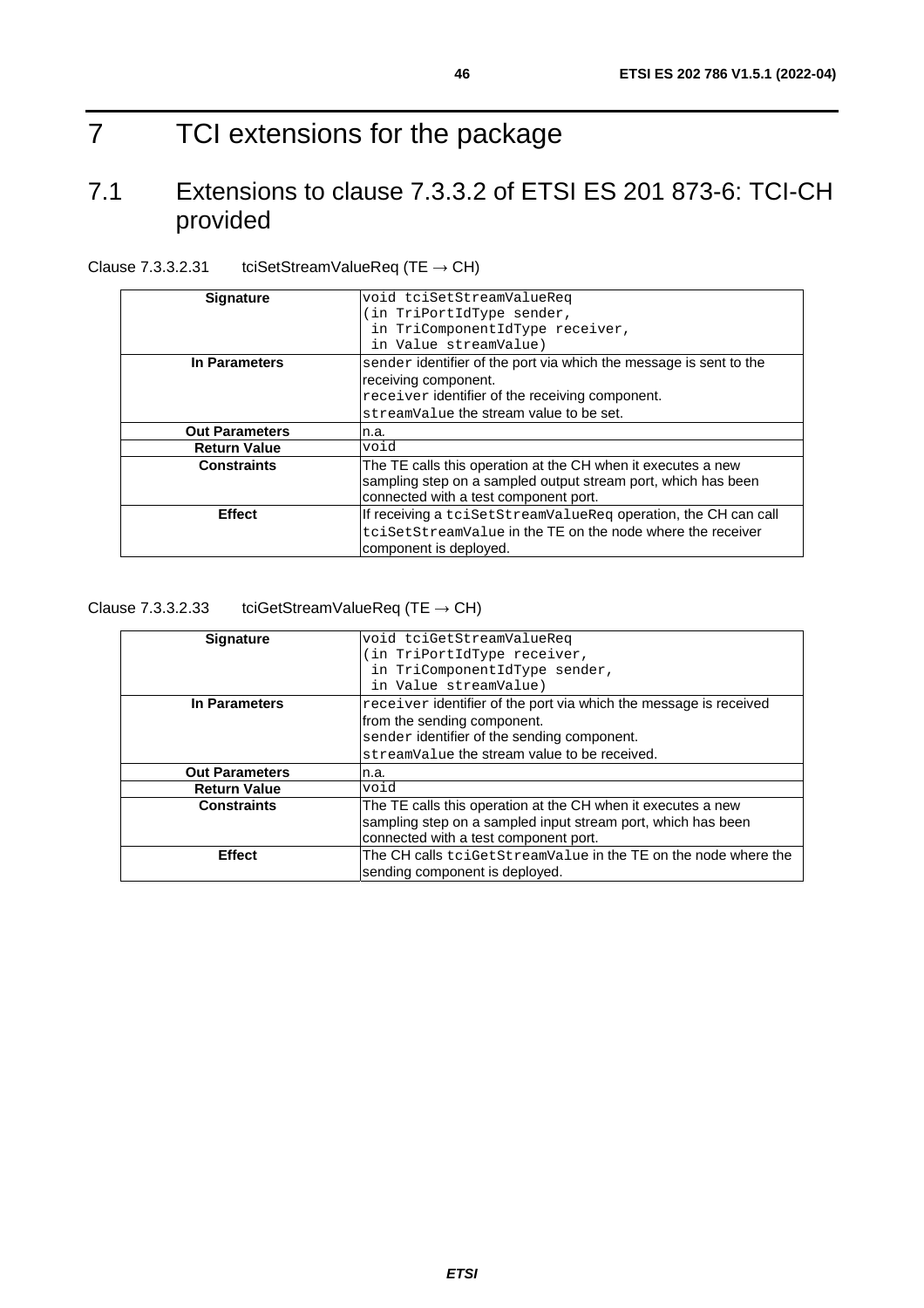### <span id="page-46-0"></span>7.2 Extensions to clause 7.3.3.1 of ETSI ES 201 873-6: TCI-CH required

| Clause 7.3.3.1.23 | tciSetStreamValue (CH $\rightarrow$ TE) |
|-------------------|-----------------------------------------|
|                   |                                         |

| <b>Signature</b>      | void tciSetStreamValue                                             |  |
|-----------------------|--------------------------------------------------------------------|--|
|                       | in TriPortIdType sender,                                           |  |
|                       | in TriComponentIdType receiver,                                    |  |
|                       | in Value streamValue)                                              |  |
| In Parameters         | sender identifier of the port via which the message is sent to the |  |
|                       | receiving component.                                               |  |
|                       | receiver identifier of the receiving component.                    |  |
|                       | streamValue the stream value to be set.                            |  |
| <b>Out Parameters</b> | n.a.                                                               |  |
| <b>Return Value</b>   | void                                                               |  |
| <b>Constraints</b>    | The CH calls this operation in the local TE where $receiver$ is    |  |
|                       | deployed when tciSetStreamValueReq has been called.                |  |
| <b>Effect</b>         | The CH updates the respective outgoing stream port on the test     |  |
|                       | component.                                                         |  |

Clause 7.3.3.1.24 tciGetStreamValue (CH  $\rightarrow$  TE)

| <b>Signature</b>      | void tciGetStreamValue                                                       |  |
|-----------------------|------------------------------------------------------------------------------|--|
|                       | (in TriPortIdType receiver,                                                  |  |
|                       | in TriComponentIdType sender,                                                |  |
|                       | in Value streamValue)                                                        |  |
| In Parameters         | receiver identifier of the port via which the message is received            |  |
|                       | from the sending component.                                                  |  |
|                       | sender identifier of the sending component.                                  |  |
|                       | streamValue the stream value to be received.                                 |  |
| <b>Out Parameters</b> | In.a.                                                                        |  |
| <b>Return Value</b>   | void                                                                         |  |
| <b>Constraints</b>    | The CH calls this operation in the local TE where $s$ ender is deployed      |  |
|                       | when tciGetStreamValueReq has been called.                                   |  |
| <b>Effect</b>         | The CH updates the respective incoming stream port on the test<br>component. |  |

### 7.3 Extensions to clause 8.5.3.1 of ETSI ES 201 873-6: TCI-CH provided

The interface TciCHProvided is to be extended as follows:

public interface TciCHProvided {

| public void | tciSetStreamValue (TriPortId sender,   |
|-------------|----------------------------------------|
|             | TriComponentId receiver,               |
|             | Value streamValue) ;                   |
| public void | tciGetStreamValue (TriPortId receiver, |
|             | TriComponentId sender,                 |
|             | Value streamValue) ;                   |
|             |                                        |

}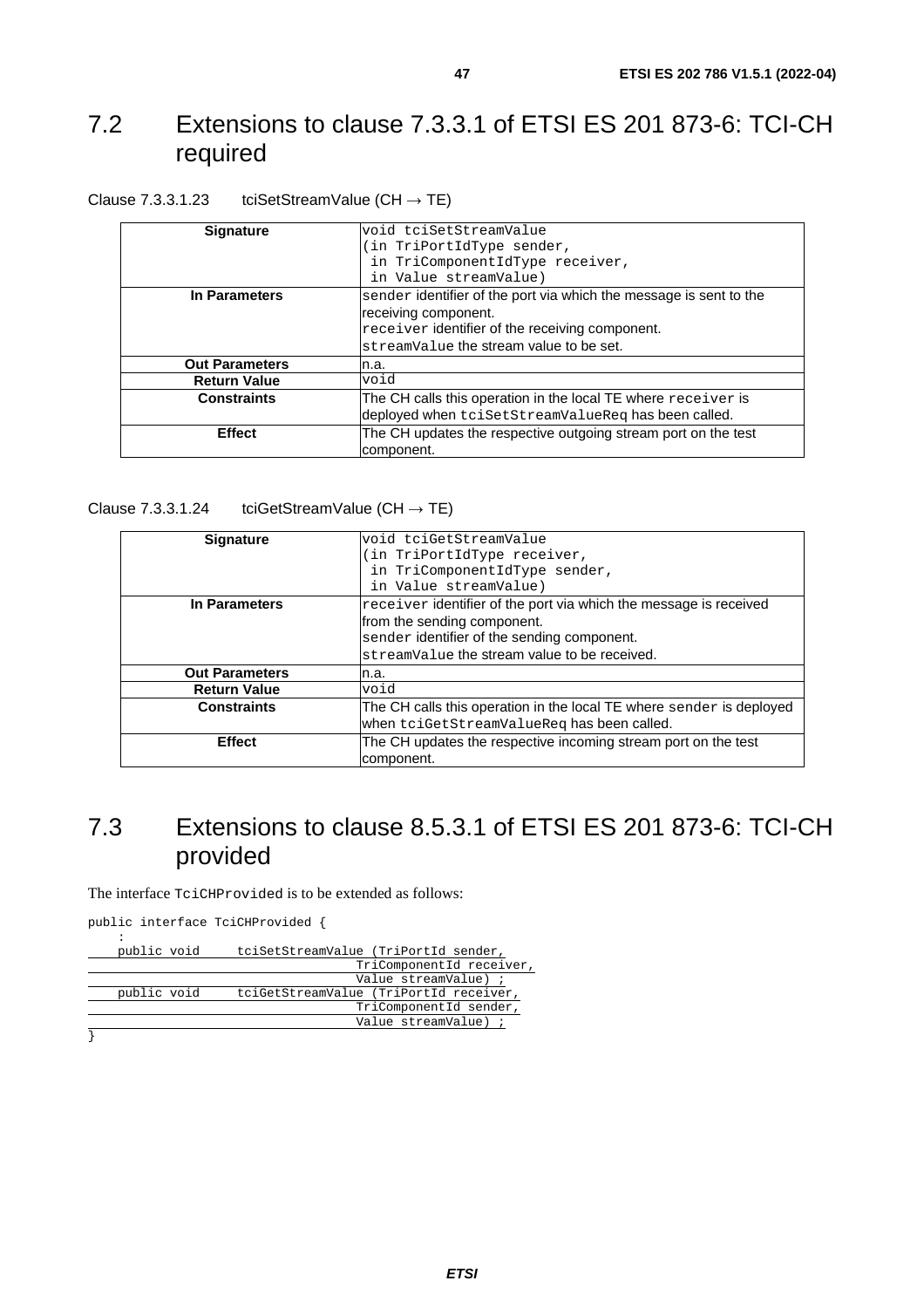### <span id="page-47-0"></span>7.4 Extensions to clause 8.5.3.2 of ETSI ES 201 873-6: TCI-CH required

The interface TciCHRequired is to be extended as follows:

|                        |             | public interface TciCHRequired extends TciCDRequired { |
|------------------------|-------------|--------------------------------------------------------|
|                        |             |                                                        |
|                        | public void | tciSetStreamValueReq (TriPortId sender,                |
|                        |             | TriComponentId receiver,                               |
|                        |             | Value streamValue) ;                                   |
|                        | public void | tciGetStreamValueReq (TriPortId receiver,              |
| TriComponentId sender, |             |                                                        |
|                        |             | Value streamValue) ;                                   |

}

### 7.5 Extensions to clause 9.4.3.1 of ETSI ES 201 873-6: TCI-CH provided

The interface TCI-CH Provided is to be extended as follows:

void tciSetStreamValue (TriPortId sender, TriComponentId receiver, Value streamValue) void tciGetStreamValue (TriPortId receiver, TriComponentId sender, Value streamValue)

### 7.6 Extensions to clause 9.4.3.2 of ETSI ES 201 873-6: TCI-CH required

The interface TCI-CH Required is to be extended as follows:

void tciSetStreamValueReq (TriPortId sender, TriComponentId receiver, Value streamValue) void tciGetStreamValueReq (TriPortId receiver, TriComponentId sender, Value streamValue)

### 7.7 Extensions to clause 10.6.3.1 of ETSI ES 201 873-6: **TciChRequired**

The class that defines the TCI\_CH required interface is to be extended as follows:

virtual void tciSetStreamValueReq (const TriPortId \*sender, const TriComponentId \*receiver, const TciValue \*streamValue)=0; virtual void tciGetStreamValueReq (const TriPortId \*receiver, const TriComponentId \*sender, const TciValue \*streamValue)=0;

### 7.8 Extensions to clause 10.6.3.2 of ETSI ES 201 873-6: **TciChProvided**

The class that defines the TCI\_CH provided interface is to be extended as follows:

virtual void tciSetStreamValue (const TriPortId \*sender, const TriComponentId \*receiver, const TciValue \*streamValue)=0; virtual void tciGetStreamValue (const TriPortId \*receiver, const TriComponentId \*sender, const TciValue \*streamValue)=0;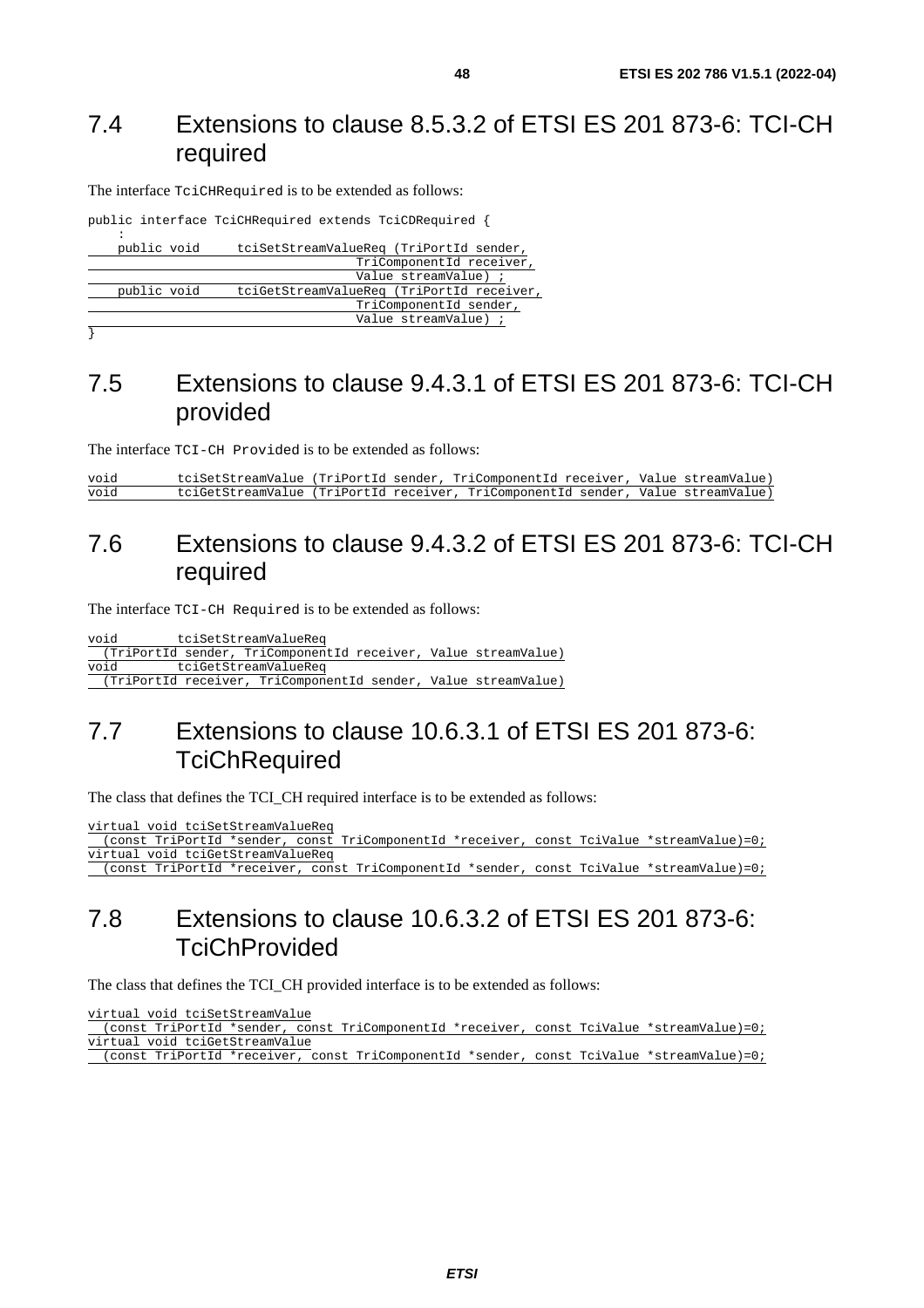### <span id="page-48-0"></span>7.9 Extensions to clause 12.5.3.1 of ETSI ES 201 873-6: TCI-CH provided

The interface ITciCHProvided is to be extended as follows:

public interface ITciCHProvided { : 10 PM public void tciSetStreamValue (ITriPortId sender, ITriComponentId receiver, ITciValue streamValue) ; public void tciGetStreamValue (ITriPortId receiver, ITriComponentId sender, ITciValue streamValue) ;

#### }

### 7.10 Extensions to clause 12.5.3.2 of ETSI ES 201 873-6: TCI-CH required

The interface ITciCHRequired is to be extended as follows:

public interface ITciCHRequired { :

| public void | tciSetStreamValueReq (ITriPortId sender,   |
|-------------|--------------------------------------------|
|             | ITriComponentId receiver,                  |
|             | ITciValue streamValue) ;                   |
| public void | tciGetStreamValueReq (ITriPortId receiver, |
|             | ITriComponentId sender,                    |
|             | ITciValue streamValue) ;                   |
|             |                                            |

}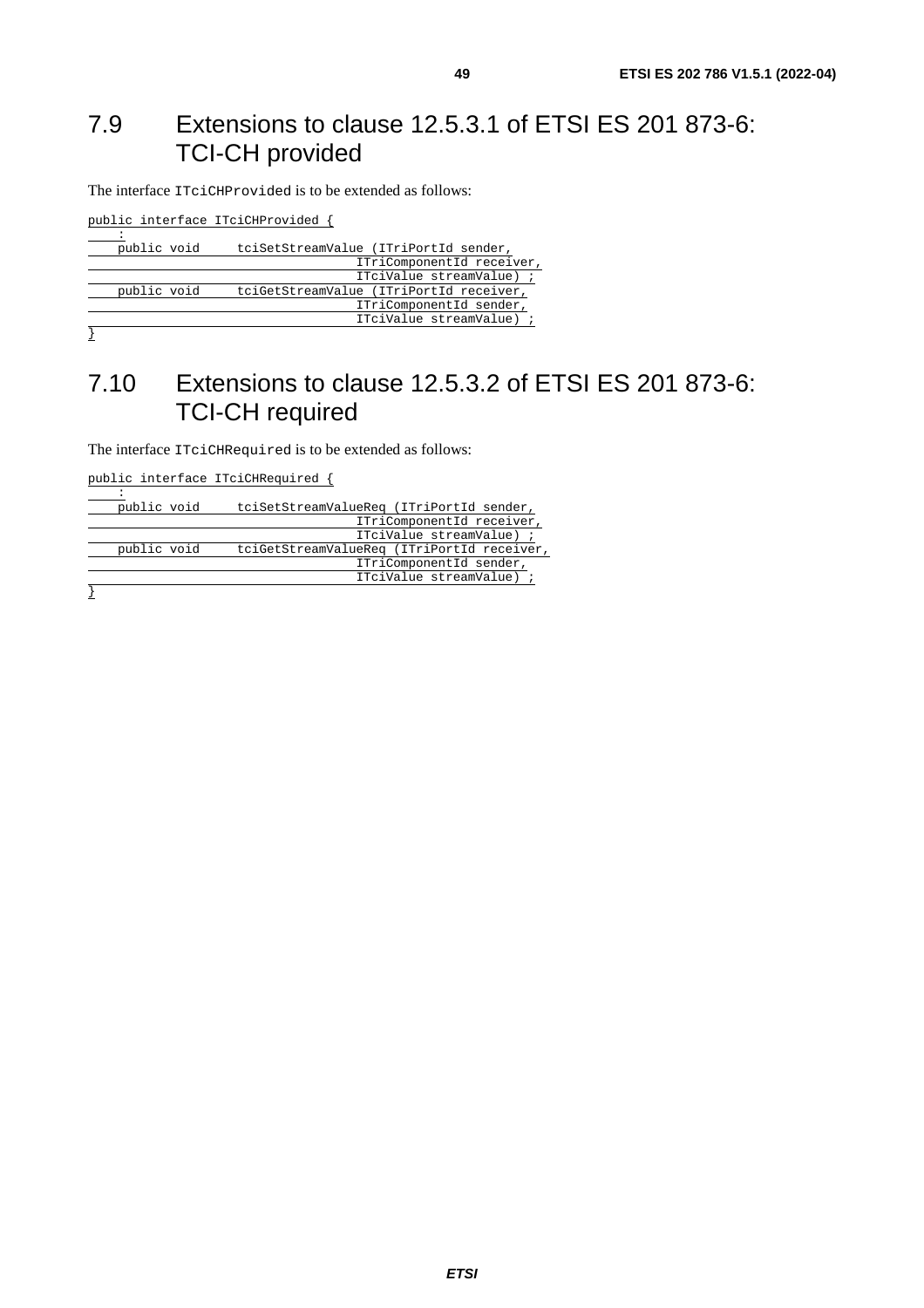### <span id="page-49-0"></span>Annex A (normative): BNF and static semantics

### A.1 New TTCN-3 terminals

#### **Table A.1: List of new TTCN-3 terminals defined in this package which are reserved words**

| apply    | history | par        | values |
|----------|---------|------------|--------|
| assert   |         | prev       |        |
| lat      | inv     |            | wait   |
|          |         | <b>seq</b> |        |
| cont     | mode    | stepsize   |        |
|          |         | stream     |        |
| delta    | notinv  |            |        |
| duration |         | timestamp  |        |
|          | onentry |            |        |
| finished | onexit  | until      |        |

The TTCN-3 terminals listed in table A.1 shall not be used as identifiers in a TTCN-3 module. These terminals shall be written in all lowercase letters.

### A.2 Changed BNF Rules

This clause includes all BNF productions that are modifications of BNF rules defined in the TTCN-3 core language document ETSI ES 201 873-1 [[1\]](#page-5-0). When using this package the BNF rules below replace the corresponding BNF rules in the TTCN-3 core language document. The rule numbers define the correspondence of BNF rules.

Additions to clause A.1.6 of ETSI ES 201 873-1 [\[1](#page-5-0)] are identified by underlined font, deletions are identified by strikethrough font. In case of contradiction between the above clause of ETSI ES 201 873-1 [[1\]](#page-5-0) and this clause (i.e. parts of the productions not marked by strikethrough font is changed in ETSI ES 201 873-1 [\[1](#page-5-0)]), ETSI ES 201 873-1 [\[1](#page-5-0)] takes precedence, i.e. tools supporting the present document shall apply the insertions and deletions of this clause to the actual ETSI ES 201 873-1 [\[1\]](#page-5-0) production or static semantics rule automatically.

```
7. ModuleDefinition ::= (([Visibility] (TypeDef | 
                                          ConstDef<sup>1</sup>
                                          TemplateDef |
                                           ModuleParDef | 
                                           FunctionDef | 
                                           SignatureDef | 
                                           TestcaseDef | 
                                           AltstepDef | 
                                           ImportDef | 
                                          ExtFunctionDef |
                                          ExtConstDef |
                                           ModuleControlDef | 
                                           ModeDef 
)) \vert (["public"] GroupDef) | 
                           (["private"] FriendModuleDef) 
                          ) [WithStatement] 
52. PortDefAttribs ::= MessageAttribs | 
                         ProcedureAttribs | 
                         MixedAttribs | 
                         StreamAttribs 
81. PortElement ::= Identifier [ArrayDef] [AssignmentChar PortInitialValue]
177. FunctionStatement ::= ConfigurationStatements |
                             TimerStatements | 
                             CommunicationStatements | 
                             BasicStatements | 
                             BehaviourStatements | 
                            SetLocalVerdict |
                             SUTStatements | 
                             TestcaseOperation | 
                            AssertStatement |
                             WaitStatement
```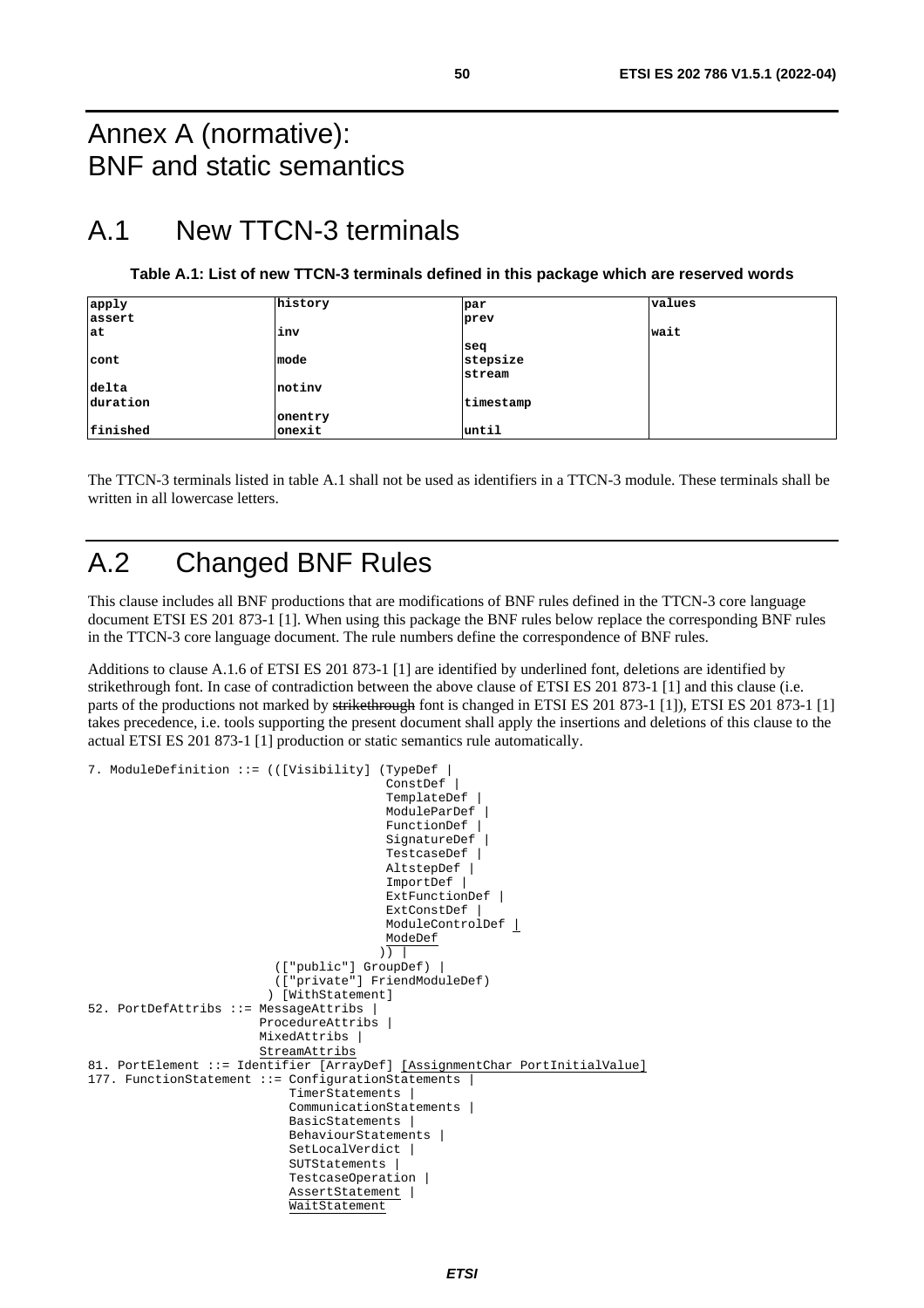```
308. CommunicationStatements ::= SendStatement | 
                                      CallStatement | 
                                    ReplyStatement
                                      RaiseStatement | 
                                      [NoDefaultModifier] ReceivingStatement | 
                                      ClearStatement | 
                                     StartStatement
                                      StopStatement | 
                                      HaltStatement | 
                                     CheckStateStatement
                                      StreamEvalStatements 
479. AttribKeyword ::= EncodeKeyword |
                          DisplayKeyword | 
                          ExtensionKeyword | 
                          OptionalKeyword | 
                          StepsizeKeyword 
492. BehaviourStatements ::= TestcaseInstance | 
                                 FunctionInstance | 
                                 ReturnStatement | 
                                 AltConstruct | 
                                 InterleavedConstruct | 
                                LabelStatement |
                                GotoStatement |
                                 RepeatStatement | 
                                 DeactivateStatement | 
                                 AltstepInstance | 
                                 ActivateOp | 
                                 BreakStatement | 
                                 ContinueStatement | 
                                 ModeSpecification 
557. OpCall ::= ConfigurationOps | 
                 GetLocalVerdict
                  TimerOps | 
                  TestcaseInstance | 
                   (FunctionInstance [ExtendedFieldReference]) | 
                  (TemplateOps [ExtendedFieldReference]) | 
                  ActivateOp | 
                  GetAttributeOp | 
                  NowOp | 
                  StreamDataOps | 
                  StreamNavigationOps | 
                  ModeLocalOps
```
## A.3 New BNF Rules

This clause includes all additional BNF productions that needed to define the syntax introduced by this package. All rules start with the digits "786". The numbering of other new rules start with number 786001.

```
786001. NowOp ::= "now" 
786002. StepsizeKeyword ::= "stepsize" 
786003. StreamAttribs ::= StreamKeyword "{" {( StreamValueDef | ConfigParamDef ) [SemiColon]}+ "}" 
786004. StreamValueDef ::= StreamDirection Type
786005. StreamKeyword ::= "stream" 
786006. StreamDirection ::= InParKeyword | OutParKeyword | InOutParKeyword 
786007. PortInitialValue ::= Expression 
786008. StreamDataOps ::= ArrayIdentifierRef Dot PortDataOp
/** STATIC SEMANTICS The ArrayIdentifierRef part shall identify a stream port*/ 
786009. PortDataOp ::= PortValueOp | 
                      PortTimestampOp | 
                      PortDeltaOp | 
                      PortHistoryOp | 
                      PortValuesOp 
786010. PortValueOp ::= ValueKeyword 
786011. PortTimestampOp ::= "timestamp" 
786012. PortDeltaOp ::= "delta" 
786013. PortHistoryOp ::= HistoryOpKeyword [ "(" StartValue ["," EndValue] ")" ] 
786014. HistoryOpKeyword ::= "history" 
786015. StartValue ::= Expression
786016. EndValue ::= Expression 
786017. PortValuesOp ::= ValuesOpKeyword [ "(" StartValue ["," EndValue] ")" ] 
786018. ValuesOpKeyword ::= "values" 
786019. StreamNavigationOps ::= ArrayIdentifierRef Dot ( PortPrevOp | PortAtOp ) [ Dot PortDataOp ] 
/** STATIC SEMANTICS The ArrayIdentifierRef part shall identify a stream port*/
```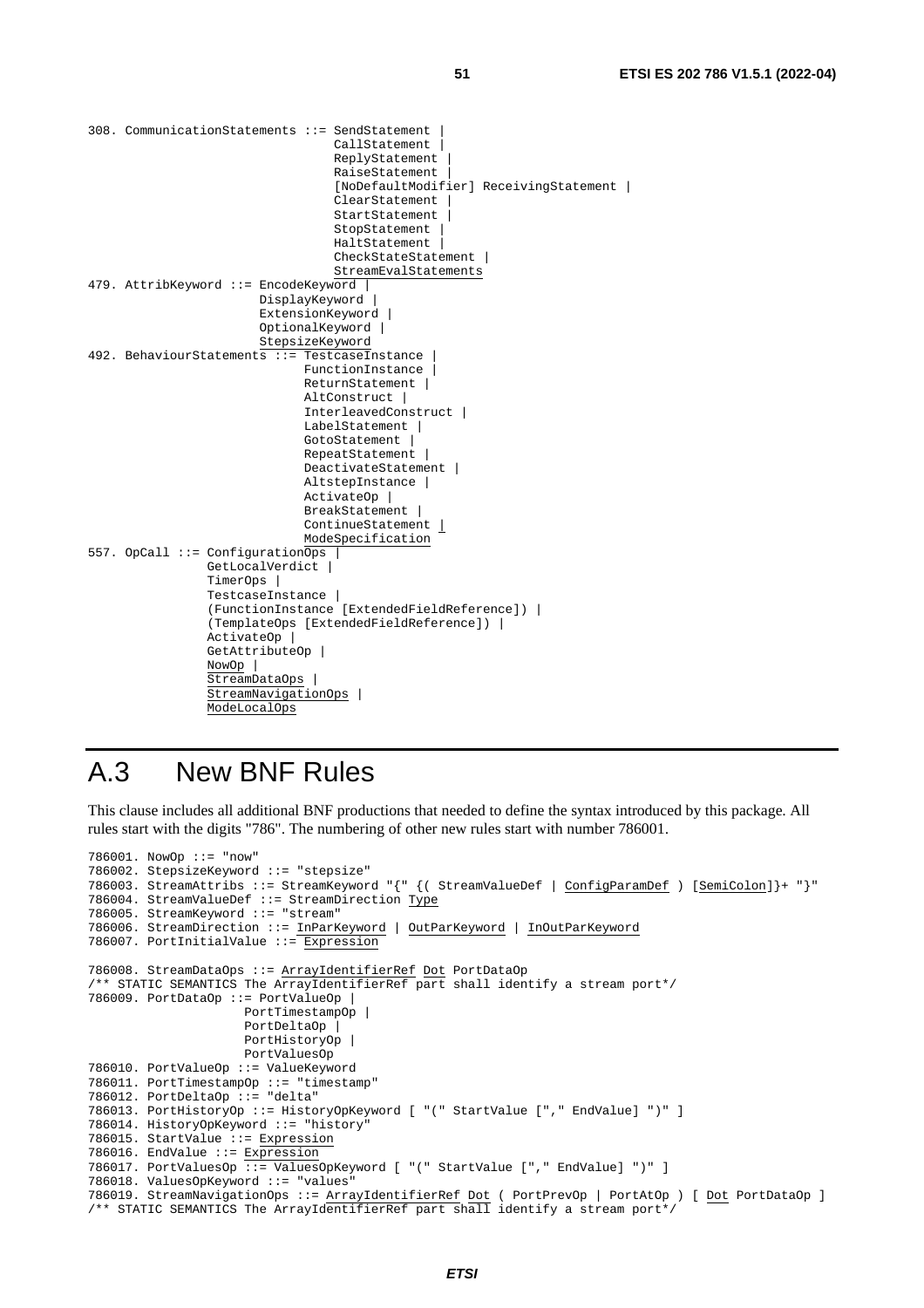```
786020. PortPrevOp ::= PrevOpKeyword [ "(" IndexValue ")" ] 
786021. PrevOpKeyword ::= "prev" 
786022. IndexValue ::= Expression 
786023. PortAtOp ::= AtOpKeyword [ "(" TimeIndexValue ")" ] 
786024. AtOpKeyword ::= "at" 
786025. TimeIndexValue ::= Expression 
786026. ModeLocalOps ::= DurationOp | FinishedOp | NotinvOp 
786027. DurationOp ::= "duration" 
786028. FinishedOp ::= "finished" 
786029. NotinvOp ::= "notinv" 
786030. StreamEvalStatements ::= ArrayIdentifierRef Dot PortApplyOp 
/** STATIC SEMANTICS The ArrayIdentifierRef part shall identify a stream port*/ 
786031. PortApplyOp ::= ApplyKeyword [ "(" ApplyParameter ")" ] 
786032. ApplyKeyword ::= "apply" 
786033. ApplyParameter ::= TemplateInstance 
786034. AssertStatement ::= AssertKeyword [ "(" AssertionList ")" ] 
786035. AssertKeyword ::= "assert" 
786036. AssertionList ::= Expression {"," Expression } 
786037. WaitStatement ::= WaitKeyword "(" WaitDuration ")" 
786038. WaitKeyword ::= "wait" 
786039. WaitDuration ::= Expression
786040. ModeSpecification ::= ( BasicMode | SeqMode | ParMode ) [ UntilBlock ] | ModeInstance 
786041. BasicMode ::= ContKeyword "{" {VarInstance [SemiColon]}
                                  [OnEntryBlock]
                                    [InvariantBlock] 
                                    {BasicModeOp [SemiColon]} 
                                [OnExitBlock]<br>"<sup>}"</sup>
 "}" 
786042. ContKeyword ::= "cont" 
786043. OnEntryBlock ::= OnEntryKeyword "{" StatementBlock "}" 
786044. OnEntryKeyword ::= "onentry" 
786045. InvariantBlock ::= InvKeyword "{" InvariantList "}" 
786046. InvKeyword ::="inv"786047. InvariantList ::= [BooleanExpression {"," BooleanExpression }] 
786048. BasicModeOp ::= Assignment | AssertStatement 
786049. OnExitBlock ::= OnExitKeyword "{" StatementBlock "}" 
786050. OnExitKeyword ::= "onexit" 
786051. SeqMode ::= SeqKeyword "{" {VarInstance} 
                                    [OnEntryBlock] 
                                   [InvariantBlock] 
                                   ModeList 
                                 [OnExitBlock] 
 "}" 
786052. ParMode ::= ParKeyword "{" {VarInstance} 
                                   [OnEntryBlock] 
                                  [InvariantBlock]
                                    { ModeSpecification [SemiColon] } 
                                [OnExitBlock]<br>"<sup>}"</sup>
 "}" 
786053. SeqKeyword ::= "seq" 
786054. ParKeyword ::= "par" 
786055. ModeList ::= { [LabelStatement [SemiColon] ] ModeSpecification [SemiColon] } 
786056. UntilBlock ::= UntilKeyword "{" UntilGuardList "}" 
786057. UntilKeyword ::= "until" 
786058. UntilGuardList ::= {UntilGuardStatement} 
786059. UntilGuardStatement ::= ( ( "[" BooleanExpression "]" [GuardOp] ) | ( "[" "]" GuardOp ) )
                                  [StatementBlock] [GotoStatement] 
786060. ModeTypeDef ::= TypeDefKeyword ModeKeyword Identifier
                      [ ^{\prime\prime} (" TemplateOrValueFormalParList ")"
                       [RunsOnSpec] 
786061. ModeKeyword ::= "mode" 
786062. ModeDef ::= ModeKeyword Identifier 
                       [ "(" TemplateOrValueFormalParList ")" ] 
                       [RunsOnSpec] 
                       ModeSpecification 
786063. ModeInstance ::= ModeRef "(" ActualParList ")" 
786064. ModeRef ::= [Identifier Dot] Identifier
```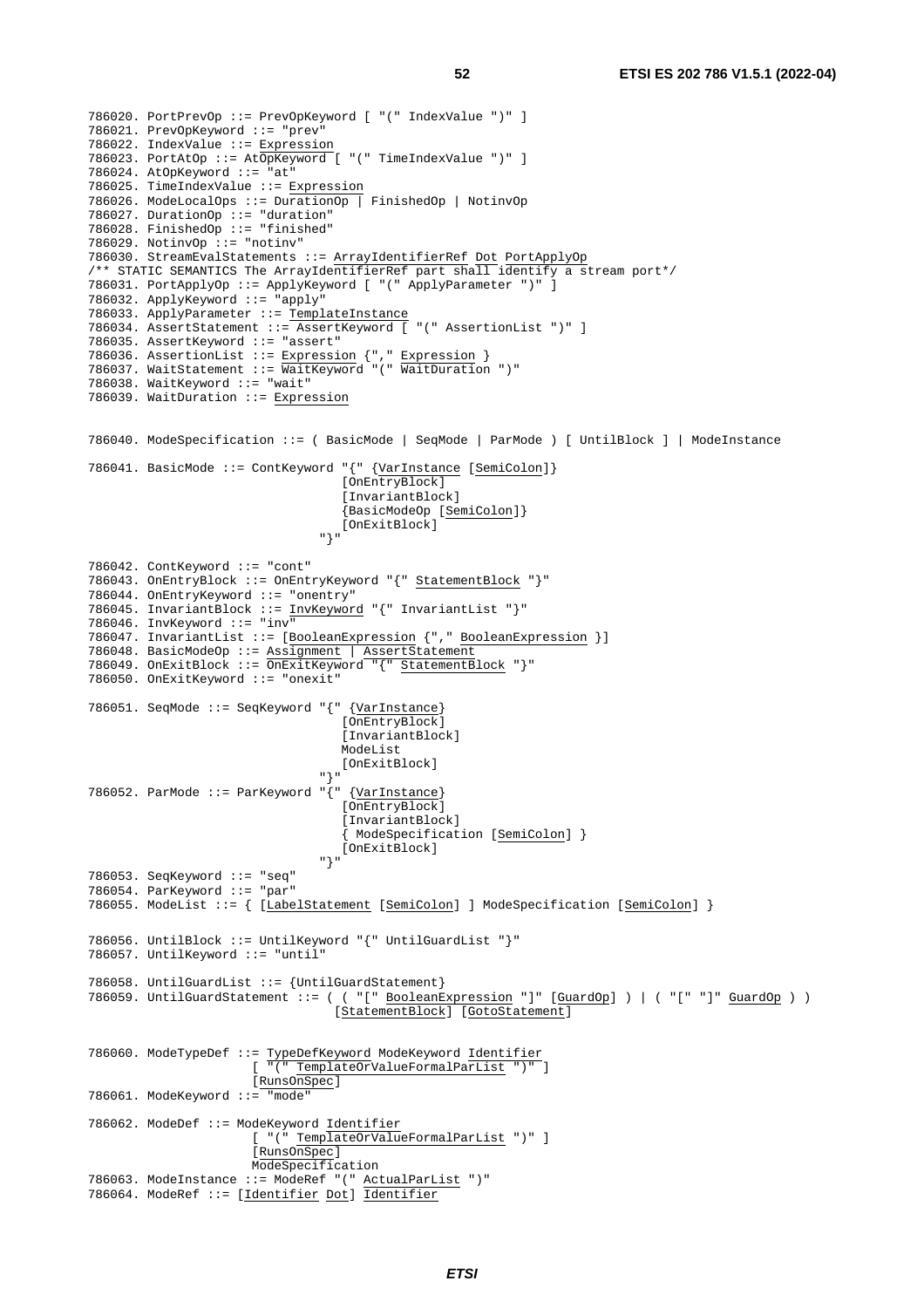# <span id="page-52-0"></span>Annex B (informative): Bibliography

- ALUR, Rajeev; COURCOUBETIS, Costas; HENZINGER, Thomas A.; HO, Pei-Hsin: "Hybrid Automata: An Algorithmic Approach to the Specification and Verification of Hybrid Systems". In: Hybrid Systems, 1992, S. 209-229.
- ALUR, Rajeev (Hrsg.); HENZINGER, Thomas A. (Hrsg.); SONTAG, Eduardo D. (Hrsg.): Hybrid Systems III: "Verification and Control, Proceedings of the DIMACS/SYCONWorkshop", October 22-25, 1995, Ruttgers University, New Brunswick, NJ, USA. Bd. 1066. Springer, 1996 (Lecture Notes in Computer Science). - ISBN 3-540-61155-X.
- BROY, Manfred: "Refinement of Time". In: BERTRAN, M. (Hrsg.); RUS, Th. (Hrsg.): Transformation-Based Reactive System Development, ARTS'97, TCS, 44 - 63.
- CONRAD, M.: "Modell-basierter Test eingebetteter Software im Automobil": Auswahl und Beschreibung von Testszenarien. Dissertation, Deutscher Universitätsverlag, Wiesbaden (D), 2004.
- CONRAD, M.; SAX, E.: "Mixed Signals". In: E. Broekman, E. Notenboom: "Testing Embedded Software". Addison-Wesley, London (GB), 2003, S. 229-249.
- DIN 40146: "Begriffe der Nachrichtenübertragung".